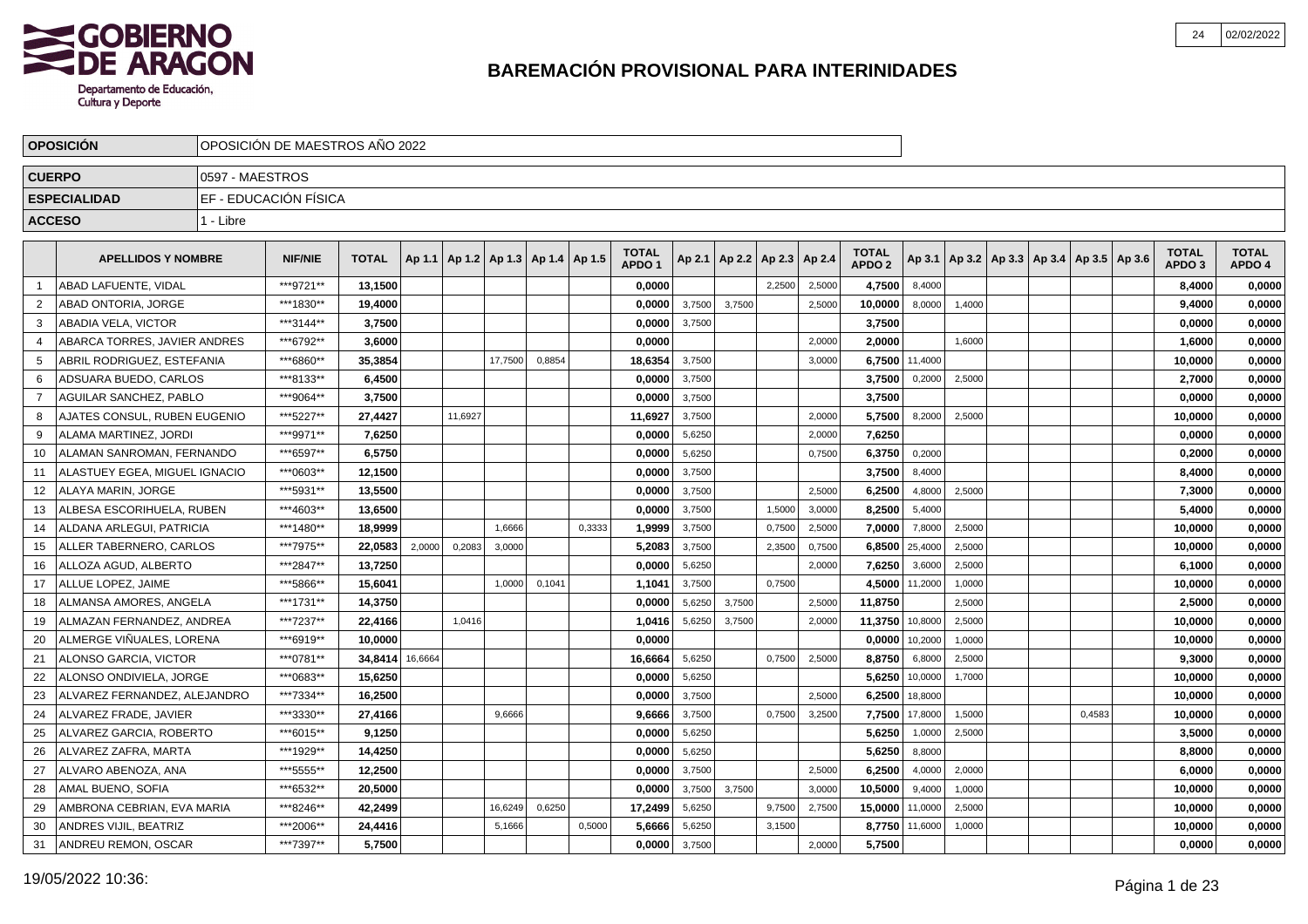

|               | <b>OPOSICION</b>               |                 | OPOSICION DE MAESTROS ANO 2022 |              |         |                                   |         |        |        |                                   |        |        |                          |        |                                   |         |                                            |  |        |                                   |                        |
|---------------|--------------------------------|-----------------|--------------------------------|--------------|---------|-----------------------------------|---------|--------|--------|-----------------------------------|--------|--------|--------------------------|--------|-----------------------------------|---------|--------------------------------------------|--|--------|-----------------------------------|------------------------|
| <b>CUERPO</b> |                                | 0597 - MAESTROS |                                |              |         |                                   |         |        |        |                                   |        |        |                          |        |                                   |         |                                            |  |        |                                   |                        |
|               | <b>ESPECIALIDAD</b>            |                 | EF - EDUCACIÓN FÍSICA          |              |         |                                   |         |        |        |                                   |        |        |                          |        |                                   |         |                                            |  |        |                                   |                        |
|               | <b>ACCESO</b>                  | 1 - Libre       |                                |              |         |                                   |         |        |        |                                   |        |        |                          |        |                                   |         |                                            |  |        |                                   |                        |
|               |                                |                 |                                |              |         |                                   |         |        |        |                                   |        |        |                          |        |                                   |         |                                            |  |        |                                   |                        |
|               | <b>APELLIDOS Y NOMBRE</b>      |                 | <b>NIF/NIE</b>                 | <b>TOTAL</b> | Ap 1.1  | Ap 1.2   Ap 1.3   Ap 1.4   Ap 1.5 |         |        |        | <b>TOTAL</b><br>APDO <sub>1</sub> | Ap 2.1 |        | Ap 2.2   Ap 2.3   Ap 2.4 |        | <b>TOTAL</b><br>APDO <sub>2</sub> | Ap 3.1  | Ap 3.2   Ap 3.3   Ap 3.4   Ap 3.5   Ap 3.6 |  |        | <b>TOTAL</b><br>APDO <sub>3</sub> | <b>TOTAL</b><br>APDO 4 |
| 32            | ANDREU SANCHO, EDUARDO         |                 | ***6865**                      | 13,6250      |         |                                   |         |        |        | 0,0000                            | 5,6250 |        |                          |        | 5,6250                            | 8,0000  |                                            |  |        | 8,0000                            | 0,0000                 |
| 33            | ANGLADA DIESTE, SUSANA         |                 | ***3040**                      | 60,5975      | 37,0833 |                                   | 8,3332  |        |        | 45,0000                           | 3,7500 |        |                          | 0.7500 | 4,5000                            | 19,8000 | 2,5000                                     |  |        | 10,0000                           | 1,0975                 |
| 34            | ANORO BELLOSTA, DANIEL         |                 | ***6294**                      | 3,7500       |         |                                   |         |        |        | 0,0000                            | 3,7500 |        |                          |        | 3,7500                            |         |                                            |  |        | 0,0000                            | 0,0000                 |
| 35            | ANSO ANSO, MARTA PILAR         |                 | ***9596**                      | 40.8833      |         |                                   | 19,4583 |        |        | 19,4583                           | 5,6250 |        | 3,3000                   | 2,5000 | 11,4250                           | 30,6000 | 2,5000                                     |  | 0,0500 | 10,0000                           | 0,0000                 |
| 36            | ANTEQUERA LOPEZ. JOSE VICENTE  |                 | ***0610**                      | 0.0000       |         |                                   |         |        |        | 0.0000                            |        |        |                          |        | 0.0000                            |         |                                            |  |        | 0,0000                            | 0,0000                 |
| 37            | <b>ANTONI JACA, LAURA</b>      |                 | ***6647**                      | 17,5000      |         |                                   |         |        |        | 0,0000                            | 3,7500 | 3,7500 |                          |        | 7,5000                            | 10,4000 |                                            |  |        | 10,0000                           | 0,0000                 |
| 38            | AÑAÑOS BONA, MARIO             |                 | ***2640**                      | 11,7500      |         |                                   |         |        |        | 0,0000                            | 3,7500 |        |                          |        | 3,7500                            | 8,0000  |                                            |  |        | 8,0000                            | 0,0000                 |
| 39            | APARICIO GIMENO, OLGA          |                 | ***8185**                      | 22,0000      |         |                                   | 1,5000  |        |        | 1,5000                            | 3,7500 |        | 3,7500                   | 3,0000 | 10,5000                           | 10,6000 | 2,5000                                     |  |        | 10,0000                           | 0,0000                 |
| 40            | AQUILLUE IBOR. ALBA            |                 | ***5685**                      | 18.2666      |         |                                   | 1,0000  |        | 0,4166 | 1,4166                            | 3,7500 |        | 0,6000                   | 2,5000 | 6,8500                            | 11,2000 | 1,0000                                     |  |        | 10,0000                           | 0,0000                 |
| 41            | ARCEGA LAURA, CARLA            |                 | ***9566**                      | 0,4000       |         |                                   |         |        |        | 0,0000                            |        |        |                          |        | 0,0000                            | 0,4000  |                                            |  |        | 0,4000                            | 0,0000                 |
| 42            | ARCOS MUNIENTE, SANTIAGO       |                 | ***6893**                      | 3,7500       |         |                                   |         |        |        | 0,0000                            | 3,7500 |        |                          |        | 3,7500                            |         |                                            |  |        | 0,0000                            | 0,0000                 |
| 43            | AREVALO AREVALO, JUAN MANUEL   |                 | ***0936**                      | 23,7916      |         |                                   | 0,6666  |        |        | 0,6666                            | 5,6250 | 3,7500 | 3,7500                   |        | 13,1250                           | 12,6000 | 2,5000                                     |  |        | 10,0000                           | 0,0000                 |
| 44            | ARIAS SOARES, MIGUEL ANGEL     |                 | ***8215**                      | 5,6250       |         |                                   |         |        |        | 0,0000                            | 5,6250 |        |                          |        | 5,6250                            |         |                                            |  |        | 0,0000                            | 0,0000                 |
| 45            | ARILLA DIAZ, ISABEL ASUNCION   |                 | ***1358**                      | 15,6250      |         |                                   |         |        |        | 0,0000                            | 5,6250 |        |                          |        | 5,6250                            | 9.0000  | 1,5000                                     |  |        | 10,0000                           | 0,0000                 |
| 46            | ARILLA FERRUZ. NOELIA          |                 | ***7070**                      | 16.9000      |         |                                   |         |        |        | 0,0000                            | 3,7500 |        | 1,1500                   | 2,0000 | 6,9000                            | 8,0000  | 2,5000                                     |  |        | 10,0000                           | 0,0000                 |
| 47            | ARIZA MARTINEZ, NOEMI          |                 | ***4599**                      | 17,6250      |         |                                   |         |        |        | 0,0000                            | 5,6250 |        |                          | 2.0000 | 7,6250                            | 8,6000  | 2,5000                                     |  |        | 10,0000                           | 0,0000                 |
| 48            | ARNAL COLAS, JUAN MANUEL       |                 | ***2542**                      | 26,8166      |         |                                   | 5,6666  |        |        | 5,6666                            | 3,7500 | 3,7500 | 0,7500                   | 3,0000 | 11,2500                           | 9,0000  | 0,9000                                     |  |        | 9,9000                            | 0,0000                 |
| 49            | ARNEDO GARCIA, JAVIER          |                 | ***5628**                      | 5,7500       |         |                                   |         |        |        | 0,0000                            | 3,7500 |        |                          | 2,0000 | 5,7500                            |         |                                            |  |        | 0,0000                            | 0,0000                 |
| 50            | ARROYO PEREZ. MARIA JESUS      |                 | ***9499**                      | 19,2750      |         |                                   |         |        |        | 0,0000                            | 5,6250 |        | 3,6500                   |        | 9,2750                            | 14,4000 |                                            |  |        | 10,0000                           | 0,0000                 |
| 51            | ARTIGAS MARIN, MIGUEL          |                 | ***6862**                      | 19,7250      |         |                                   |         |        |        | 0,0000                            | 5,6250 |        | 1,1000                   | 3,0000 | 9,7250                            | 12,0000 |                                            |  |        | 10,0000                           | 0,0000                 |
| 52            | ARTIGOT CABALLERO, VIRGINIA    |                 | ***5540**                      | 22,1771      |         |                                   | 1,0000  | 0,0521 |        | 1,0521                            | 5,6250 |        | 3,0000                   | 2,5000 | 11,1250                           | 10,6000 | 1,9000                                     |  |        | 10,0000                           | 0,0000                 |
| 53            | ASIN PIÑEIRO, ANA              |                 | ***0413**                      | 19,4375      |         |                                   | 2,0000  | 0,9375 |        | 2,9375                            | 3,7500 |        | 2,2500                   | 2,5000 | 8,5000                            | 8,0000  |                                            |  |        | 8,0000                            | 0,0000                 |
| 54            | ASO AINSA, MARTA               |                 | ***6956**                      | 50,7892      | 29,2499 |                                   | 2,0000  |        |        | 31,2499                           | 3,7500 |        | 3,7500                   |        | 7,5000                            | 31,0000 | 2,5000                                     |  |        | 10,0000                           | 2,0393                 |
| 55            | ASO ARNAL, JOSE MANUEL         |                 | ***6918**                      | 7,6250       |         |                                   |         |        |        | 0,0000                            | 5,6250 |        |                          |        | 5,6250                            |         | 2,0000                                     |  |        | 2,0000                            | 0,0000                 |
| 56            | AZNAR CHICOTE, ALEJANDRO       |                 | ***3016**                      | 10.0000      |         |                                   |         |        |        | 0.0000                            |        |        |                          |        | 0,0000                            | 10,4000 | 1,1000                                     |  |        | 10,0000                           | 0,0000                 |
| 57            | AZOUIGUI MUÑOZ, OMAR           |                 | ***6360**                      | 5,2500       |         |                                   |         |        |        | 0.0000                            | 3,7500 |        |                          |        | 3,7500                            |         | 1,5000                                     |  |        | 1,5000                            | 0,0000                 |
| 58            | <b>BAENA SIERRA, VERONICA</b>  |                 | ***0209**                      | 14,5000      |         |                                   |         |        |        | 0,0000                            | 3,7500 |        | 0,7500                   |        | 4,5000                            | 17,0000 | 2,5000                                     |  |        | 10,0000                           | 0,0000                 |
| 59            | <b>BAIGORRI GARCIA, ALICIA</b> |                 | ***8438**                      | 20,1250      |         |                                   |         |        |        | 0,0000                            | 5,6250 |        | 3,7500                   | 0,7500 | 10,1250                           | 7,8000  | 2,5000                                     |  |        | 10,0000                           | 0,0000                 |
| 60            | BAILO VALERO, EDUARDO          |                 | ***1170**                      | 6,7623       |         |                                   |         |        |        | 0,0000                            | 3,7500 |        |                          |        | 3,7500                            | 2,6000  |                                            |  |        | 2,6000                            | 0,4123                 |
| 61            | <b>BALLARIN BESCOS, ARTURO</b> |                 | ***5908**                      | 18,5730      |         |                                   |         |        |        | 0,0000                            | 5,6250 | 3,7500 |                          |        | 9,3750                            | 8,0000  | 0,7000                                     |  |        | 8.7000                            | 0,4980                 |
| 62            | <b>BANDRES LEON, SAMUEL</b>    |                 | ***7491**                      | 6,2500       |         |                                   |         |        |        | 0,0000                            | 3,7500 |        |                          |        | 3,7500                            |         | 2,5000                                     |  |        | 2.5000                            | 0,0000                 |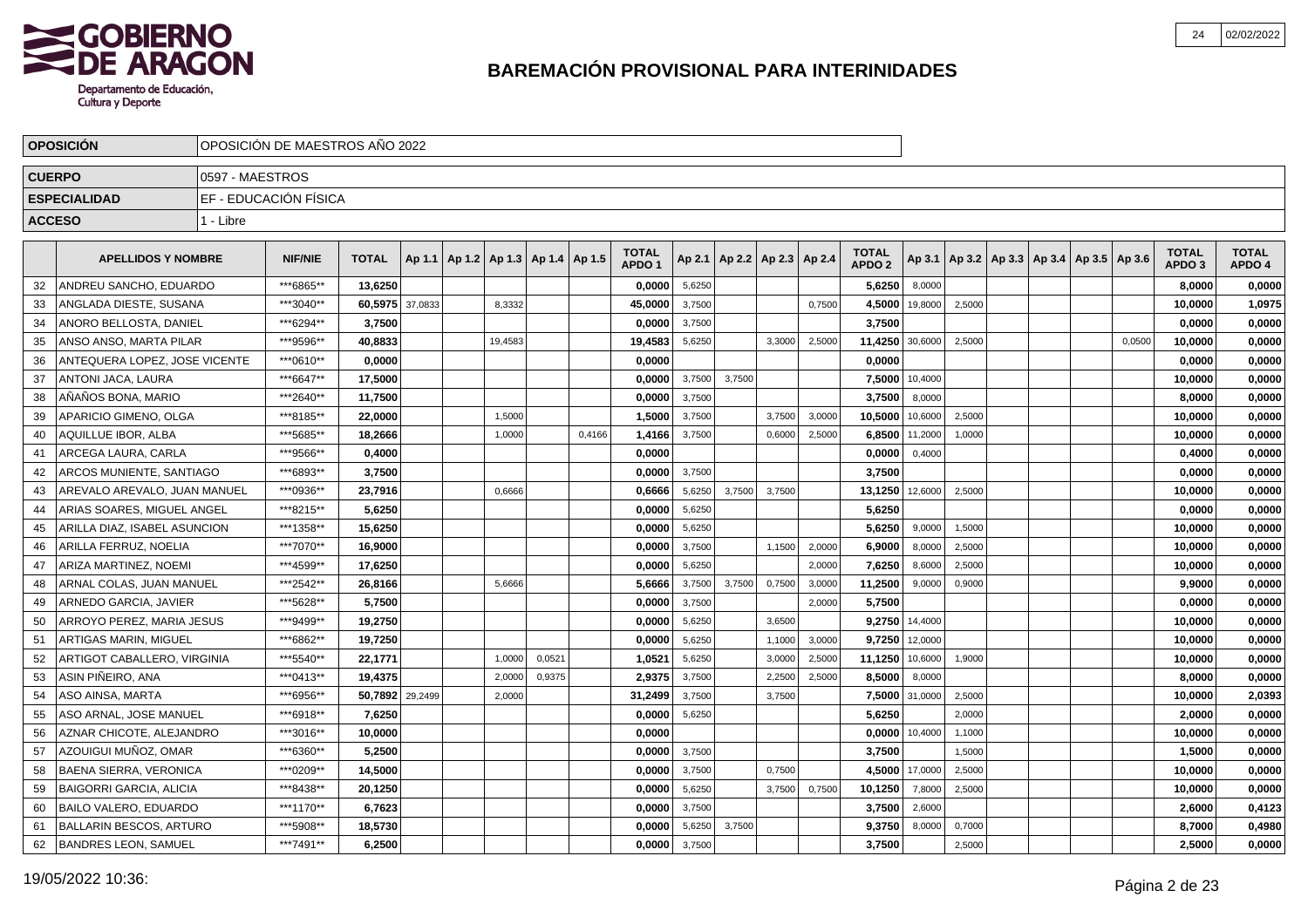

|    | <b>OPOSICIÓN</b>                           | OPOSICIÓN DE MAESTROS AÑO 2022 |                |              |         |                                            |        |        |                              |        |        |                                   |        |                                   |         |        |                                            |  |                                   |                        |
|----|--------------------------------------------|--------------------------------|----------------|--------------|---------|--------------------------------------------|--------|--------|------------------------------|--------|--------|-----------------------------------|--------|-----------------------------------|---------|--------|--------------------------------------------|--|-----------------------------------|------------------------|
|    | <b>CUERPO</b>                              | 0597 - MAESTROS                |                |              |         |                                            |        |        |                              |        |        |                                   |        |                                   |         |        |                                            |  |                                   |                        |
|    | <b>ESPECIALIDAD</b>                        | EF - EDUCACIÓN FÍSICA          |                |              |         |                                            |        |        |                              |        |        |                                   |        |                                   |         |        |                                            |  |                                   |                        |
|    | <b>ACCESO</b>                              | 1 - Libre                      |                |              |         |                                            |        |        |                              |        |        |                                   |        |                                   |         |        |                                            |  |                                   |                        |
|    |                                            |                                |                |              |         |                                            |        |        |                              |        |        |                                   |        |                                   |         |        |                                            |  |                                   |                        |
|    | <b>APELLIDOS Y NOMBRE</b>                  |                                | <b>NIF/NIE</b> | <b>TOTAL</b> |         | Ap 1.1   Ap 1.2   Ap 1.3   Ap 1.4   Ap 1.5 |        |        | <b>TOTAL</b><br><b>APDO1</b> |        |        | Ap 2.1   Ap 2.2   Ap 2.3   Ap 2.4 |        | <b>TOTAL</b><br>APDO <sub>2</sub> | Ap 3.1  |        | Ap 3.2   Ap 3.3   Ap 3.4   Ap 3.5   Ap 3.6 |  | <b>TOTAL</b><br>APDO <sub>3</sub> | <b>TOTAL</b><br>APDO 4 |
| 63 | <b>BANQUERI FABANA, RAQUEL</b>             |                                | ***6952**      | 11,1000      |         |                                            |        |        | 0,0000                       |        |        |                                   | 2,5000 | 2,5000                            | 8,6000  |        |                                            |  | 8,6000                            | 0,0000                 |
| 64 | BARBERO MORTE, NATALIA                     |                                | ***4090**      | 6,0000       |         |                                            |        |        | 0.0000                       |        |        |                                   | 2,0000 | 2,0000                            | 2,0000  | 2,0000 |                                            |  | 4,0000                            | 0,0000                 |
| 65 | <b>BARRABES CAVERO, JESUS</b>              |                                | ***4682**      | 13,7500      |         |                                            |        |        | 0.0000                       |        |        | 3.7500                            |        | 3,7500                            | 31,2000 | 2,5000 |                                            |  | 10.0000                           | 0,0000                 |
| 66 | <b>BARRANCO SERRANOS, OSCAR</b>            |                                | ***8876**      | 22,4000      |         |                                            |        |        | 0,0000                       | 5,6250 |        | 8,2500                            | 2,5000 | 15,0000                           | 7,4000  |        |                                            |  | 7,4000                            | 0,0000                 |
| 67 | <b>BATRES OBRIEN, IGNACIO</b>              |                                | ***1414**      | 33,2500      |         | 16,5000                                    |        |        | 16,5000                      | 3,7500 |        |                                   | 3,0000 | 6,7500                            | 12,8000 | 1,8000 |                                            |  | 10,0000                           | 0,0000                 |
| 68 | <b>BAZAN MONASTERIO, RAQUEL</b>            |                                | ***7157**      | 27,8916      |         | 11,6250                                    |        | 0,9166 | 12,5416                      | 3,7500 |        | 1,6000                            |        | 5,3500                            | 19,2000 | 2,5000 |                                            |  | 10,0000                           | 0,0000                 |
| 69 | <b>BELSUE PASTOR, INES</b>                 |                                | ***6027**      | 9,1250       |         |                                            |        |        | 0.0000                       | 5,6250 |        |                                   |        | 5,6250                            | 1,0000  | 2,5000 |                                            |  | 3,5000                            | 0,0000                 |
| 70 | BELTRAN TEBA, ALEJANDRO                    |                                | ***6748**      | 25,9617      |         | 0,1666                                     | 5,1951 |        | 5,3617                       | 3,7500 |        | 4,3500                            | 2,5000 | 10,6000                           | 29,2000 | 2,5000 |                                            |  | 10,0000                           | 0,0000                 |
| 71 | BEOBIDE ARAMENDIA, IÑIGO<br><b>EDUARDO</b> |                                | ***3442**      | 12,8750      |         |                                            |        |        | 0.0000                       | 5,6250 | 3.7500 |                                   | 2,0000 | 11,3750                           |         | 1,5000 |                                            |  | 1,5000                            | 0,0000                 |
| 72 | <b>BERDEJO VICENTE, ELENA</b>              |                                | ***5688**      | 12,2000      |         |                                            |        |        | 0,0000                       | 3,7500 |        | 0,8500                            |        | 4,6000                            | 5,6000  | 2,0000 |                                            |  | 7,6000                            | 0,0000                 |
| 73 | <b>BERMELL LLOPIS, NESTOR</b>              |                                | ***6504**      | 9,4250       |         |                                            |        |        | 0.0000                       | 5,6250 |        |                                   | 2,0000 | 7,6250                            | 1,8000  |        |                                            |  | 1,8000                            | 0,0000                 |
| 74 | BERMUDEZ GOST, CELIA                       |                                | ***3940**      | 13,7500      |         |                                            |        |        | 0,0000                       | 3,7500 |        |                                   |        | 3,7500                            | 10,4000 |        |                                            |  | 10,0000                           | 0,0000                 |
| 75 | BERNABEU MARTINEZ, BEGOÑA<br>ASUNCION      |                                | ***9620**      | 8,8750       |         |                                            |        |        | 0.0000                       | 5,6250 |        | 0,7500                            | 2,5000 | 8,8750                            |         |        |                                            |  | 0,0000                            | 0,0000                 |
| 76 | BERNAD CASALE, SILVIA                      |                                | ***0090**      | 24,7500      |         | 7,0000                                     |        |        | 7,0000                       | 3,7500 |        | 0,7500                            | 3,2500 | 7,7500                            | 12,4000 |        |                                            |  | 10,0000                           | 0,0000                 |
| 77 | <b>IBERNAL CATALAN. MIGUEL</b>             |                                | ***6114**      | 1,4000       |         |                                            |        |        | 0.0000                       |        |        |                                   |        | 0,0000                            | 1,4000  |        |                                            |  | 1,4000                            | 0,0000                 |
| 78 | <b>BERNE FRAN. DIANA</b>                   |                                | ***6833**      | 19,3750      |         |                                            |        |        | 0,0000                       | 5,6250 |        | 3,7500                            |        | 9,3750                            | 16,8000 | 2,5000 |                                            |  | 10,0000                           | 0,0000                 |
| 79 | <b>BERNE MONGE, MIGUEL</b>                 |                                | ***0902**      | 11,7582      |         | 0,8332                                     |        |        | 0,8332                       | 5,6250 |        |                                   | 2,5000 | 8,1250                            | 2,8000  |        |                                            |  | 2,8000                            | 0,0000                 |
| 80 | <b>BERNET SANCHEZ, ISABEL</b>              |                                | ***5858**      | 14,0666      |         | 0,1666                                     |        |        | 0,1666                       | 3,7500 |        | 0,7500                            |        | 4,5000                            | 9,4000  |        |                                            |  | 9,4000                            | 0,0000                 |
| 81 | <b>BERNIA TORRES, RAUL</b>                 |                                | ***9280**      | 17,1664      | 4,6664  | 2,5000                                     |        |        | 7,1664                       |        |        |                                   |        | 0,0000                            | 16,6000 | 1,4000 |                                            |  | 10,0000                           | 0,0000                 |
| 82 | BLANCO BLASCO, FCO, GREGORIO               |                                | ***2838**      | 33.9333      |         | 17,8333                                    |        |        | 17,8333                      | 3,7500 |        | 2.3500                            |        | 6,1000                            | 20,6000 |        |                                            |  | 10.0000                           | 0,0000                 |
| 83 | <b>BLANCO CUCALON. IRENE</b>               |                                | ***0547**      | 15,4375      |         |                                            | 0,9375 |        | 0,9375                       | 3,7500 |        | 0,7500                            | 1,5000 | 6,0000                            | 6,0000  | 2,5000 |                                            |  | 8,5000                            | 0,0000                 |
| 84 | BLANCO UREÑA, FELIX BENITO                 |                                | ***9497**      | 45,9164      | 21,2498 | 4,1666                                     |        |        | 25,4164                      | 3,7500 | 3,7500 | 3,0000                            |        | 10,5000                           | 13,2000 |        |                                            |  | 10,0000                           | 0,0000                 |
| 85 | <b>BOLINCHES LATORRE, ALBA</b>             |                                | ***8796**      | 11,8000      |         |                                            |        |        | 0.0000                       | 3,7500 |        | 3,7500                            | 2,5000 | 10,0000                           | 1,8000  |        |                                            |  | 1,8000                            | 0,0000                 |
| 86 | BOLSA ILARRAZA. MIGUEL                     |                                | ***2795**      | 8,7500       |         |                                            |        |        | 0.0000                       | 3,7500 |        | 1,5000                            | 2,5000 | 7,7500                            |         | 1,0000 |                                            |  | 1,0000                            | 0,0000                 |
| 87 | <b>BONA ZUECO, ASIER</b>                   |                                | ***0658**      | 28,1016      |         | 7,0000                                     |        | 3,1666 | 10,1666                      | 3,7500 |        |                                   | 3,2500 | 7,0000                            | 9,0000  | 1,0000 |                                            |  | 10,0000                           | 0,9350                 |
| 88 | <b>BONASTRE PIAZUELO, ISAAC</b>            |                                | ***8594**      | 41,9583      |         | 18,2083                                    |        |        | 18,2083                      | 3,7500 | 2,5000 | 7,5000                            |        | 13,7500                           | 23,8000 | 2,5000 |                                            |  | 10,0000                           | 0,0000                 |
| 89 | <b>BORGES PUNTOS, MONICA</b>               |                                | ***5297**      | 20,5750      |         |                                            |        |        | 0,0000                       | 5,6250 | 3,7500 |                                   | 2,0000 | 11,3750                           | 8,2000  | 1,0000 |                                            |  | 9,2000                            | 0,0000                 |
| 90 | <b>BORQUE UBIDE, BELEN</b>                 |                                | ***4630**      | 11,3250      |         |                                            |        |        | 0,0000                       | 5,6250 |        |                                   |        | 5,6250                            | 3,2000  | 2,5000 |                                            |  | 5,7000                            | 0,0000                 |
| 91 | <b>BOTAYA PUEYO, JORGE</b>                 |                                | ***6000**      | 13,7500      |         |                                            |        |        | 0,0000                       | 3,7500 |        |                                   |        | 3,7500                            | 11,0000 | 2,5000 |                                            |  | 10,0000                           | 0,0000                 |
| 92 | <b>BRACERO MALAGON, JOSE</b>               |                                | ***3110**      | 12,7500      |         |                                            |        |        | 0,0000                       |        | 3,7500 |                                   | 2,5000 | 6,2500                            | 6,0000  | 0,5000 |                                            |  | 6,5000                            | 0,0000                 |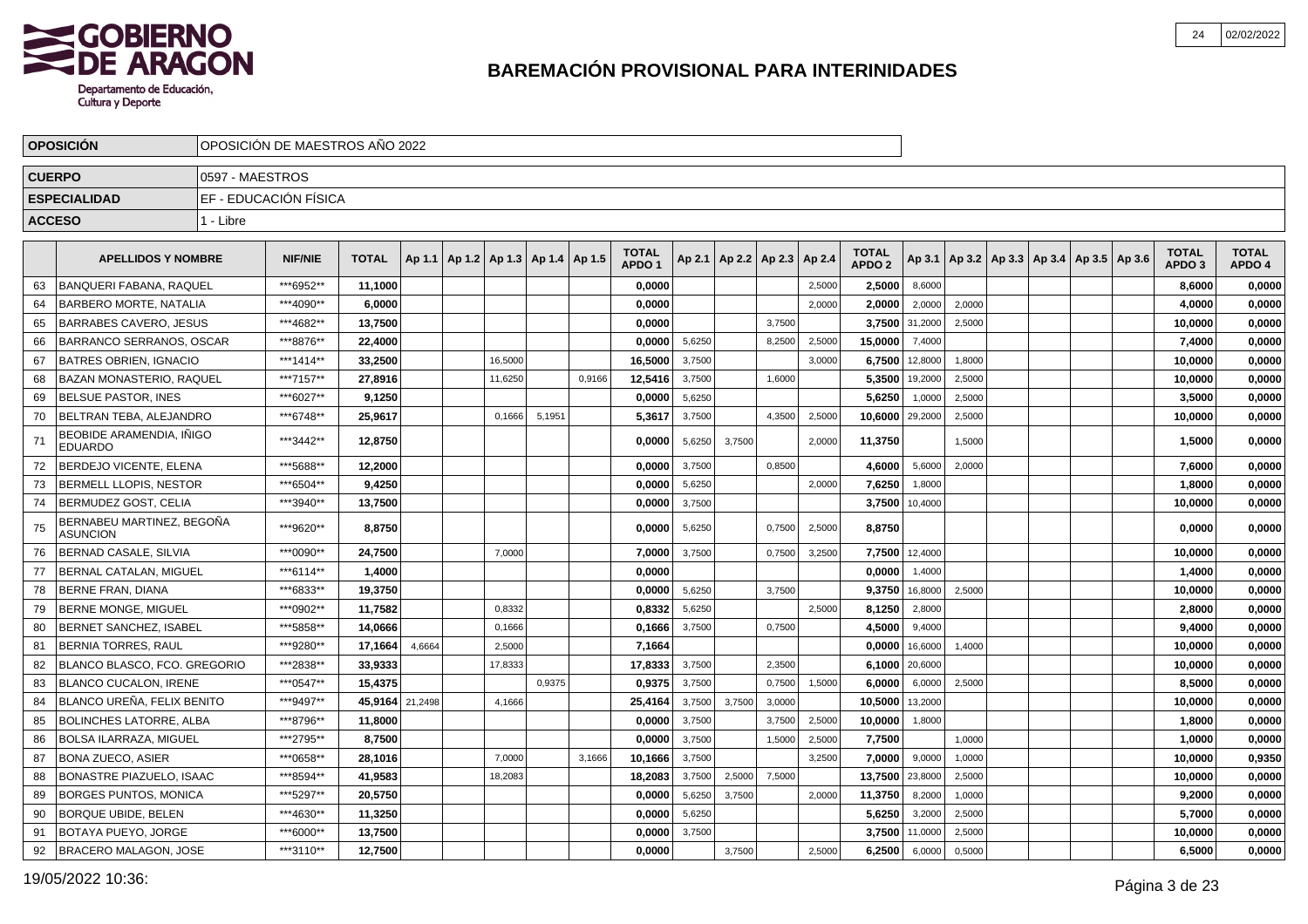

|               | <b>OPOSICION</b>                                 |                 | OPOSICIÓN DE MAESTROS AÑO 2022 |              |        |        |                                   |        |                                   |        |        |                          |        |                                   |         |                                                     |  |  |                                   |                        |
|---------------|--------------------------------------------------|-----------------|--------------------------------|--------------|--------|--------|-----------------------------------|--------|-----------------------------------|--------|--------|--------------------------|--------|-----------------------------------|---------|-----------------------------------------------------|--|--|-----------------------------------|------------------------|
| <b>CUERPO</b> |                                                  | 0597 - MAESTROS |                                |              |        |        |                                   |        |                                   |        |        |                          |        |                                   |         |                                                     |  |  |                                   |                        |
|               | <b>ESPECIALIDAD</b>                              |                 | EF - EDUCACIÓN FÍSICA          |              |        |        |                                   |        |                                   |        |        |                          |        |                                   |         |                                                     |  |  |                                   |                        |
|               | <b>ACCESO</b>                                    | 1 - Libre       |                                |              |        |        |                                   |        |                                   |        |        |                          |        |                                   |         |                                                     |  |  |                                   |                        |
|               |                                                  |                 |                                |              |        |        |                                   |        |                                   |        |        |                          |        |                                   |         |                                                     |  |  |                                   |                        |
|               | <b>APELLIDOS Y NOMBRE</b>                        |                 | <b>NIF/NIE</b>                 | <b>TOTAL</b> | Ap 1.1 |        | Ap 1.2   Ap 1.3   Ap 1.4   Ap 1.5 |        | <b>TOTAL</b><br>APDO <sub>1</sub> | Ap 2.1 |        | Ap 2.2   Ap 2.3   Ap 2.4 |        | <b>TOTAL</b><br>APDO <sub>2</sub> |         | Ap 3.1   Ap 3.2   Ap 3.3   Ap 3.4   Ap 3.5   Ap 3.6 |  |  | <b>TOTAL</b><br>APDO <sub>3</sub> | <b>TOTAL</b><br>APDO 4 |
| 93            | <b>BRAVO ORTAS, MARIO</b>                        |                 | ***2013**                      | 6,2500       |        |        |                                   |        | 0,0000                            | 3,7500 |        |                          | 2,5000 | 6,2500                            |         |                                                     |  |  | 0,0000                            | 0,0000                 |
| 94            | <b>BRIONES ARTACHO, ANTONIO</b>                  |                 | ***8677**                      | 35,2913      | 1,6664 |        | 11,3749                           |        | 13,0413                           | 3,7500 |        | 6,0000                   | 2,5000 | 12,2500                           | 11,4000 |                                                     |  |  | 10,0000                           | 0,0000                 |
| 95            | <b>BROTO LERA, PAULA</b>                         |                 | ***5380**                      | 26,0415      |        |        | 1,3332                            | 0,2083 | 1,5415                            | 3,7500 | 3,7500 | 4,5000                   | 2,5000 | 14,5000                           | 11,0000 | 1,2000                                              |  |  | 10,0000                           | 0,0000                 |
| 96            | BUCURESCU BUCURESCU, STEFANIA<br><b>MADALINA</b> |                 | ***7889**                      | 14,6750      |        |        |                                   |        | 0,0000                            | 5,6250 | 3,7500 | 5,3000                   |        | 14,6750                           |         |                                                     |  |  | 0,0000                            | 0,0000                 |
| 97            | <b>BUENO SERRANO, ANA</b>                        |                 | ***3305**                      | 2,5000       |        |        |                                   |        | 0,0000                            |        |        |                          | 2,5000 | 2,5000                            |         |                                                     |  |  | 0,0000                            | 0,0000                 |
| 98            | <b>BUENO YAGÜE, DANIEL</b>                       |                 | ***6359**                      | 5,6250       |        |        |                                   |        | 0.0000                            | 5,6250 |        |                          |        | 5,6250                            |         |                                                     |  |  | 0,0000                            | 0,0000                 |
| 99            | <b>BURETA CRESPO, SANTIAGO</b>                   |                 | ***6264**                      | 11,2500      |        |        |                                   |        | 0,0000                            | 3,7500 |        |                          |        | 3,7500                            | 7,0000  | 0,5000                                              |  |  | 7,5000                            | 0,0000                 |
| 100           | CABALLE BELENGUER, ALICIA                        |                 | ***1108**                      | 10,7500      |        |        |                                   |        | 0,0000                            | 3,7500 |        |                          | 2.0000 | 5,7500                            | 4,0000  | 1,0000                                              |  |  | 5.0000                            | 0,0000                 |
| 101           | CABEZA AZNAR, DIEGO                              |                 | ***9426**                      | 49,2555      |        | 8,1250 |                                   | 0,7813 | 8,9063                            | 5,6250 | 3,7500 | 3,7500                   | 3,2500 | 15,0000                           | 9,8000  | 2,5000                                              |  |  | 10,0000                           | 15,3492                |
| 102           | CACHO HERNANDEZ, ALEJANDRO                       |                 | ***8818**                      | 16,7500      |        |        |                                   |        | 0,0000                            | 3,7500 |        |                          | 3,0000 | 6,7500                            | 21,0000 |                                                     |  |  | 10,0000                           | 0,0000                 |
| 103           | CALLE LAZARO, JUAN                               |                 | ***3557**                      | 12,1500      |        |        |                                   |        | 0,0000                            | 3,7500 |        |                          |        | 3,7500                            | 8,4000  |                                                     |  |  | 8,4000                            | 0,0000                 |
| 104           | CALLIZO CUARTERO. JORGE                          |                 | ***6094**                      | 15,7500      |        |        |                                   |        | 0.0000                            | 3,7500 |        | 2.0000                   |        | 5,7500                            | 8,0000  | 2,4000                                              |  |  | 10.0000                           | 0,0000                 |
| 105           | CALVO SEVILLA, CESAR                             |                 | ***7007**                      | 6,2500       |        |        |                                   |        | 0,0000                            | 3,7500 |        |                          | 2.5000 | 6,2500                            |         |                                                     |  |  | 0,0000                            | 0,0000                 |
| 106           | <b>CAMON CARDIL, MARCOS</b>                      |                 | ***0672**                      | 2,4000       |        |        |                                   |        | 0.0000                            |        |        |                          |        | 0,0000                            | 2,4000  |                                                     |  |  | 2,4000                            | 0,0000                 |
| 107           | CAMPO SARVISE, MARIA SONIA                       |                 | ***9946**                      | 16,2500      |        |        |                                   | 0,6250 | 0,6250                            | 5,6250 |        |                          |        | 5,6250                            | 14,4000 | 2,5000                                              |  |  | 10,0000                           | 0,0000                 |
| 108           | CAMPO SARVISE, OSCAR                             |                 | ***0262**                      | 20,7675      |        |        |                                   | 7,0175 | 7,0175                            | 3,7500 |        |                          |        | 3,7500                            | 10,8000 | 2,5000                                              |  |  | 10,0000                           | 0,0000                 |
| 109           | CAMPOY CANSINO, FCO. MANUEL                      |                 | ***6326**                      | 15,6250      |        |        |                                   |        | 0,0000                            | 5,6250 |        |                          |        | 5,6250                            | 15,0000 | 2,5000                                              |  |  | 10,0000                           | 0,0000                 |
| 110           | CANALEJO SANCHEZ, JESUS                          |                 | ***0536**                      | 25,2604      |        |        |                                   | 0,2604 | 0,2604                            | 5,6250 | 7,5000 |                          | 3,0000 | 15,0000                           | 10,2000 | 1,7000                                              |  |  | 10,0000                           | 0,0000                 |
| 111           | CANTERO BELLON, HECTOR                           |                 | ***3192**                      | 13,7500      |        |        |                                   |        | 0,0000                            | 3,7500 |        |                          |        | 3,7500                            | 10,4000 | 1,2000                                              |  |  | 10,0000                           | 0,0000                 |
| 112           | CAÑAS LAHOZ, ZULIMA                              |                 | ***5406**                      | 13,7500      |        |        |                                   |        | 0,0000                            | 3,7500 |        |                          |        | 3,7500                            | 8,4000  | 2,5000                                              |  |  | 10,0000                           | 0,0000                 |
| 113           | CARAZO BELENGUER, DANIEL                         |                 | ***7008**                      | 4,5500       |        |        |                                   |        | 0,0000                            |        |        |                          | 2,7500 | 2,7500                            | 0,6000  | 1,2000                                              |  |  | 1,8000                            | 0,0000                 |
| 114           | CARBONEL FRANCO, LUIS<br><b>FRANCISCO</b>        |                 | ***2000**                      | 3,7500       |        |        |                                   |        | 0,0000                            | 3,7500 |        |                          |        | 3,7500                            |         |                                                     |  |  | 0,0000                            | 0,0000                 |
| 115           | CARMONA FERNANDEZ, ANTONIO<br><b>RAFAEL</b>      |                 | ***6340**                      | 16.4166      |        |        | 0.1666                            |        | 0.1666                            | 3,7500 |        |                          | 2.5000 | 6.2500                            | 13,6000 | 2,5000                                              |  |  | 10.0000                           | 0,0000                 |
| 116           | CARRAMIÑANA JIMENEZ, CARLOS                      |                 | ***9571**                      | 13,1250      |        |        |                                   |        | 0,0000                            | 5,6250 |        | 0,7500                   | 0,7500 | 7,1250                            | 6,0000  |                                                     |  |  | 6,0000                            | 0,0000                 |
| 117           | CARRERAS CONTE, M. ISABEL                        |                 | ***3250**                      | 20,3500      |        |        |                                   |        | 0,0000                            | 3,7500 |        | 5,8500                   | 0,7500 | 10,3500                           | 8.4000  | 1,9000                                              |  |  | 10,0000                           | 0,0000                 |
| 118           | CARRIEDO GONZALEZ, ENRIQUE                       |                 | ***0713**                      | 1,0000       |        |        |                                   |        | 0,0000                            |        |        |                          |        | 0,0000                            |         | 1,0000                                              |  |  | 1,0000                            | 0,0000                 |
| 119           | CARRO MONTORI, CHRISTIAN                         |                 | ***6301**                      | 13,7500      |        |        |                                   |        | 0.0000                            |        | 3,7500 |                          | 2,0000 | 5,7500                            | 8,0000  |                                                     |  |  | 8.0000                            | 0,0000                 |
| 120           | CARTAGO LAPARTE, MARIA                           |                 | ***6187**                      | 19,8750      |        |        |                                   |        | 0,0000                            | 5,6250 | 3,7500 |                          | 2,5000 | 11,8750                           | 8,0000  |                                                     |  |  | 8,0000                            | 0,0000                 |
| 121           | CARVAJAL FERNANDEZ, LARA                         |                 | ***6554**                      | 7,2000       |        |        |                                   |        | 0,0000                            |        |        |                          |        | 0,0000                            | 6,6000  | 0,6000                                              |  |  | 7,2000                            | 0,0000                 |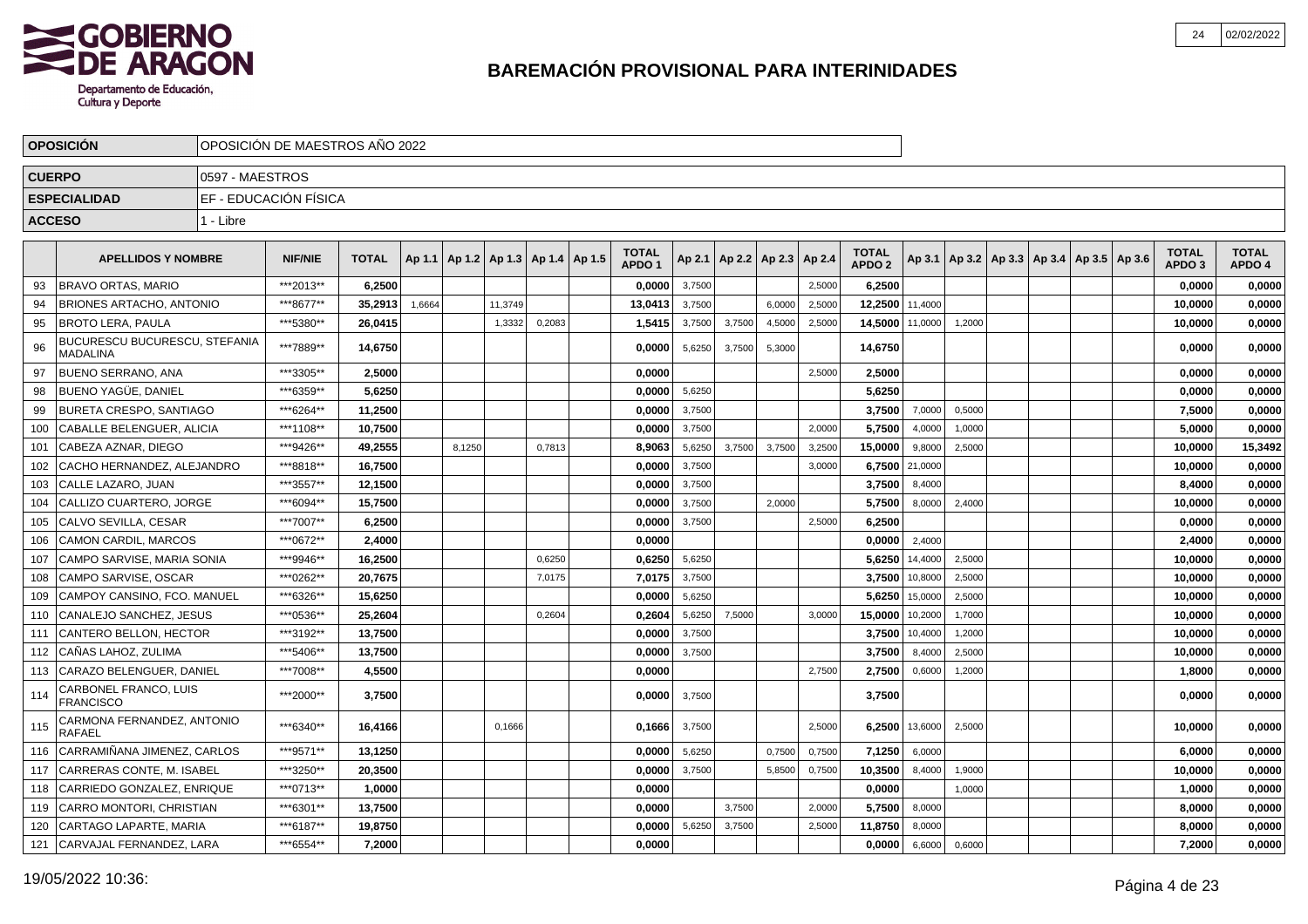

|               | <b>OPOSICION</b>                      |                 | OPOSICIÓN DE MAESTROS AÑO 2022 |              |        |                                   |         |        |        |                                   |        |        |                          |        |                                   |                |                                                     |  |  |                                   |                        |
|---------------|---------------------------------------|-----------------|--------------------------------|--------------|--------|-----------------------------------|---------|--------|--------|-----------------------------------|--------|--------|--------------------------|--------|-----------------------------------|----------------|-----------------------------------------------------|--|--|-----------------------------------|------------------------|
| <b>CUERPO</b> |                                       | 0597 - MAESTROS |                                |              |        |                                   |         |        |        |                                   |        |        |                          |        |                                   |                |                                                     |  |  |                                   |                        |
|               | <b>ESPECIALIDAD</b>                   |                 | EF - EDUCACIÓN FÍSICA          |              |        |                                   |         |        |        |                                   |        |        |                          |        |                                   |                |                                                     |  |  |                                   |                        |
| <b>ACCESO</b> |                                       | 1 - Libre       |                                |              |        |                                   |         |        |        |                                   |        |        |                          |        |                                   |                |                                                     |  |  |                                   |                        |
|               |                                       |                 |                                |              |        |                                   |         |        |        |                                   |        |        |                          |        |                                   |                |                                                     |  |  |                                   |                        |
|               | <b>APELLIDOS Y NOMBRE</b>             |                 | <b>NIF/NIE</b>                 | <b>TOTAL</b> | Ap 1.1 | Ap 1.2   Ap 1.3   Ap 1.4   Ap 1.5 |         |        |        | <b>TOTAL</b><br>APDO <sub>1</sub> | Ap 2.1 |        | Ap 2.2   Ap 2.3   Ap 2.4 |        | <b>TOTAL</b><br>APDO <sub>2</sub> |                | Ap 3.1   Ap 3.2   Ap 3.3   Ap 3.4   Ap 3.5   Ap 3.6 |  |  | <b>TOTAL</b><br>APDO <sub>3</sub> | <b>TOTAL</b><br>APDO 4 |
| 122           | CASADO JAUREGUI, CRISTINA             |                 | ***0948**                      | 15,2832      |        |                                   | 0,8332  |        |        | 0,8332                            | 3,7500 |        |                          | 4,5000 | 8,2500                            | 6,2000         |                                                     |  |  | 6,2000                            | 0,0000                 |
| 123           | CASBAS MORENO, MARCOS JAVIER          |                 | ***2792**                      | 11,9000      |        |                                   |         |        |        | 0,0000                            |        |        |                          | 2,5000 | 2,5000                            | 9,4000         |                                                     |  |  | 9,4000                            | 0,0000                 |
| 124           | CASTAN VIDAL, LORENA                  |                 | ***5937**                      | 23,6750      |        |                                   |         |        |        | 0,0000                            | 5,6250 | 3,7500 |                          | 4,5000 | 13,8750                           | 8,8000         | 1,0000                                              |  |  | 9,8000                            | 0,0000                 |
| 125           | CASTILLO ARNAL, EDUARDO               |                 | ***7418**                      | 8.2500       |        |                                   |         |        |        | 0.0000                            | 3,7500 |        |                          | 2,0000 | 5,7500                            | 1,0000         | 1,5000                                              |  |  | 2.5000                            | 0,0000                 |
| 126           | CASTILLO BALLESTEROS, MIGUEL<br>ANGEL |                 | ***6644**                      | 26,8125      |        |                                   |         | 2,8125 |        | 2,8125                            | 3,7500 | 3,7500 | 6,5000                   |        | 14,0000                           | 14,4000        | 1,0000                                              |  |  | 10,0000                           | 0,0000                 |
| 127           | <b>CASTILLO RAMON, ISABEL</b>         |                 | ***7326**                      | 3,7500       |        |                                   |         |        |        | 0,0000                            | 3,7500 |        |                          |        | 3,7500                            |                |                                                     |  |  | 0,0000                            | 0,0000                 |
| 128           | CATALAN IPARRAGUIRRE, MOISES          |                 | ***4768**                      | 16,3000      |        |                                   |         |        |        | 0,0000                            | 3,7500 |        | 3,7500                   |        | 7,5000                            | 7,0000         | 1,8000                                              |  |  | 8,8000                            | 0,0000                 |
| 129           | <b>CATALAN LISA, LAURA</b>            |                 | ***5957**                      | 7,5750       |        |                                   |         |        |        | 0,0000                            | 5,6250 |        |                          | 0,7500 | 6,3750                            | 0,2000         | 1,0000                                              |  |  | 1,2000                            | 0,0000                 |
| 130           | CAVERO CASAS, RAQUEL                  |                 | ***4627**                      | 33,5416      |        |                                   | 14,8750 |        | 2,1666 | 17,0416                           | 3,7500 |        | 2,0000                   | 0,7500 | 6,5000                            | 20,4000        | 2,5000                                              |  |  | 10,0000                           | 0,0000                 |
| 131           | CAZO CARRETERO, ANAIS                 |                 | ***3257**                      | 20,6250      |        |                                   |         |        |        | 0,0000                            | 5,6250 |        |                          | 5,0000 | 10,6250                           | 9,8000         | 1,0000                                              |  |  | 10,0000                           | 0,0000                 |
| 132           | CEBOLLADA LATORRE, EDUARDO            |                 | ***6385**                      | 7,5000       |        |                                   |         |        |        | 0,0000                            | 3,7500 |        | 3,7500                   |        | 7,5000                            |                |                                                     |  |  | 0.0000                            | 0,0000                 |
| 133           | CEBRIAN GONZALEZ. ANDREA              |                 | ***5890**                      | 5,3500       |        |                                   |         |        |        | 0.0000                            | 3,7500 |        |                          |        | 3,7500                            |                | 1,6000                                              |  |  | 1,6000                            | 0,0000                 |
| 134           | CEJAS ROMERO, JOSE ANTONIO            |                 | ***1938**                      | 36,8330      | 0,6664 |                                   | 8,1666  |        | 3,0000 | 11,8330                           | 5,6250 | 3,7500 | 3,7500                   | 2,5000 | 15,0000                           | 12,0000        | 2,5000                                              |  |  | 10,0000                           | 0,0000                 |
| 135           | CELIMENDIZ ANTORANZ, PEDRO<br>ANGEL   |                 | ***8598**                      | 14,5000      |        |                                   |         |        |        | 0,0000                            | 3,7500 |        |                          | 0,7500 |                                   | 4.5000 10,4000 | 2,0000                                              |  |  | 10,0000                           | 0,0000                 |
| 136           | CENTENO FERRER, JAVIER                |                 | ***7090**                      | 5,7500       |        |                                   |         |        |        | 0,0000                            |        | 3,7500 |                          | 2,0000 | 5,7500                            |                |                                                     |  |  | 0,0000                            | 0,0000                 |
| 137           | CERDAN MELENDEZ, ISABEL               |                 | ***9130**                      | 11,6000      |        |                                   |         |        |        | 0,0000                            | 3,7500 |        | 3,7500                   |        | 7,5000                            | 1,6000         | 2,5000                                              |  |  | 4,1000                            | 0,0000                 |
| 138           | CHAGUACEDA MARTIN, LAURA              |                 | ***9395**                      | 17,5000      |        |                                   |         |        |        | 0,0000                            | 3,7500 |        | 3,7500                   |        | 7,5000                            | 10,0000        |                                                     |  |  | 10,0000                           | 0,0000                 |
| 139           | CHOLIZ COMPAIRED, JAVIER              |                 | ***0626**                      | 5,6250       |        |                                   |         |        |        | 0,0000                            | 5,6250 |        |                          |        | 5,6250                            |                |                                                     |  |  | 0,0000                            | 0,0000                 |
| 140           | <b>CINCA CAMPOS, JULIA</b>            |                 | ***3310**                      | 3,7500       |        |                                   |         |        |        | 0,0000                            | 3,7500 |        |                          |        | 3,7500                            |                |                                                     |  |  | 0,0000                            | 0,0000                 |
| 141           | CIUDAD MURILLO, CARLOS                |                 | ***4806**                      | 15,7500      |        |                                   |         |        |        | 0,0000                            |        | 3.7500 |                          | 2.0000 | 5,7500                            | 11.8000        | 1.0000                                              |  |  | 10,0000                           | 0,0000                 |
| 142           | CLAVER IRIGARAY, ANGEL                |                 | ***5858**                      | 13,7500      |        |                                   |         |        |        | 0,0000                            | 3,7500 |        |                          |        | 3,7500                            | 10,0000        |                                                     |  |  | 10,0000                           | 0,0000                 |
| 143           | COLLADO SAPIÑA, LEANDRO               |                 | ***6573**                      | 15,6250      |        |                                   |         |        |        | 0,0000                            | 5,6250 |        | 7,5000                   |        | 13,1250                           |                | 2,5000                                              |  |  | 2,5000                            | 0,0000                 |
| 144           | COLON GARCIA, JESUS JORGE             |                 | ***5978**                      | 10,8541      |        | 1,3541                            |         |        |        | 1,3541                            | 3,7500 |        | 0,7500                   | 2,5000 | 7,0000                            |                | 2,5000                                              |  |  | 2,5000                            | 0,0000                 |
| 145           | <b>COMINO MATEOS, RAUL</b>            |                 | ***3210**                      | 13,1250      |        |                                   |         |        |        | 0,0000                            | 5,6250 | 3,7500 | 3,7500                   |        | 13,1250                           |                |                                                     |  |  | 0,0000                            | 0,0000                 |
| 146           | <b>CONDE PIRACES, JAVIER</b>          |                 | ***6245**                      | 12,4000      |        |                                   |         |        |        | 0,0000                            | 5,6250 |        | 1,4750                   | 2,5000 | 9,6000                            | 2,4000         | 0,4000                                              |  |  | 2,8000                            | 0,0000                 |
| 147           | CONSTANTE CERECEDA, ANA               |                 | ***6007**                      | 7.7250       |        |                                   |         |        |        | 0.0000                            | 5,6250 |        |                          |        | 5,6250                            | 0,2000         | 1,9000                                              |  |  | 2.1000                            | 0,0000                 |
| 148           | CONTINENTE HORNA, ADA                 |                 | ***0370**                      | 10,3500      |        |                                   |         |        |        | 0,0000                            | 3,7500 |        |                          |        | 3,7500                            | 6,6000         |                                                     |  |  | 6,6000                            | 0,0000                 |
| 149           | CORDON DIAZ, RUBEN                    |                 | ***1501**                      | 2,0000       |        |                                   |         |        |        | 0,0000                            |        |        |                          |        | 0,0000                            | 2,0000         |                                                     |  |  | 2,0000                            | 0,0000                 |
| 150           | CORTES ADELANTADO, DAVID              |                 | ***6974**                      | 9,7500       |        |                                   |         |        |        | 0,0000                            | 3,7500 |        |                          |        | 3,7500                            | 6,0000         |                                                     |  |  | 6,0000                            | 0,0000                 |
| 151           | CORTES ALEGRE, LUCIA                  |                 | ***4312**                      | 10,1500      |        |                                   |         |        |        | 0,0000                            | 3,7500 |        |                          |        | 3,7500                            | 6,4000         |                                                     |  |  | 6,4000                            | 0,0000                 |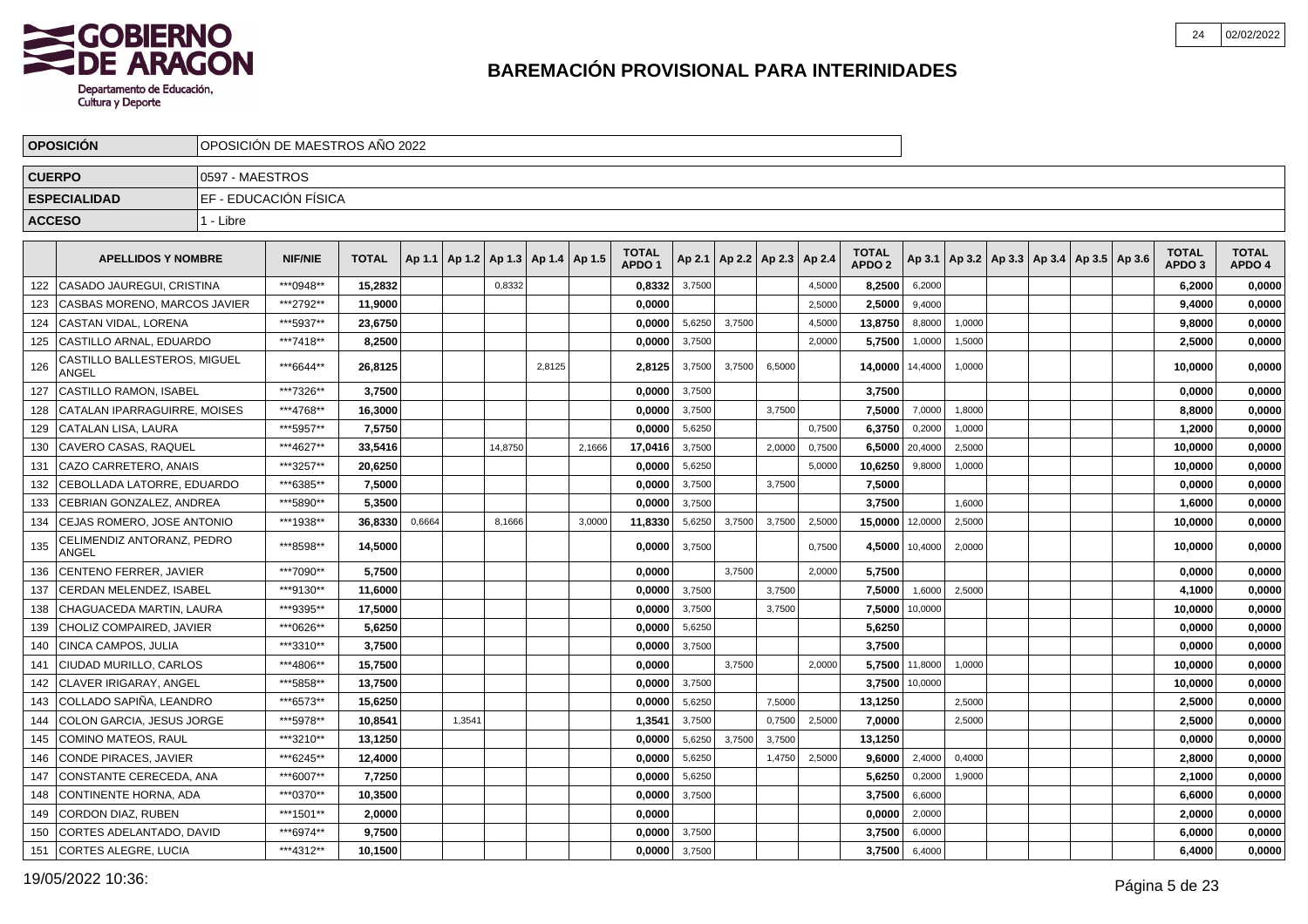

|     | <b>OPOSICION</b>                           |                 | OPOSICIÓN DE MAESTROS AÑO 2022 |              |         |        |                                            |        |                                   |        |        |                          |        |                                   |         |        |  |                                            |        |                                   |                        |
|-----|--------------------------------------------|-----------------|--------------------------------|--------------|---------|--------|--------------------------------------------|--------|-----------------------------------|--------|--------|--------------------------|--------|-----------------------------------|---------|--------|--|--------------------------------------------|--------|-----------------------------------|------------------------|
|     | <b>CUERPO</b>                              | 0597 - MAESTROS |                                |              |         |        |                                            |        |                                   |        |        |                          |        |                                   |         |        |  |                                            |        |                                   |                        |
|     | <b>ESPECIALIDAD</b>                        |                 | EF - EDUCACIÓN FÍSICA          |              |         |        |                                            |        |                                   |        |        |                          |        |                                   |         |        |  |                                            |        |                                   |                        |
|     | <b>ACCESO</b>                              | 1 - Libre       |                                |              |         |        |                                            |        |                                   |        |        |                          |        |                                   |         |        |  |                                            |        |                                   |                        |
|     |                                            |                 |                                |              |         |        |                                            |        |                                   |        |        |                          |        |                                   |         |        |  |                                            |        |                                   |                        |
|     | <b>APELLIDOS Y NOMBRE</b>                  |                 | <b>NIF/NIE</b>                 | <b>TOTAL</b> |         |        | Ap 1.1   Ap 1.2   Ap 1.3   Ap 1.4   Ap 1.5 |        | <b>TOTAL</b><br>APDO <sub>1</sub> | Ap 2.1 |        | Ap 2.2   Ap 2.3   Ap 2.4 |        | <b>TOTAL</b><br>APDO <sub>2</sub> | Ap 3.1  |        |  | Ap 3.2   Ap 3.3   Ap 3.4   Ap 3.5   Ap 3.6 |        | <b>TOTAL</b><br>APDO <sub>3</sub> | <b>TOTAL</b><br>APDO 4 |
| 152 | <b>I CORTES GARCIA. ANA MARIA</b>          |                 | ***9985**                      | 23,4000      |         |        |                                            |        | 0,0000                            | 5,6250 | 7,5000 |                          | 2,0000 | 15,0000                           | 8,0000  | 0,4000 |  |                                            |        | 8,4000                            | 0,0000                 |
| 153 | CORTES RODRIGUEZ, RICARDO<br><b>MIGUEL</b> |                 | ***4256**                      | 16,2500      |         |        |                                            |        | 0,0000                            | 3,7500 |        | 2,5000                   |        | 6,2500                            | 9,2000  | 0,8000 |  |                                            |        | 10,0000                           | 0,0000                 |
| 154 | <b>CORTES ROYO, MARTA</b>                  |                 | ***5817**                      | 17,9250      |         |        |                                            |        | 0,0000                            | 5,6250 |        |                          | 3,0000 | 8,6250                            | 6,8000  | 2,5000 |  |                                            |        | 9,3000                            | 0,0000                 |
| 155 | CORTES SOTERAS, LUIS MIGUEL                |                 | ***7118**                      | 8,3500       |         |        |                                            |        | 0,0000                            | 5,6250 |        |                          | 2,5000 | 8,1250                            |         |        |  |                                            |        | 0,0000                            | 0,2250                 |
| 156 | COSCULLUELA GRACIA, ALVARO                 |                 | ***2037**                      | 0,2000       |         |        |                                            |        | 0,0000                            |        |        |                          |        | 0,0000                            | 0,2000  |        |  |                                            |        | 0,2000                            | 0,0000                 |
| 157 | CUARTERO LAZARO, CRISTINA-ELENA            |                 | ***1005**                      | 21,8750      |         |        |                                            |        | 0,0000                            | 5,6250 | 3,7500 |                          | 2,5000 | 11,8750                           | 10,2000 | 1,0000 |  |                                            |        | 10,0000                           | 0,0000                 |
| 158 | <b>CUCALON ALBA, LUIS</b>                  |                 | ***2563**                      | 14,8250      |         |        |                                            |        | 0,0000                            | 5,6250 |        |                          |        | 5,6250                            | 8,2000  | 1,0000 |  |                                            |        | 9,2000                            | 0,0000                 |
| 159 | <b>DE DIEGO CRUZ, SERGIO</b>               |                 | ***9842**                      | 20,4500      |         |        |                                            |        | 0,0000                            | 5,6250 | 1,8750 | 0,4500                   | 2,5000 | 10,4500                           | 19,2000 |        |  |                                            |        | 10,0000                           | 0,0000                 |
| 160 | <b>IDE FEZ GONZALEZ. EVA MARIA</b>         |                 | ***8807**                      | 25,0207      |         |        | 6,3332                                     | 0,9375 | 7,2707                            | 3,7500 |        | 3,2500                   | 0,7500 | 7,7500                            | 10,4000 |        |  |                                            |        | 10,0000                           | 0,0000                 |
| 161 | DE LA CRUZ CARRIQUIRI, DAVID               |                 | ***6042**                      | 18,6250      |         |        |                                            |        | 0,0000                            | 5,6250 |        |                          | 3,0000 | 8,6250                            | 32,2000 | 1,0000 |  |                                            |        | 10,0000                           | 0,0000                 |
| 162 | <b>IDE LA PEÑA SANCHEZ, PATRICIA</b>       |                 | ***0322**                      | 14,9416      |         | 0,4166 |                                            |        | 0,4166                            | 5,6250 |        |                          | 3,0000 | 8,6250                            | 4,2000  | 1,7000 |  |                                            |        | 5,9000                            | 0,0000                 |
| 163 | <b>DE LARA ALBIZU, AITOR</b>               |                 | ***5879**                      | 16,4000      |         |        |                                            |        | 0,0000                            | 3,7500 |        | 0,7500                   | 2,5000 | 7,0000                            | 9,4000  |        |  |                                            |        | 9,4000                            | 0,0000                 |
| 164 | <b>IDE SANTOS OTERO, EVA</b>               |                 | ***6156**                      | 16,2500      |         |        |                                            |        | 0,0000                            |        | 3,7500 |                          | 2,5000 | 6,2500                            | 13,2000 |        |  |                                            |        | 10,0000                           | 0,0000                 |
|     | 165   DEL AMO SOUSA, DANIEL                |                 | ***0223**                      | 13,8250      |         |        |                                            |        | 0,0000                            | 5,6250 |        |                          |        | 5,6250                            | 6,2000  | 2,0000 |  |                                            |        | 8,2000                            | 0,0000                 |
| 166 | <b>DEL CARMEN ANGOSTO, CARLOS</b>          |                 | ***5332**                      | 27,1666      |         |        | 2,1666                                     |        | 2,1666                            | 5,6250 | 3,7500 | 3,7500                   | 2,5000 | 15,0000                           | 9,4000  | 1,0000 |  |                                            |        | 10,0000                           | 0,0000                 |
| 167 | DELGADO ESCUDERO, ERNESTO                  |                 | *** 5225**                     | 13,4023      |         |        |                                            |        | 0,0000                            | 3,7500 |        |                          |        | 3,7500                            | 8,4000  |        |  |                                            |        | 8,4000                            | 1,2523                 |
| 168 | <b>IDELGADO MARQUEZ. CARMEN BELEN</b>      |                 | ***7354**                      | 25,9250      |         |        | 1,0000                                     |        | 1,0000                            | 5,6250 | 7.5000 |                          | 5,0000 | 15,0000                           | 8,8000  | 1,0000 |  |                                            | 0,1250 | 9,9250                            | 0,0000                 |
| 169 | DIAZ ALVAREZ, MIGUEL ALBERTO               |                 | ***0400**                      | 15,8750      |         |        |                                            |        | 0,0000                            | 5,6250 |        | 2,2500                   |        | 7,8750                            | 8,0000  |        |  |                                            |        | 8,0000                            | 0,0000                 |
| 170 | <b>DIAZ GOMEZ, SERGIO</b>                  |                 | ***2515**                      | 12,0000      |         |        |                                            |        | 0,0000                            |        |        |                          | 2,0000 | 2,0000                            | 12,8000 | 1,0000 |  |                                            |        | 10,0000                           | 0,0000                 |
| 171 | <b>IDIOS MONTES. ISABEL</b>                |                 | ***2455**                      | 12,3500      |         |        |                                            |        | 0,0000                            |        | 3,7500 |                          |        | 3,7500                            | 8,6000  |        |  |                                            |        | 8,6000                            | 0,0000                 |
| 172 | <b>DOLS BONO, ENRIC</b>                    |                 | ***0335**                      | 23.6250      |         |        |                                            |        | 0.0000                            | 5,6250 |        | 6.0000                   | 2,0000 | 13,6250                           | 10,0000 |        |  |                                            |        | 10,0000                           | 0,0000                 |
| 173 | DOMINGUEZ CACHO, LUIS                      |                 | ***8785**                      | 50,5512      | 12,3332 |        |                                            |        | 12,3332                           | 5,6250 | 3,7500 |                          |        | 9,3750                            | 10,8000 |        |  |                                            |        | 10,0000                           | 18,8430                |
| 174 | DOMINGUEZ SANTIAGO, ROBERTO                |                 | ***2970**                      | 19,3750      |         |        |                                            |        | 0,0000                            | 5,6250 | 3,7500 |                          |        | 9,3750                            | 13,0000 |        |  |                                            |        | 10,0000                           | 0,0000                 |
| 175 | <b>DUESO ARMERO, JUAN</b>                  |                 | ***2251**                      | 6,2500       |         |        |                                            |        | 0,0000                            | 3,7500 |        |                          |        | 3,7500                            |         | 2,5000 |  |                                            |        | 2,5000                            | 0,0000                 |
| 176 | DUESO LOSCERTALES, ALEJANDRO               |                 | ***2086**                      | 16,6916      |         |        | 0,1666                                     |        | 0,1666                            | 5,6250 |        |                          | 2,5000 | 8,1250                            | 8,4000  |        |  |                                            |        | 8,4000                            | 0,0000                 |
| 177 | <b>DUQUE MATA, PAULA</b>                   |                 | ***3499**                      | 19,1750      |         |        | 2,5000                                     |        | 2,5000                            | 5,6250 |        | 0,7500                   | 2,5000 | 8,8750                            | 7,8000  |        |  |                                            |        | 7,8000                            | 0,0000                 |
| 178 | <b>ELIAS VILLANUA, DANIEL</b>              |                 | ***5871**                      | 23,9582      |         |        | 5,8332                                     |        | 5,8332                            | 5,6250 |        |                          | 2,5000 | 8,1250                            | 11,8000 | 1,0000 |  |                                            |        | 10,0000                           | 0,0000                 |
| 179 | <b>IELVIRA PINDADO. MARIA AURORA</b>       |                 | ***2956**                      | 25,0000      |         |        |                                            |        | 0,0000                            | 5,6250 |        | 11,4000                  |        | 15,0000                           | 15,8000 | 2,1000 |  |                                            |        | 10,0000                           | 0,0000                 |
| 180 | <b>ES SAGHRAOUI, ADIL</b>                  |                 | *****6202*                     | 16,0250      |         |        |                                            |        | 0,0000                            | 5,6250 |        |                          | 3,0000 | 8,6250                            | 7,4000  |        |  |                                            |        | 7,4000                            | 0,0000                 |
| 181 | <b>ESCANILLA FERNANDEZ, DIEGO</b>          |                 | ***6560**                      | 10,2500      |         |        |                                            |        | 0,0000                            | 3,7500 |        |                          | 2,0000 | 5,7500                            | 2,0000  | 2,5000 |  |                                            |        | 4,5000                            | 0,0000                 |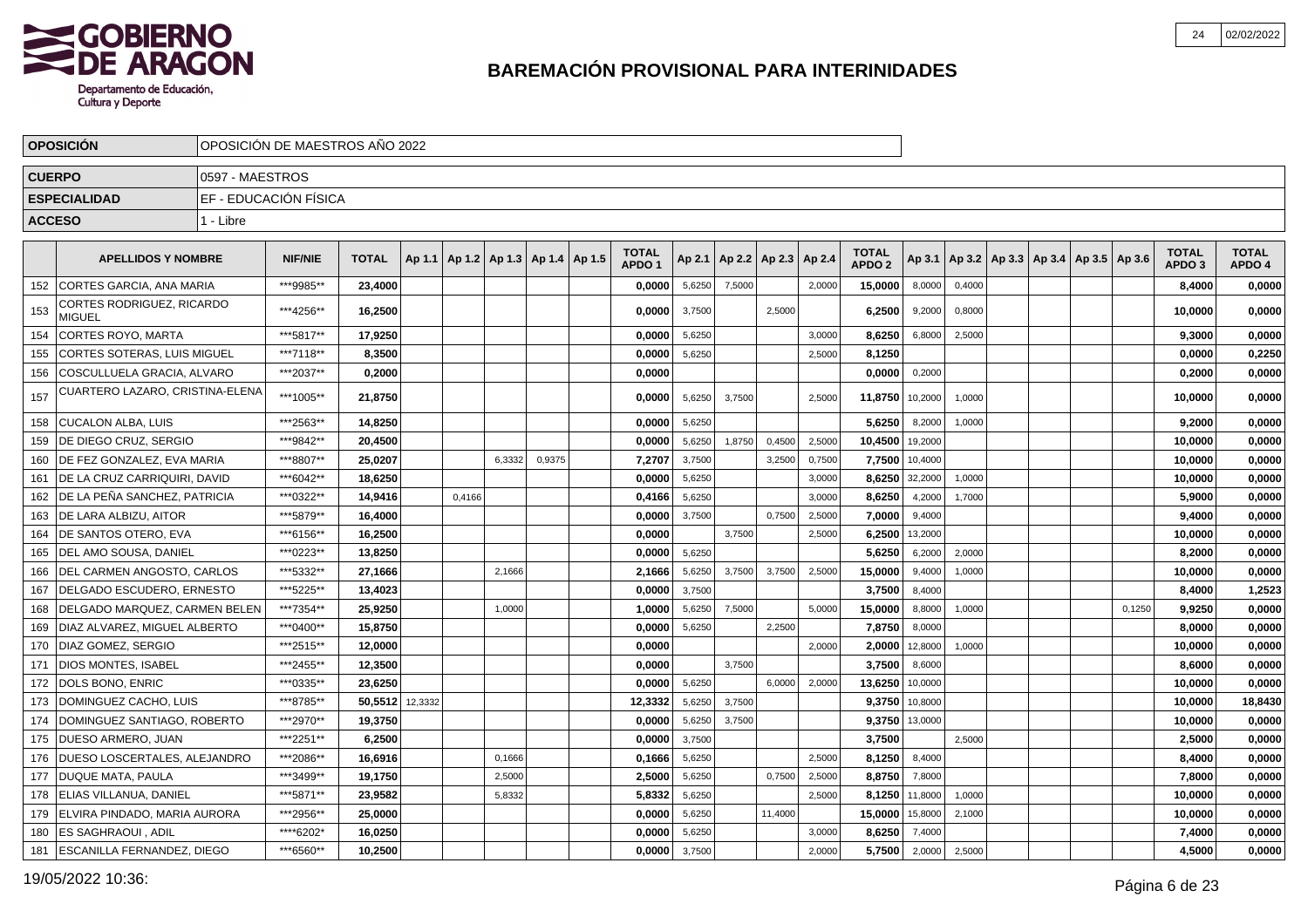

|               | <b>OPOSICION</b>                                 |                 | OPOSICIÓN DE MAESTROS AÑO 2022 |              |         |                                            |        |                                   |        |        |                          |        |                                   |                |        |                                            |  |                                   |                        |
|---------------|--------------------------------------------------|-----------------|--------------------------------|--------------|---------|--------------------------------------------|--------|-----------------------------------|--------|--------|--------------------------|--------|-----------------------------------|----------------|--------|--------------------------------------------|--|-----------------------------------|------------------------|
| <b>CUERPO</b> |                                                  | 0597 - MAESTROS |                                |              |         |                                            |        |                                   |        |        |                          |        |                                   |                |        |                                            |  |                                   |                        |
|               | <b>ESPECIALIDAD</b>                              |                 | EF - EDUCACIÓN FÍSICA          |              |         |                                            |        |                                   |        |        |                          |        |                                   |                |        |                                            |  |                                   |                        |
| <b>ACCESO</b> |                                                  | 1 - Libre       |                                |              |         |                                            |        |                                   |        |        |                          |        |                                   |                |        |                                            |  |                                   |                        |
|               |                                                  |                 |                                |              |         |                                            |        |                                   |        |        |                          |        |                                   |                |        |                                            |  |                                   |                        |
|               | <b>APELLIDOS Y NOMBRE</b>                        |                 | <b>NIF/NIE</b>                 | <b>TOTAL</b> |         | Ap 1.1   Ap 1.2   Ap 1.3   Ap 1.4   Ap 1.5 |        | <b>TOTAL</b><br>APDO <sub>1</sub> | Ap 2.1 |        | Ap 2.2   Ap 2.3   Ap 2.4 |        | <b>TOTAL</b><br>APDO <sub>2</sub> | Ap 3.1         |        | Ap 3.2   Ap 3.3   Ap 3.4   Ap 3.5   Ap 3.6 |  | <b>TOTAL</b><br>APDO <sub>3</sub> | <b>TOTAL</b><br>APDO 4 |
| 182           | <b>ESCAÑO LASHERAS. LAURA</b>                    |                 | ***5604**                      | 15,3310      |         |                                            |        | 0,0000                            | 3,7500 |        |                          |        | 3,7500                            | 9,0000         | 1,5000 |                                            |  | 10,0000                           | 1,5810                 |
| 183           | ESCAÑO MATEO, JASMINA                            |                 | ***6395**                      | 18,6000      |         |                                            |        | 0,0000                            | 3,7500 | 3,7500 |                          | 2,0000 | 9,5000                            | 7,6000         | 1,5000 |                                            |  | 9,1000                            | 0,0000                 |
| 184           | ESCOS JULIAN, ADRIAN                             |                 | ***3102**                      | 5,7500       |         |                                            |        | 0,0000                            | 3,7500 |        |                          | 2,0000 | 5,7500                            |                |        |                                            |  | 0,0000                            | 0,0000                 |
| 185           | ESCUDERO RODRIGUEZ, SANTIAGO<br><b>JAVIER</b>    |                 | ***1142**                      | 15,6250      |         |                                            |        | 0,0000                            | 5,6250 |        |                          |        | 5,6250                            | 10,0000        | 1,0000 |                                            |  | 10,0000                           | 0,0000                 |
| 186           | <b>ESCUER ARA, JOAQUIN</b>                       |                 | ***2280**                      | 13,7500      |         |                                            |        | 0,0000                            | 3,7500 |        |                          |        | 3,7500                            | 10,0000        |        |                                            |  | 10,0000                           | 0,0000                 |
| 187           | ESPALLARGAS AÑON, GLORIA                         |                 | ***9354**                      | 28,5832      |         | 6,3332                                     |        | 6,3332                            | 3,7500 | 3,7500 | 2,0000                   | 2,7500 | 12,2500                           | 9,0000         | 2,5000 |                                            |  | 10,0000                           | 0,0000                 |
| 188           | ESPARZA ESTEBAN. PABLO                           |                 | ***5893**                      | 11,3000      |         |                                            |        | 0,0000                            |        |        |                          | 2,5000 | 2,5000                            | 8,8000         |        |                                            |  | 8,8000                            | 0,0000                 |
| 189           | ESPINOSA ABARCA, CRISTINA                        |                 | ***2001**                      | 11,5500      |         |                                            |        | 0,0000                            | 3,7500 |        |                          |        | 3,7500                            | 7,8000         |        |                                            |  | 7,8000                            | 0,0000                 |
| 190           | ESTEBAN BURGUES, MARIA ELENA                     |                 | ***2114**                      | 14,9690      |         |                                            |        | 0,0000                            | 3,7500 |        |                          |        | 3,7500                            | 19,4000        | 2,5000 |                                            |  | 10,0000                           | 1,2190                 |
| 191           | ESTEBAN MARCO, JOSE ALBERTO                      |                 | ***4775**                      | 3,7500       |         |                                            |        | 0,0000                            | 3,7500 |        |                          |        | 3,7500                            |                |        |                                            |  | 0,0000                            | 0,0000                 |
| 192           | EVRARD MORCUENDE, NURIA                          |                 | ***0136**                      | 6,2500       |         |                                            |        | 0,0000                            | 3,7500 |        |                          |        | 3,7500                            |                | 2,5000 |                                            |  | 2,5000                            | 0,0000                 |
| 193           | <b>FALCON POLO, CARMEN</b>                       |                 | ***2746**                      | 21,8750      |         |                                            |        | 0,0000                            | 5,6250 | 3,7500 |                          | 2,5000 | 11,8750                           | 9,4000         | 2,5000 |                                            |  | 10,0000                           | 0,0000                 |
| 194           | <b>FAUQUET BARCOS, OLGA</b>                      |                 | ***6937**                      | 11.2750      |         |                                            |        | 0.0000                            | 5,6250 |        | 0,7500                   | 2,5000 | 8,8750                            | 2,4000         |        |                                            |  | 2,4000                            | 0,0000                 |
| 195           | FERNANDEZ GARCIA. IRIS                           |                 | ***2035**                      | 26,9493      |         |                                            | 0,1563 | 0,1563                            | 5,6250 | 3,7500 | 5,3500                   | 2,5000 | 15,0000                           | 20,0000        |        |                                            |  | 10,0000                           | 1,7930                 |
| 196           | FERNANDEZ GARCIA, JOSE LUIS                      |                 | ***1342**                      | 0.0000       |         |                                            |        | 0,0000                            |        |        |                          |        | 0,0000                            |                |        |                                            |  | 0,0000                            | 0,0000                 |
| 197           | FERNANDEZ GARCIA, NURIA                          |                 | ***6307**                      | 11,6250      |         |                                            |        | 0,0000                            | 5,6250 |        |                          |        | 5,6250                            | 6,0000         |        |                                            |  | 6,0000                            | 0,0000                 |
| 198           | FERNANDEZ GONZALEZ, MIRIAM                       |                 | ***7035**                      | 3,7500       |         |                                            |        | 0,0000                            |        | 3,7500 |                          |        | 3,7500                            |                |        |                                            |  | 0,0000                            | 0,0000                 |
| 199           | FERNANDEZ HERNANDEZ, JAVIER                      |                 | ***5746**                      | 9,9583       | 0.8333  |                                            |        | 0,8333                            | 5,6250 |        | 1,0000                   | 2,5000 | 9,1250                            |                |        |                                            |  | 0,0000                            | 0,0000                 |
| 200           | FERNANDEZ LAGUIA, RAUL                           |                 | ***8675**                      | 24,8332      |         | 3,8332                                     |        | 3,8332                            | 3,7500 |        | 4,7500                   | 2,5000 | 11,0000 11,4000                   |                |        |                                            |  | 10,0000                           | 0,0000                 |
| 201           | FERNANDEZ SAIZ, MARIA BELEN                      |                 | ***5785**                      | 5,7500       |         |                                            |        | 0,0000                            | 3,7500 |        |                          | 2,0000 | 5,7500                            |                |        |                                            |  | 0,0000                            | 0,0000                 |
| 202           | FERNANDEZ DE CUEVAS ARNAL<br>PABLO               |                 | ***3597**                      | 14,0885      |         |                                            |        | 0,0000                            | 3,7500 |        |                          |        |                                   | 3,7500 10,0000 |        |                                            |  | 10,0000                           | 0,3385                 |
| 203           | FERNANDEZ DE GARAYALDE<br><b>GIMENEZ, IMANOL</b> |                 | ***1976**                      | 3,7500       |         |                                            |        | 0.0000                            | 3,7500 |        |                          |        | 3,7500                            |                |        |                                            |  | 0,0000                            | 0,0000                 |
| 204           | FERRARI, OLIONA COLETTE ZOE                      |                 | ****5163*                      | 15,6250      |         |                                            |        | 0,0000                            | 5,6250 |        |                          |        |                                   | 5,6250 10,0000 |        |                                            |  | 10,0000                           | 0,0000                 |
| 205           | <b>FERRER CARRERA, RUBEN</b>                     |                 | ***8502**                      | 29,9519      | 11,0938 |                                            | 1,0938 | 12,1876                           | 3,7500 |        |                          | 3,2500 | 7,0000                            | 13,8000        | 2,5000 |                                            |  | 10,0000                           | 0,7643                 |
| 206           | <b>FERRER TABOADA, ENRIQUE</b>                   |                 | ***0525**                      | 22,7666      |         | 7,6666                                     |        | 7,6666                            | 3,7500 |        | 0,6000                   | 0,7500 | 5,1000                            | 19,0000        | 2,5000 |                                            |  | 10,0000                           | 0,0000                 |
| 207           | FILLOLA BAYO. ESTRELLA                           |                 | ***8737**                      | 15,5000      |         | 1,5000                                     |        | 1,5000                            | 3,7500 |        | 0,8500                   | 2,5000 | 7,1000                            | 5,8000         | 1,1000 |                                            |  | 6,9000                            | 0,0000                 |
| 208           | <b>FONDEVILA MAIRAL, GABRIEL</b>                 |                 | ***5969**                      | 2,9500       |         |                                            |        | 0,0000                            |        |        |                          | 0,7500 | 0,7500                            | 1,2000         | 1,0000 |                                            |  | 2,2000                            | 0,0000                 |
| 209           | FRAILE DEL POZO, RUBEN                           |                 | ***1391**                      | 19,7000      |         |                                            |        | 0,0000                            | 3,7500 | 3,7500 |                          | 3,0000 | 10,5000                           | 8,0000         | 1,2000 |                                            |  | 9,2000                            | 0,0000                 |
| 210           | <b>FRIES BARRERA, JUAN SILVESTRE</b>             |                 | ***1822**                      | 0,0000       |         |                                            |        | 0,0000                            |        |        |                          |        | 0,0000                            |                |        |                                            |  | 0.0000                            | 0,0000                 |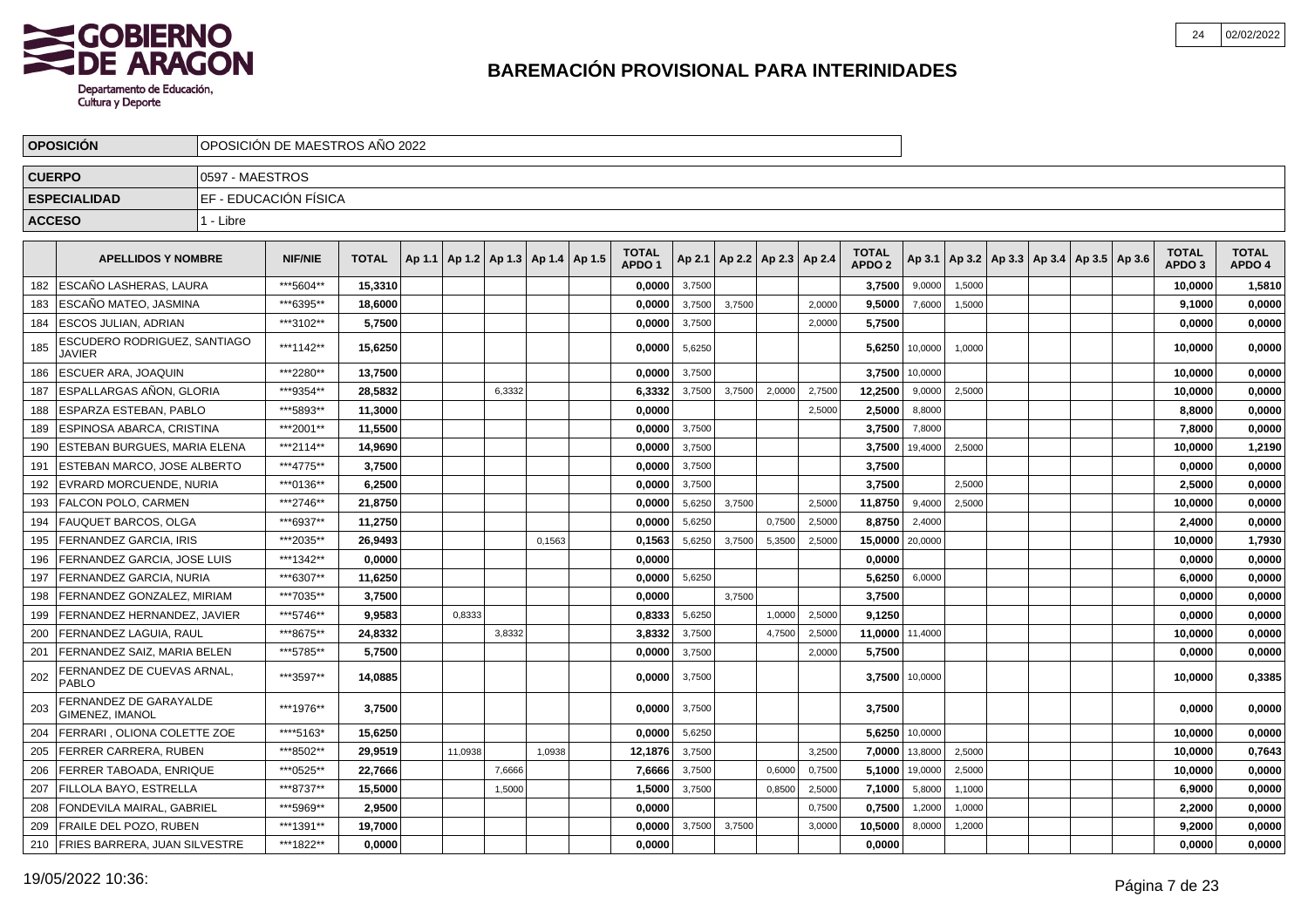

|               | <b>OPOSICIÓN</b>                    |                 | OPOSICIÓN DE MAESTROS AÑO 2022 |              |        |        |                                   |        |        |                                   |        |        |                                   |        |                                   |         |        |  |                                            |        |                                   |                        |
|---------------|-------------------------------------|-----------------|--------------------------------|--------------|--------|--------|-----------------------------------|--------|--------|-----------------------------------|--------|--------|-----------------------------------|--------|-----------------------------------|---------|--------|--|--------------------------------------------|--------|-----------------------------------|------------------------|
|               | <b>CUERPO</b>                       | 0597 - MAESTROS |                                |              |        |        |                                   |        |        |                                   |        |        |                                   |        |                                   |         |        |  |                                            |        |                                   |                        |
|               | <b>ESPECIALIDAD</b>                 |                 | EF - EDUCACIÓN FÍSICA          |              |        |        |                                   |        |        |                                   |        |        |                                   |        |                                   |         |        |  |                                            |        |                                   |                        |
| <b>ACCESO</b> |                                     | 1 - Libre       |                                |              |        |        |                                   |        |        |                                   |        |        |                                   |        |                                   |         |        |  |                                            |        |                                   |                        |
|               |                                     |                 |                                |              |        |        |                                   |        |        |                                   |        |        |                                   |        |                                   |         |        |  |                                            |        |                                   |                        |
|               | <b>APELLIDOS Y NOMBRE</b>           |                 | <b>NIF/NIE</b>                 | <b>TOTAL</b> | Ap 1.1 |        | Ap 1.2   Ap 1.3   Ap 1.4   Ap 1.5 |        |        | <b>TOTAL</b><br>APDO <sub>1</sub> |        |        | Ap 2.1   Ap 2.2   Ap 2.3   Ap 2.4 |        | <b>TOTAL</b><br>APDO <sub>2</sub> | Ap 3.1  |        |  | Ap 3.2   Ap 3.3   Ap 3.4   Ap 3.5   Ap 3.6 |        | <b>TOTAL</b><br>APDO <sub>3</sub> | <b>TOTAL</b><br>APDO 4 |
| 211           | <b>FUENTES RIVERA, JAVIER PEDRO</b> |                 | ***5153**                      | 17,5468      |        | 6,7968 |                                   |        |        | 6,7968                            |        |        |                                   | 3,2500 | 3,2500                            | 5,0000  | 2,5000 |  |                                            |        | 7,5000                            | 0,0000                 |
| 212           | <b>FUENTES VALDEARCOS, MARINA</b>   |                 | ***5532**                      | 5,6250       |        |        |                                   |        |        | 0.0000                            | 5,6250 |        |                                   |        | 5,6250                            |         |        |  |                                            |        | 0,0000                            | 0,0000                 |
| 213           | <b>FUERTES SALINAS, LUCIA</b>       |                 | ***0520**                      | 9.9500       |        |        |                                   |        |        | 0.0000                            | 3,7500 |        |                                   |        | 3,7500                            | 4,0000  | 2,2000 |  |                                            |        | 6.2000                            | 0,0000                 |
| 214           | GABARRE BALLARIN, VANESA            |                 | ***5838**                      | 25,0000      |        |        |                                   |        |        | 0,0000                            | 3,7500 | 3,7500 | 6,0000                            | 2,5000 | 15,0000                           | 10,4000 |        |  |                                            |        | 10,0000                           | 0,0000                 |
| 215           | <b>GADEA MARTINEZ, DANIEL</b>       |                 | ***3468**                      | 8,2500       |        |        |                                   |        |        | 0,0000                            | 3,7500 |        | 1,0000                            | 2,5000 | 7,2500                            |         | 1,0000 |  |                                            |        | 1,0000                            | 0,0000                 |
| 216           | <b>GALAN SANCHEZ, IRINA</b>         |                 | ***6693**                      | 23,5750      |        |        | 0,5000                            |        |        | 0,5000                            | 5,6250 |        | 3,7000                            | 3,7500 | 13,0750                           | 27,4000 | 1,0000 |  |                                            |        | 10,0000                           | 0,0000                 |
| 217           | <b>GALE POLA. RAFAEL</b>            |                 | ***3000**                      | 0.0000       |        |        |                                   |        |        | 0.0000                            |        |        |                                   |        | 0,0000                            |         |        |  |                                            |        | 0,0000                            | 0,0000                 |
| 218           | GALLEGO JARABO, RUBEN EDUARDO       |                 | ***2117**                      | 15,4312      |        |        |                                   |        |        | 0,0000                            | 3,7500 |        |                                   |        | 3,7500                            | 8,8000  | 1,0000 |  |                                            |        | 9,8000                            | 1,8812                 |
| 219           | GALVAN VAZQUEZ, ALMUDENA<br>TERESA  |                 | ***9065**                      | 27,4166      |        |        | 2,6666                            |        |        | 2.6666                            | 3,7500 |        | 6,0000                            | 5,0000 | 14,7500                           | 12,2000 | 1,2000 |  |                                            |        | 10,0000                           | 0,0000                 |
| 220           | <b>GALVE PINA, ANA MARIA</b>        |                 | ***6024**                      | 39,8167      |        |        | 17,9167                           |        |        | 17,9167                           | 3,7500 |        | 5,6500                            | 2,5000 | 11,9000 54,6000                   |         | 2,5000 |  |                                            |        | 10,0000                           | 0,0000                 |
| 221           | <b>GALVEZ RIOS, JESUS</b>           |                 | ***1167**                      | 21,4166      |        |        | 3,1666                            |        |        | 3,1666                            | 3,7500 |        | 2,0000                            | 2,5000 | 8,2500                            | 10,2000 | 0,8000 |  |                                            |        | 10,0000                           | 0,0000                 |
| 222           | <b>GARCES MARTINEZ, SARA</b>        |                 | ***2869**                      | 18,1250      |        |        |                                   |        |        | 0,0000                            | 5,6250 |        |                                   | 2,5000 | 8,1250                            | 9,4000  | 1,0000 |  |                                            |        | 10,0000                           | 0,0000                 |
| 223           | <b>GARCIA AGUIRRE, MARIA</b>        |                 | ***7001**                      | 31,6666      |        |        | 12,2500                           |        | 0,4166 | 12,6666                           | 3,7500 |        | 1,5000                            | 3,7500 | 9,0000                            | 13,4000 | 1,7000 |  |                                            |        | 10,0000                           | 0,0000                 |
| 224           | <b>GARCIA ALLUE, IGNACIO</b>        |                 | ***5939**                      | 12,9000      |        |        |                                   |        |        | 0,0000                            | 3,7500 |        |                                   | 0,7500 | 4,5000                            | 8,4000  |        |  |                                            |        | 8,4000                            | 0,0000                 |
| 225           | <b>GARCIA ANDRADE, VICTOR</b>       |                 | ***8455**                      | 13,7500      |        |        |                                   |        |        | 0,0000                            | 3,7500 |        |                                   |        | 3,7500                            | 13,6000 |        |  |                                            |        | 10,0000                           | 0,0000                 |
| 226           | <b>GARCIA ESCUIN, ISABEL</b>        |                 | ***7826**                      | 0,0000       |        |        |                                   |        |        | 0,0000                            |        |        |                                   |        | 0,0000                            |         |        |  |                                            |        | 0,0000                            | 0,0000                 |
| 227           | <b>GARCIA FUERTES, IGNACIO</b>      |                 | ***5856**                      | 0,7500       |        |        |                                   |        |        | 0,0000                            |        |        |                                   | 0,7500 | 0,7500                            |         |        |  |                                            |        | 0,0000                            | 0,0000                 |
| 228           | <b>GARCIA GARCIA, MARTA</b>         |                 | ***5567**                      | 20.9164      | 5,6664 |        |                                   |        |        | 5,6664                            |        |        | 5,2500                            |        | 5,2500                            | 16,0000 |        |  |                                            |        | 10,0000                           | 0,0000                 |
| 229           | <b>GARCIA GIMENO, LUCIA</b>         |                 | ***9145**                      | 12,2533      |        |        |                                   |        |        | 0,0000                            | 3,7500 |        |                                   | 2.0000 | 5,7500                            | 2,0000  | 2,5000 |  |                                            |        | 4,5000                            | 2,0033                 |
| 230           | <b>GARCIA GUERRERO, PAOLA</b>       |                 | ***1262**                      | 19,1771      |        |        |                                   | 0,0521 |        | 0,0521                            | 5,6250 |        | 1,0000                            | 2,5000 | 9,1250                            | 9,4000  | 2,0000 |  |                                            |        | 10,0000                           | 0,0000                 |
| 231           | GARCIA HERRAEZ, ADRIANO             |                 | ***7341**                      | 14,5250      |        |        |                                   |        |        | 0,0000                            | 5,6250 |        |                                   |        | 5,6250                            | 7,4000  | 1,5000 |  |                                            |        | 8,9000                            | 0,0000                 |
| 232           | <b>GARCIA MARCO, RAQUEL</b>         |                 | ***2339**                      | 19,0041      |        | 0.7291 |                                   |        |        | 0,7291                            | 5,6250 |        | 0,7500                            | 2,5000 | 8,8750                            | 8,4000  | 1,0000 |  |                                            |        | 9,4000                            | 0,0000                 |
| 233           | GARCIA MIÑES. ELISABETH             |                 | ***0462**                      | 47,3916      |        |        | 22,3333                           | 2,0833 |        | 24,4166                           | 5,6250 |        | 2,3500                            | 5,0000 | 12,9750                           | 49,4000 | 2,5000 |  |                                            |        | 10,0000                           | 0,0000                 |
| 234           | <b>GARCIA O'FLYNN, ENRIQUE OWEN</b> |                 | ***6225**                      | 18,7500      |        |        |                                   |        |        | 0,0000                            | 3,7500 |        |                                   | 5,0000 | 8,7500                            | 10,4000 |        |  |                                            |        | 10,0000                           | 0,0000                 |
| 235           | <b>GARCIA PEREZ, DAVID</b>          |                 | ***9919**                      | 10,0000      |        |        |                                   |        |        | 0,0000                            |        |        |                                   |        | 0,0000                            | 12,0000 |        |  |                                            |        | 10,0000                           | 0,0000                 |
| 236           | l GARCIA ROMO. MARTA                |                 | ***3714**                      | 17,8750      |        |        |                                   |        |        | 0,0000                            | 5,6250 |        | 1,5000                            | 0,7500 | 7,8750                            | 14,0000 | 1,5000 |  |                                            |        | 10,0000                           | 0,0000                 |
| 237           | <b>GARCIA SANTANATALIA, SERGIO</b>  |                 | ***2414**                      | 14,3203      |        |        |                                   |        |        | 0.0000                            | 3,7500 |        |                                   | 2,0000 | 5,7500                            | 7,0000  | 1,4000 |  |                                            |        | 8,4000                            | 0,1703                 |
| 238           | <b>GARCIA TOME, CINTIA</b>          |                 | ***7469**                      | 34,5832      |        |        | 8,3332                            |        | 1,2500 | 9,5832                            | 5,6250 | 3,7500 | 5,9000                            |        | 15,0000                           | 17,8000 | 2,5000 |  |                                            |        | 10,0000                           | 0,0000                 |
| 239           | GARCIA-CALVO ROJO, MILAGROS         |                 | ***7950**                      | 40,2082      |        |        | 13,6249                           |        | 2,8333 | 16,4582                           | 3,7500 |        | 7,5000                            | 2,5000 | 13,7500                           | 29,6000 |        |  | 0,2500                                     | 0,2500 | 10,0000                           | 0,0000                 |
| 240           | GASCA BESTUER, FRANCISCO JAVIER     |                 | ***1661**                      | 16,1250      |        |        |                                   |        |        | 0,0000                            | 5,6250 |        |                                   | 2,5000 | 8,1250                            | 8,0000  |        |  |                                            |        | 8,0000                            | 0,0000                 |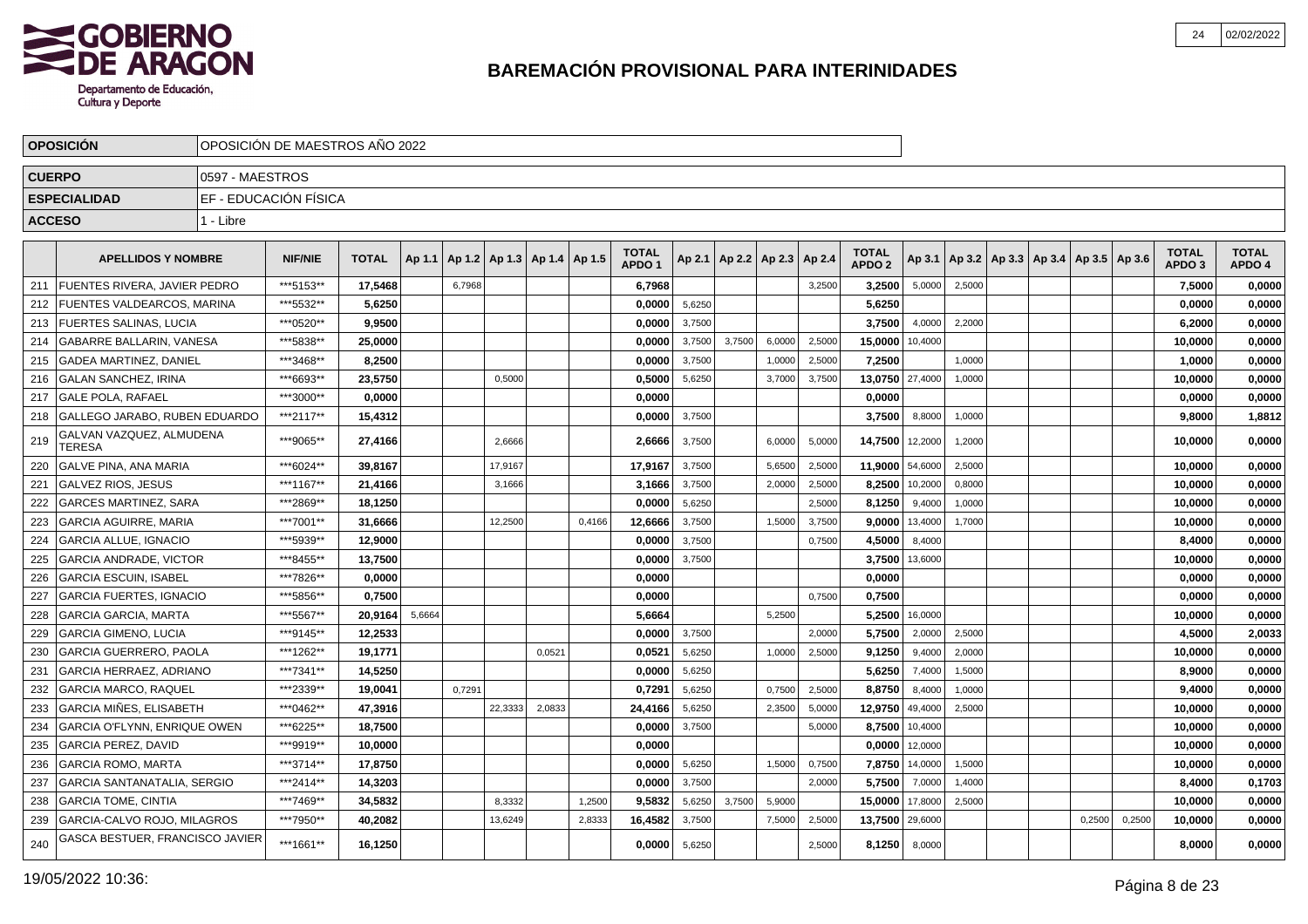

|               | <b>OPOSICION</b>                           |                 | OPOSICION DE MAESTROS ANO 2022 |              |        |         |                                   |        |        |                                   |        |        |                                   |        |                                   |         |        |                                                     |  |                                   |                        |
|---------------|--------------------------------------------|-----------------|--------------------------------|--------------|--------|---------|-----------------------------------|--------|--------|-----------------------------------|--------|--------|-----------------------------------|--------|-----------------------------------|---------|--------|-----------------------------------------------------|--|-----------------------------------|------------------------|
| <b>CUERPO</b> |                                            | 0597 - MAESTROS |                                |              |        |         |                                   |        |        |                                   |        |        |                                   |        |                                   |         |        |                                                     |  |                                   |                        |
|               | <b>ESPECIALIDAD</b>                        |                 | EF - EDUCACIÓN FÍSICA          |              |        |         |                                   |        |        |                                   |        |        |                                   |        |                                   |         |        |                                                     |  |                                   |                        |
| <b>ACCESO</b> |                                            | 1 - Libre       |                                |              |        |         |                                   |        |        |                                   |        |        |                                   |        |                                   |         |        |                                                     |  |                                   |                        |
|               |                                            |                 |                                |              |        |         |                                   |        |        |                                   |        |        |                                   |        |                                   |         |        |                                                     |  |                                   |                        |
|               | <b>APELLIDOS Y NOMBRE</b>                  |                 | <b>NIF/NIE</b>                 | <b>TOTAL</b> | Ap 1.1 |         | Ap 1.2   Ap 1.3   Ap 1.4   Ap 1.5 |        |        | <b>TOTAL</b><br>APDO <sub>1</sub> |        |        | Ap 2.1   Ap 2.2   Ap 2.3   Ap 2.4 |        | <b>TOTAL</b><br>APDO <sub>2</sub> |         |        | Ap 3.1   Ap 3.2   Ap 3.3   Ap 3.4   Ap 3.5   Ap 3.6 |  | <b>TOTAL</b><br>APDO <sub>3</sub> | <b>TOTAL</b><br>APDO 4 |
| 241           | <b>GASQUE SUAY, CARLOS</b>                 |                 | ***0191**                      | 6,2500       |        |         |                                   |        |        | 0.0000                            | 3,7500 |        |                                   | 2,5000 | 6,2500                            |         |        |                                                     |  | 0,0000                            | 0,0000                 |
| 242           | <b>GASTON UBIETO, CARLOS</b>               |                 | ***0004**                      | 26.6146      |        | 1,5625  |                                   | 0,0521 |        | 1,6146                            | 5,6250 | 3,7500 |                                   | 6,0000 | 15,0000                           | 10,0000 | 1,0000 |                                                     |  | 10.0000                           | 0,0000                 |
| 243           | <b>GIL CARLILE, ADRIAN</b>                 |                 | ***0976**                      | 9.2500       |        |         |                                   |        |        | 0.0000                            | 3,7500 |        |                                   | 2.0000 | 5,7500                            | 2,0000  | 1,5000 |                                                     |  | 3.5000                            | 0,0000                 |
| 244           | <b>GIL LARROYA, SANTIAGO</b>               |                 | ***9573**                      | 9,5832       | 1,3332 |         |                                   |        |        | 1,3332                            | 3,7500 |        |                                   |        | 3,7500                            | 3,0000  | 1,5000 |                                                     |  | 4,5000                            | 0,0000                 |
| 245           | GIMENEZ ALMUDI, SARA VICTORIA              |                 | ***1435**                      | 18,9229      |        |         | 1,1666                            | 0,1563 |        | 1,3229                            | 3,7500 |        | 0,8500                            | 3,0000 | 7,6000                            | 9,0000  | 2,5000 |                                                     |  | 10,0000                           | 0,0000                 |
| 246           | GIMENEZ JAL, ANA                           |                 | ***1225**                      | 22,2666      |        |         | 4,1666                            |        |        | 4,1666                            | 3,7500 |        | 1,8500                            | 2,5000 | 8,1000                            | 49,8000 | 1,0000 |                                                     |  | 10,0000                           | 0,0000                 |
| 247           | <b>GOMEZ BARRERAS, PATRICIA</b>            |                 | ***1394**                      | 18,1250      |        |         |                                   |        |        | 0,0000                            | 5,6250 |        |                                   | 2,5000 | 8,1250                            | 10,8000 |        |                                                     |  | 10,0000                           | 0,0000                 |
| 248           | <b>GOMEZ DIAZ, MIGUEL</b>                  |                 | ***2579**                      | 6,2500       |        |         |                                   |        |        | 0,0000                            | 3,7500 |        |                                   |        | 3,7500                            |         | 2,5000 |                                                     |  | 2,5000                            | 0,0000                 |
| 249           | <b>GOMEZ ESPES, VICTOR</b>                 |                 | ***0916**                      | 16,9462      |        |         |                                   |        |        | 0,0000                            | 5,6250 |        |                                   |        | 5,6250                            | 13,2000 |        |                                                     |  | 10,0000                           | 1,3212                 |
| 250           | <b>GOMEZ OJEDA, ANDREA</b>                 |                 | ***2551**                      | 34,0000      |        |         | 8,0000                            |        | 1,0000 | 9,0000                            | 5,6250 | 7,5000 | 7,1500                            | 2,0000 | 15,0000                           | 14,0000 | 2,5000 |                                                     |  | 10,0000                           | 0,0000                 |
| 251           | <b>GOMEZ PERALTA, JAIME</b>                |                 | ***5972**                      | 15,0000      |        |         |                                   |        |        | 0,0000                            | 3,7500 | 3,7500 |                                   | 2,5000 | 10,0000                           | 5,0000  |        |                                                     |  | 5,0000                            | 0,0000                 |
| 252           | <b>GOMEZ WENTA, ANTONIO LEON</b>           |                 | ***0120**                      | 0,0000       |        |         |                                   |        |        | 0,0000                            |        |        |                                   |        | 0,0000                            |         |        |                                                     |  | 0,0000                            | 0,0000                 |
| 253           | GONZALEZ BENEDICTO, JOSE<br><b>ROBERTO</b> |                 | ***8323**                      | 25,7552      |        | 12,0052 |                                   |        |        | 12,0052                           | 3,7500 |        |                                   |        | 3,7500                            | 10,8000 | 2,5000 |                                                     |  | 10,0000                           | 0,0000                 |
| 254           | GONZALEZ BLANCO, RAQUEL                    |                 | ***4789**                      | 15,6250      |        |         |                                   |        |        | 0,0000                            | 5,6250 |        |                                   |        | 5,6250                            | 13,2000 |        |                                                     |  | 10,0000                           | 0,0000                 |
| 255           | <b>GONZALEZ BLASCO, JULIO</b>              |                 | ***1993**                      | 2,5000       |        |         |                                   |        |        | 0.0000                            |        |        |                                   | 2.5000 | 2,5000                            |         |        |                                                     |  | 0,0000                            | 0,0000                 |
| 256           | <b>GONZALEZ DIEZ, CARLOS</b>               |                 | ***1253**                      | 3,7500       |        |         |                                   |        |        | 0.0000                            | 3,7500 |        |                                   |        | 3,7500                            |         |        |                                                     |  | 0,0000                            | 0,0000                 |
| 257           | GONZALEZ GUILLEN, KRAJT ALEXIS             |                 | ***9248**                      | 6.7500       |        |         |                                   |        |        | 0.0000                            | 3,7500 |        |                                   | 2.0000 | 5,7500                            |         | 1,0000 |                                                     |  | 1,0000                            | 0,0000                 |
| 258           | GONZALEZ JIMENEZ, ROCIO                    |                 | ***7046**                      | 19.2832      | 0,3332 |         |                                   |        |        | 0,3332                            | 3,7500 |        | 2.7000                            | 2,5000 | 8.9500                            | 16,0000 | 1,2000 |                                                     |  | 10,0000                           | 0,0000                 |
| 259           | <b>GONZALEZ MARTINEZ. JUAN MANUEL</b>      |                 | ***6008**                      | 25,7915      |        |         | 7,3332                            | 0,2083 |        | 7,5415                            | 3,7500 | 3,7500 |                                   | 0.7500 | 8,2500                            | 21,6000 | 2,5000 |                                                     |  | 10,0000                           | 0,0000                 |
| 260           | GONZALEZ MIMBIELA, MARIO                   |                 | ***3308**                      | 13,6500      |        |         |                                   |        |        | 0,0000                            | 3,7500 |        |                                   |        | 3,7500                            | 9,4000  | 0,5000 |                                                     |  | 9,9000                            | 0,0000                 |
| 261           | <b>GONZALEZ MORO, JAVIER</b>               |                 | ***5188**                      | 18,2500      |        |         |                                   |        |        | 0,0000                            | 3,7500 | 3,7500 | 0,7500                            |        | 8,2500                            | 24,0000 |        |                                                     |  | 10,0000                           | 0,0000                 |
| 262           | GONZALEZ SAENZ, MIGUEL                     |                 | ***4445**                      | 8,9500       |        |         |                                   |        |        | 0,0000                            | 3,7500 |        |                                   | 2,5000 | 6,2500                            | 1,4000  | 1,3000 |                                                     |  | 2,7000                            | 0,0000                 |
| 263           | GONZALEZ SERRANO, ROBERTO                  |                 | ***9319**                      | 20,0833      |        |         | 2,5000                            |        | 0,0833 | 2,5833                            | 3,7500 |        | 0,7500                            | 3,0000 | 7,5000                            | 10,4000 | 1,2000 |                                                     |  | 10,0000                           | 0,0000                 |
| 264           | GONZALEZ SUBIRON, MARIA<br><b>NICOLETA</b> |                 | ***3149**                      | 13,7500      |        |         |                                   |        |        | 0,0000                            | 3,7500 |        |                                   |        | 3,7500                            | 12,0000 | 2,5000 |                                                     |  | 10,0000                           | 0,0000                 |
| 265           | <b>GRACIA ALONSO, YOEL</b>                 |                 | ***5700**                      | 12,7500      |        |         |                                   |        |        | 0,0000                            | 3,7500 |        |                                   |        | 3,7500                            | 8,0000  | 1,0000 |                                                     |  | 9,0000                            | 0,0000                 |
| 266           | <b>GRACIA BERGES, VICTOR</b>               |                 | ***1972**                      | 12,1500      |        |         |                                   |        |        | 0,0000                            | 3,7500 |        |                                   |        | 3,7500                            | 8,4000  |        |                                                     |  | 8,4000                            | 0,0000                 |
| 267           | <b>GRACIA CRESPO, ADRIAN</b>               |                 | ***6073**                      | 7,4000       |        |         |                                   |        |        | 0.0000                            |        |        |                                   |        | 0,0000                            | 7,4000  |        |                                                     |  | 7,4000                            | 0,0000                 |
| 268           | <b>GRACIA GARCIA-LISBONA, RAFAEL</b>       |                 | ***7146**                      | 16,1250      |        |         |                                   |        |        | 0,0000                            | 5,6250 |        |                                   | 2,5000 | 8,1250                            | 8,0000  |        |                                                     |  | 8,0000                            | 0,0000                 |
| 269           | GRAU SERRANO, ALEJANDRO                    |                 | ***5395**                      | 20,6500      |        |         | 2,0000                            |        | 0,2500 | 2,2500                            | 3,7500 |        | 1,4000                            | 3,2500 | 8,4000                            | 15,8000 | 2,5000 |                                                     |  | 10,0000                           | 0,0000                 |
| 270           | GREGORIO LAVILLA, PAOLA CARLOTA            |                 | ***2317**                      | 8,6500       |        |         |                                   |        |        | 0.0000                            |        | 3,7500 |                                   | 3,0000 | 6,7500                            |         | 1,9000 |                                                     |  | 1,9000                            | 0,0000                 |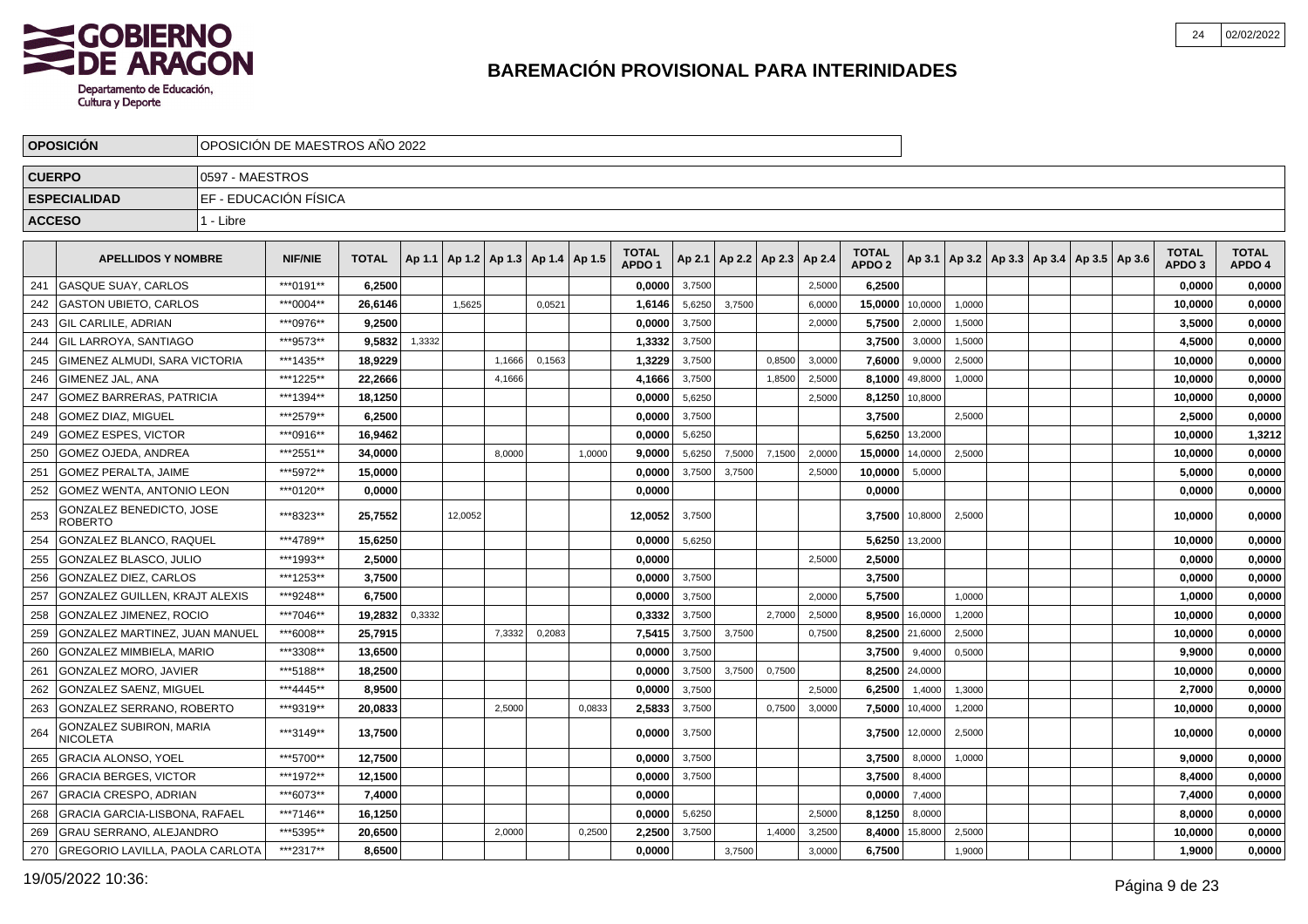

|               | <b>OPOSICIÓN</b>                             |                 | OPOSICIÓN DE MAESTROS AÑO 2022 |                 |        |        |        |                          |        |                                   |        |        |                          |        |                                   |                |                                                     |  |  |                                   |                        |
|---------------|----------------------------------------------|-----------------|--------------------------------|-----------------|--------|--------|--------|--------------------------|--------|-----------------------------------|--------|--------|--------------------------|--------|-----------------------------------|----------------|-----------------------------------------------------|--|--|-----------------------------------|------------------------|
| <b>CUERPO</b> |                                              | 0597 - MAESTROS |                                |                 |        |        |        |                          |        |                                   |        |        |                          |        |                                   |                |                                                     |  |  |                                   |                        |
|               | <b>ESPECIALIDAD</b>                          |                 | EF - EDUCACIÓN FÍSICA          |                 |        |        |        |                          |        |                                   |        |        |                          |        |                                   |                |                                                     |  |  |                                   |                        |
| <b>ACCESO</b> |                                              | 1 - Libre       |                                |                 |        |        |        |                          |        |                                   |        |        |                          |        |                                   |                |                                                     |  |  |                                   |                        |
|               |                                              |                 |                                |                 |        |        |        |                          |        |                                   |        |        |                          |        |                                   |                |                                                     |  |  |                                   |                        |
|               | <b>APELLIDOS Y NOMBRE</b>                    |                 | <b>NIF/NIE</b>                 | <b>TOTAL</b>    | Ap 1.1 | Ap 1.2 |        | Ap 1.3   Ap 1.4   Ap 1.5 |        | <b>TOTAL</b><br>APDO <sub>1</sub> | Ap 2.1 |        | Ap 2.2   Ap 2.3   Ap 2.4 |        | <b>TOTAL</b><br>APDO <sub>2</sub> |                | Ap 3.1   Ap 3.2   Ap 3.3   Ap 3.4   Ap 3.5   Ap 3.6 |  |  | <b>TOTAL</b><br>APDO <sub>3</sub> | <b>TOTAL</b><br>APDO 4 |
| 271           | GUALLAR MOLINA. JOSE ENRIQUE                 |                 | ***8356**                      | 27.4062         |        |        | 0.1666 | 2.2396                   |        | 2,4062                            | 3,7500 | 3,7500 | 7,2250                   | 3,0000 | 15,0000                           | 11.0000        |                                                     |  |  | 10,0000                           | 0,0000                 |
| 272           | <b>GUERRERO BELLOC, BELEN</b>                |                 | ***1662**                      | 16,4075         |        |        |        |                          |        | 0,0000                            | 5,6250 |        |                          | 2,5000 | 8,1250                            | 4,8000         | 2,5000                                              |  |  | 7,3000                            | 0,9825                 |
| 273           | GUERRERO SANCHEZ. ISMAEL                     |                 | ***0177**                      | 9.4000          |        |        |        |                          |        | 0.0000                            |        |        |                          | 3,0000 | 3,0000                            | 6,4000         |                                                     |  |  | 6,4000                            | 0,0000                 |
| 274           | <b>GUEVARA SANCHEZ, LARA</b>                 |                 | ***4299**                      | 25,0000         |        |        |        |                          |        | 0,0000                            | 5,6250 |        | 8,2500                   | 2,5000 | 15,0000                           | 18,0000        |                                                     |  |  | 10,0000                           | 0,0000                 |
| 275           | Í GUILLEN ARIÑO. DAVID                       |                 | ***2061**                      | 16,5000         |        |        |        |                          |        | 0,0000                            | 5,6250 | 5,6250 | 6,0000                   | 3,0000 | 15,0000                           |                | 1,5000                                              |  |  | 1,5000                            | 0,0000                 |
| 276           | <b>GUILLEN GARCIA, ANTONIO</b>               |                 | ***9117**                      | 14,0832         |        |        | 0,3332 |                          |        | 0,3332                            | 3,7500 |        |                          |        | 3,7500                            | 10,4000        | 2,5000                                              |  |  | 10,0000                           | 0,0000                 |
| 277           | <b>GUILLEN MOYA, CARMEN</b>                  |                 | ***0885**                      | 18,1250         |        |        |        |                          |        | 0,0000                            | 5,6250 |        |                          | 2,5000 | 8,1250                            | 10,2000        |                                                     |  |  | 10,0000                           | 0,0000                 |
| 278           | GUILLEN MUÑOZ, NOELIA                        |                 | ***5281**                      | 25,6832         |        |        | 2,1666 |                          | 0,4166 | 2,5832                            | 5,6250 | 3,7500 | 1,2250                   | 2,5000 | 13,1000                           | 10,2000        |                                                     |  |  | 10,0000                           | 0,0000                 |
| 279           | <b>GUILLEN NAVARRO, SERGIO</b>               |                 | ***3404**                      | 17,3493         |        |        |        |                          |        | 0,0000                            | 3,7500 |        | 0,7500                   | 2,0000 | 6,5000                            | 8,6000         | 2,5000                                              |  |  | 10,0000                           | 0,8493                 |
| 280           | <b>GUIU MEDIEL. ALEJANDRO</b>                |                 | ***0539**                      | 9.6000          |        |        |        |                          |        | 0.0000                            |        |        |                          |        | 0,0000                            | 8,0000         | 1,6000                                              |  |  | 9.6000                            | 0,0000                 |
| 281           | <b>GUTIERREZ CORTES, SANDRA</b>              |                 | ***3013**                      | 21,8750         |        |        |        |                          |        | 0,0000                            | 5,6250 | 3,7500 |                          | 2,5000 | 11,8750                           | 10,8000        |                                                     |  |  | 10,0000                           | 0,0000                 |
| 282           | <b>GUTIERREZ YEGUAS, LAURA</b>               |                 | ***4480**                      | 15,6250         |        |        |        |                          |        | 0,0000                            | 5,6250 |        |                          |        | 5,6250                            | 12.0000        |                                                     |  |  | 10,0000                           | 0,0000                 |
| 283           | <b>HERAS SICILIA, SOFIA</b>                  |                 | ***2523**                      | 9,6000          |        |        |        |                          |        | 0,0000                            | 3,7500 |        | 0,7500                   |        | 4,5000                            | 2,6000         | 2,5000                                              |  |  | 5,1000                            | 0,0000                 |
| 284           | <b>HERNANDEZ GARCIA, ALEJANDRO</b>           |                 | ***0132**                      | 25,4582         | 8,3332 |        |        |                          |        | 8.3332                            | 5,6250 |        | 1,5000                   |        | 7,1250                            | 16,4000        |                                                     |  |  | 10,0000                           | 0,0000                 |
| 285           | HERNANDEZ LOPEZ, DAVID                       |                 | ***2100**                      | 5,2500          |        |        |        |                          |        | 0,0000                            | 3,7500 |        | 0,7000                   |        | 4,4500                            |                | 0,8000                                              |  |  | 0,8000                            | 0,0000                 |
| 286           | HERNANDEZ MARTIN, ADRIAN                     |                 | ***3230**                      | 11,7102         |        |        |        |                          |        | 0,0000                            | 3,7500 |        |                          | 0,7500 | 4,5000                            | 6,2000         | 0,7000                                              |  |  | 6,9000                            | 0,3102                 |
| 287           | HERNANDEZ ROMERO, VICTOR                     |                 | ***0385**                      | 15,6500         |        |        |        |                          |        | 0,0000                            | 3,7500 |        |                          | 2,5000 | 6,2500                            | 8,4000         | 1,0000                                              |  |  | 9,4000                            | 0,0000                 |
| 288           | HERNANDEZ SALAS, JOSE MIGUEL                 |                 | ***5097**                      | 51,6916 26,0000 |        |        | 3,1666 |                          |        | 29,1666                           | 3,7500 |        |                          |        | 3,7500                            | 23,8000        | 2,5000                                              |  |  | 10,0000                           | 8,7750                 |
| 289           | HERNANDO MARTINEZ, SARA                      |                 | ***8866**                      | 25,8194         |        |        |        |                          |        | 0,0000                            | 3,7500 |        | 3,7500                   | 3,2500 | 10,7500                           | 9,6000         |                                                     |  |  | 9,6000                            | 5,4694                 |
| 290           | HERRANDO GARIJO. ALBERTO                     |                 | ***8911**                      | 11,7500         |        |        |        |                          |        | 0,0000                            | 3,7500 |        |                          |        | 3,7500                            | 8,0000         |                                                     |  |  | 8,0000                            | 0,0000                 |
| 291           | IBANEZ ALTABELLA, JOSE MANUEL                |                 | ***2144**                      | 10.9000         |        |        |        |                          |        | 0.0000                            |        |        |                          | 2.5000 | 2,5000                            | 8,4000         |                                                     |  |  | 8,4000                            | 0,0000                 |
| 292           | INGELMO VICENTE, ANDREA                      |                 | ***1862**                      | 15,6250         |        |        |        |                          |        | 0,0000                            | 5,6250 |        |                          |        | 5,6250                            | 12,4000        |                                                     |  |  | 10,0000                           | 0,0000                 |
| 293           | <b>ITURRIOZ SUAREZ, MARTA PILAR</b>          |                 | ***2835**                      | 8,9417          |        |        |        |                          |        | 0.0000                            | 3,7500 |        |                          | 2.0000 | 5,7500                            |                | 2,5000                                              |  |  | 2.5000                            | 0,6917                 |
| 294           | IZQUIERDO DOMINGO, CARLOS<br><b>EMILIANO</b> |                 | ***5642**                      | 18,2000         |        |        |        |                          |        | 0.0000                            | 3,7500 |        | 2,4500                   | 2.0000 |                                   | 8,2000 20,4000 |                                                     |  |  | 10,0000                           | 0,0000                 |
| 295           | JIMENEZ BORREGO, PABLO                       |                 | ***9903**                      | 19,7500         |        |        |        |                          |        | 0.0000                            | 3,7500 |        | 6,0000                   |        |                                   | 9,7500 23,6000 |                                                     |  |  | 10,0000                           | 0,0000                 |
| 296           | JIMENEZ CINTADO, ENRIQUE                     |                 | ***5708**                      | 17,0000         |        |        |        |                          |        | 0,0000                            | 3,7500 |        |                          | 3,2500 | 7,0000                            | 9,2000         | 2,4000                                              |  |  | 10,0000                           | 0,0000                 |
| 297           | JIMENEZ CLAGER, MIRIAM PATRICIA              |                 | ***0908**                      | 12,1500         |        |        |        |                          |        | 0,0000                            | 3,7500 |        |                          |        | 3,7500                            | 8,4000         |                                                     |  |  | 8,4000                            | 0,0000                 |
| 298           | JIMENEZ MARIN, MARIO                         |                 | ***3959**                      | 14,5000         |        |        |        |                          |        | 0,0000                            | 3,7500 |        |                          | 0,7500 | 4,5000                            | 9,0000         | 1,0000                                              |  |  | 10,0000                           | 0,0000                 |
| 299           | JIMENEZ MARTIN, CARLOS                       |                 | ***0796**                      | 26,8990         |        | 1,0416 |        | 0,1041                   |        | 1,1457                            | 5,6250 |        | 5,4000                   | 2,5000 | 13,5250                           | 12,0000        |                                                     |  |  | 10,0000                           | 2,2283                 |
| 300           | JIMENEZ ORCAJO, ALFONSO                      |                 | ***4601**                      | 6,6250          |        |        |        |                          |        | 0.0000                            | 5,6250 |        |                          |        | 5,6250                            |                | 1,0000                                              |  |  | 1.0000                            | 0,0000                 |
| 301           | JIMENEZ SALAS, JAVIER                        |                 | ***5268**                      | 26,4332         |        |        | 3,3332 |                          |        | 3,3332                            | 3,7500 | 3,7500 | 3,6000                   | 2,0000 | 13,1000 23,8000                   |                | 2,5000                                              |  |  | 10,0000                           | 0,0000                 |

19/05/2022 10:36: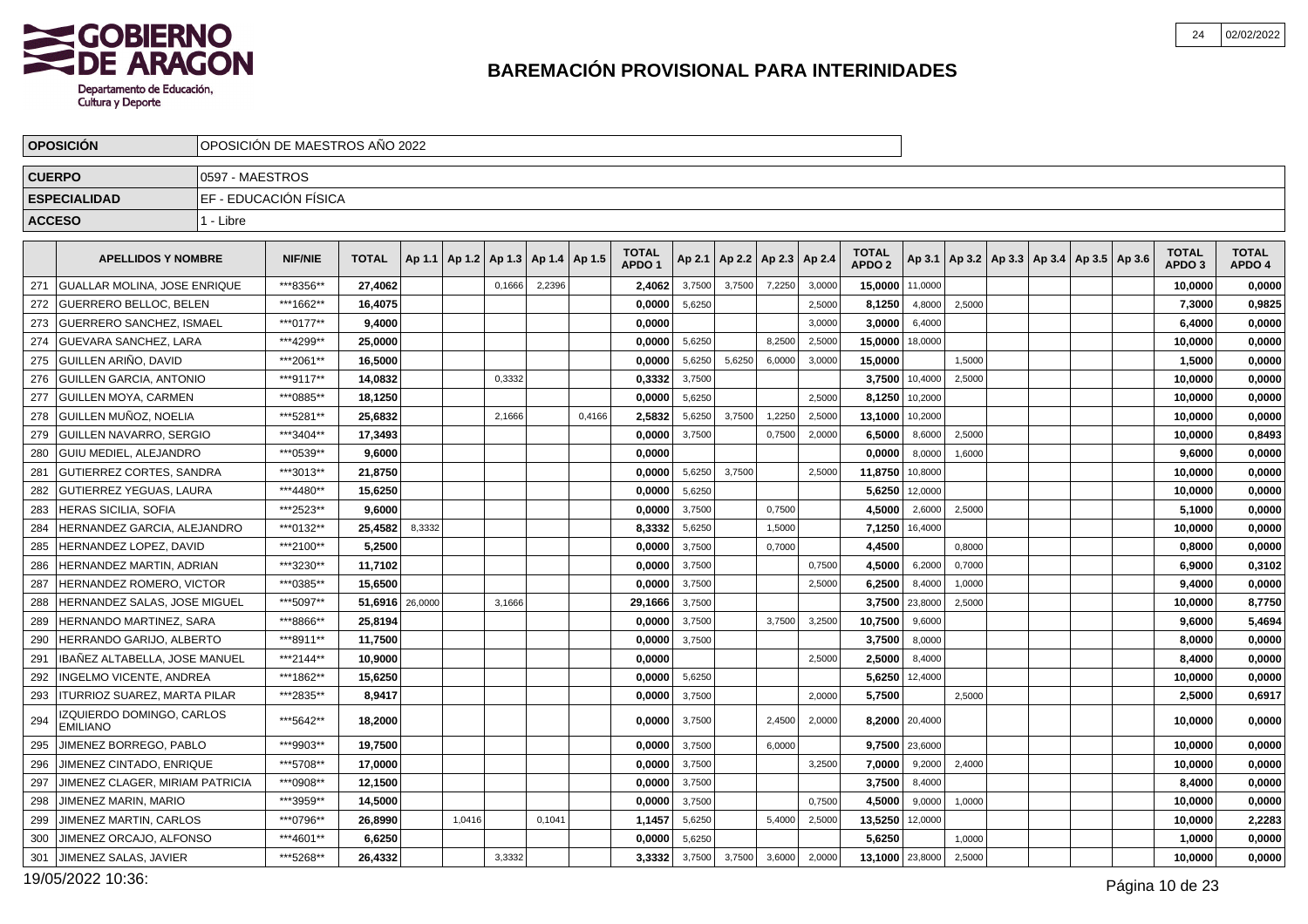

|                 | <b>OPOSICION</b>                         |                 | OPOSICIÓN DE MAESTROS AÑO 2022 |                 |         |        |                                            |        |        |                                   |        |        |                                   |        |                                   |                |                                                     |  |  |                                   |                        |
|-----------------|------------------------------------------|-----------------|--------------------------------|-----------------|---------|--------|--------------------------------------------|--------|--------|-----------------------------------|--------|--------|-----------------------------------|--------|-----------------------------------|----------------|-----------------------------------------------------|--|--|-----------------------------------|------------------------|
|                 | <b>CUERPO</b>                            | 0597 - MAESTROS |                                |                 |         |        |                                            |        |        |                                   |        |        |                                   |        |                                   |                |                                                     |  |  |                                   |                        |
|                 | <b>ESPECIALIDAD</b>                      |                 | EF - EDUCACIÓN FÍSICA          |                 |         |        |                                            |        |        |                                   |        |        |                                   |        |                                   |                |                                                     |  |  |                                   |                        |
| <b>ACCESO</b>   |                                          | 1 - Libre       |                                |                 |         |        |                                            |        |        |                                   |        |        |                                   |        |                                   |                |                                                     |  |  |                                   |                        |
|                 | <b>APELLIDOS Y NOMBRE</b>                |                 | <b>NIF/NIE</b>                 | <b>TOTAL</b>    |         |        | Ap 1.1   Ap 1.2   Ap 1.3   Ap 1.4   Ap 1.5 |        |        | <b>TOTAL</b><br>APDO <sub>1</sub> |        |        | Ap 2.1   Ap 2.2   Ap 2.3   Ap 2.4 |        | <b>TOTAL</b><br>APDO <sub>2</sub> |                | Ap 3.1   Ap 3.2   Ap 3.3   Ap 3.4   Ap 3.5   Ap 3.6 |  |  | <b>TOTAL</b><br>APDO <sub>3</sub> | <b>TOTAL</b><br>APDO 4 |
| 302             | JIMENEZ VAL. M. ASCENSION                |                 | ***1319**                      | 62,5000         | 41,7500 |        | 10,7500                                    |        |        | 45,0000                           | 3,7500 |        | 3,7500                            |        |                                   | 7,5000 22,0000 | 2,5000                                              |  |  | 10,0000                           | 0,0000                 |
| 303             | JIMENEZ VALERO, SORAYA                   |                 | ***4361**                      | 25,5000         | 6,0000  |        |                                            |        |        | 6,0000                            | 3,7500 | 3.7500 |                                   | 2,0000 | 9,5000                            | 13,6000        | 2,5000                                              |  |  | 10,0000                           | 0,0000                 |
| 304             | JUANGRAN GRACIA, ANA                     |                 | ***0687**                      | 16,0000         |         |        |                                            |        |        | 0,0000                            | 3,7500 |        | 0,7500                            | 1,5000 | 6,0000                            | 10,0000        |                                                     |  |  | 10,0000                           | 0,0000                 |
| 305             | JURADO MARIN, XAQUELINE                  |                 | ***6870**                      | 22,8890         |         |        |                                            | 3.7890 |        | 3,7890                            | 3,7500 |        | 3,7500                            | 2,5000 | 10,0000                           | 6,6000         | 2,5000                                              |  |  | 9,1000                            | 0,0000                 |
| 306             | LABORDA DIAZ, EVA                        |                 | ***5900**                      | 50,3279 28,7498 |         |        | 5.5000                                     |        |        | 34,2498                           | 3,7500 |        |                                   |        | 3,7500                            | 22,2000        | 2,5000                                              |  |  | 10,0000                           | 2,3281                 |
| 307             | LACAMBRA PUERTOLAS. RUBEN                |                 | ***6030**                      | 22,7666         |         |        | 5,6666                                     |        |        | 5,6666                            | 3,7500 |        | 0,8500                            | 2,5000 | 7,1000                            | 9,0000         | 1,0000                                              |  |  | 10,0000                           | 0,0000                 |
| 308             | <b>LACOMA LATORRE. BELEN</b>             |                 | ***6695**                      | 21,8750         |         |        |                                            |        |        | 0,0000                            | 5,6250 | 3.7500 |                                   | 2,5000 | 11,8750                           | 9,2000         | 1,0000                                              |  |  | 10,0000                           | 0,0000                 |
| 309             | LAHOZ SERRANO. LAURA                     |                 | ***0233**                      | 16,2500         |         |        |                                            |        |        | 0,0000                            | 3,7500 |        |                                   | 2,5000 | 6,2500                            | 9,2000         | 1,0000                                              |  |  | 10,0000                           | 0,0000                 |
| 310             | <b>LAINEZ MARTIN, CRISTINA</b>           |                 | ***1301**                      | 11,4500         |         |        |                                            |        |        | 0,0000                            | 3,7500 |        |                                   |        | 3,7500                            | 5,2000         | 2,5000                                              |  |  | 7,7000                            | 0,0000                 |
| 311             | LANGA GUARINOS, RAQUEL                   |                 | ***5080**                      | 25,1666         |         |        | 0.1666                                     |        |        | 0,1666                            | 5,6250 |        | 6,6500                            | 4,0000 | 15,0000                           | 9.0000         | 2,5000                                              |  |  | 10,0000                           | 0,0000                 |
| 312             | LANGARITA CERRADA, CARLOS                |                 | ***1047**                      | 8,1250          |         |        |                                            |        |        | 0,0000                            | 5,6250 |        |                                   | 2,5000 | 8,1250                            |                |                                                     |  |  | 0,0000                            | 0,0000                 |
| 313             | LAPEÑA ABADIA. ALEJANDRO                 |                 | ***5410**                      | 16.2500         |         |        |                                            |        |        | 0.0000                            | 3,7500 |        |                                   | 2,5000 | 6.2500                            | 10,4000        |                                                     |  |  | 10,0000                           | 0,0000                 |
| 314             | LARA GUILLEN, VANESSA                    |                 | ***0729**                      | 10,0510         |         |        |                                            |        |        | 0,0000                            | 3,7500 |        |                                   | 2,5000 | 6,2500                            |                | 1,9000                                              |  |  | 1,9000                            | 1,9010                 |
| 315             | <b>LARA MIGUEL, JORGE</b>                |                 | ***5984**                      | 13,1000         |         |        |                                            |        |        | 0,0000                            | 3,7500 | 3,7500 |                                   |        | 7,5000                            | 4,0000         | 1,6000                                              |  |  | 5,6000                            | 0,0000                 |
| 316             | LARQUE JUSTE, PATRICIA                   |                 | ***0540**                      | 10,2208         |         |        |                                            |        |        | 0,0000                            | 3,7500 |        |                                   |        | 3,7500                            | 4,0000         |                                                     |  |  | 4,5000                            | 1,9708                 |
| 317             | LARROSA MOLES, CESAR                     |                 | ***6986**                      | 7,3250          |         |        |                                            |        |        | 0,0000                            | 5,6250 |        |                                   |        | 5,6250                            | 1,2000         |                                                     |  |  | 1,7000                            | 0,0000                 |
| 318             | LASAOSA NOVO, LUIS                       |                 | ***5533**                      | 4,6000          |         |        |                                            |        |        | 0.0000                            |        |        |                                   | 2,0000 | 2,0000                            | 0,6000         | 2,0000                                              |  |  | 2,6000                            | 0,0000                 |
| 319             | LAZARO CRUZ, EVA                         |                 | ***2638**                      | 22,4582         |         |        | 2,6666                                     |        | 0,9166 | 3,5832                            | 5,6250 |        | 0,7500                            | 2,5000 | 8,8750                            | 8,0000         | 2,1000                                              |  |  | 10,0000                           | 0,0000                 |
| 320             | LAZARO IZQUIERDO, ARA MARIA              |                 | ***5189**                      | 25,0000         |         |        |                                            |        |        | 0,0000                            | 3,7500 | 3,7500 | 3,7500                            | 5,0000 | 15,0000                           | 12,0000        | 0,1000                                              |  |  | 10,0000                           | 0,0000                 |
| 32 <sup>1</sup> | EBRERO GUTIERREZ-CRESPO.<br><b>PABLO</b> |                 | ***1066**                      | 4,0000          |         |        |                                            |        |        | 0,0000                            |        |        |                                   |        | 0,0000                            | 3,0000         | 1,0000                                              |  |  | 4,0000                            | 0,0000                 |
| 322             | LISBONA QUIBUS, MARIO                    |                 | ***4137**                      | 20,3250         |         |        |                                            |        |        | 0,0000                            | 5,6250 | 3,7500 | 0,8500                            | 2,5000 | 12,7250                           | 7,6000         |                                                     |  |  | 7,6000                            | 0,0000                 |
| 323             | <b>LISO VAL. RUBEN</b>                   |                 | ***3403**                      | 5,9500          |         |        |                                            |        |        | 0.0000                            | 3,7500 |        |                                   |        | 3,7500                            | 2,2000         |                                                     |  |  | 2,2000                            | 0,0000                 |
| 324             | LLASERA GARRIGA, DAVID                   |                 | ***1153**                      | 8,9000          |         |        |                                            |        |        | 0,0000                            | 3,7500 |        | 3,1500                            | 2,0000 | 8,9000                            |                |                                                     |  |  | 0,0000                            | 0,0000                 |
| 325             | LOBERA RUIZ, GONZALO                     |                 | ***4659**                      | 16,2500         |         |        |                                            |        |        | 0,0000                            | 3,7500 |        |                                   | 2,5000 | 6,2500                            | 9,4000         | 2,5000                                              |  |  | 10,0000                           | 0,0000                 |
| 326             | LOMA GOMEZ. M. ASUNCION                  |                 | ***3702**                      | 11.0337         |         |        | 0.5000                                     |        |        | 0.5000                            |        |        |                                   |        | 0.0000                            | 22,4000        | 2,5000                                              |  |  | 10.0000                           | 0,5337                 |
| 327             | LOPEZ ALIAS, PABLO                       |                 | ***1387**                      | 16,2500         |         |        |                                            |        |        | 0,0000                            | 3,7500 |        |                                   | 2,5000 | 6,2500                            | 9,0000         | 1,0000                                              |  |  | 10,0000                           | 0,0000                 |
| 328             | <b>LOPEZ BURGAZ, SANDRA</b>              |                 | ***5641**                      | 13.7500         |         |        |                                            |        |        | 0,0000                            | 3,7500 |        |                                   |        | 3,7500                            | 8,6000         | 2,5000                                              |  |  | 10,0000                           | 0,0000                 |
| 329             | LOPEZ CABRERO, JOSE LUIS                 |                 | ***7209**                      | 28,1982         | 9,6664  | 0,1041 |                                            |        |        | 9,7705                            | 3,7500 |        |                                   | 3,2500 | 7,0000                            | 9,2000         |                                                     |  |  | 9,2000                            | 2,2277                 |
| 330             | LOPEZ CASTRO, RAUL                       |                 | ***6299**                      | 17,1000         |         |        |                                            |        |        | 0,0000                            | 5,6250 |        | 1,4750                            |        | 7,1000                            | 10,8000        |                                                     |  |  | 10,0000                           | 0,0000                 |
| 331             | LOPEZ GUILLEN, ROBERTO                   |                 | ***7184**                      | 15,8500         |         |        |                                            |        |        | 0.0000                            | 3,7500 |        | 7,5000                            |        | 11,2500                           | 4,4000         | 0,2000                                              |  |  | 4,6000                            | 0,0000                 |
| 332             | <b>LOPEZ LORENTE, DAVID</b>              |                 | ***0238**                      | 22,7250         |         |        |                                            |        |        | 0,0000                            | 5,6250 |        | 4,6000                            | 2,5000 | 12,7250                           | 17,8000        |                                                     |  |  | 10,0000                           | 0,0000                 |

19/05/2022 10:36: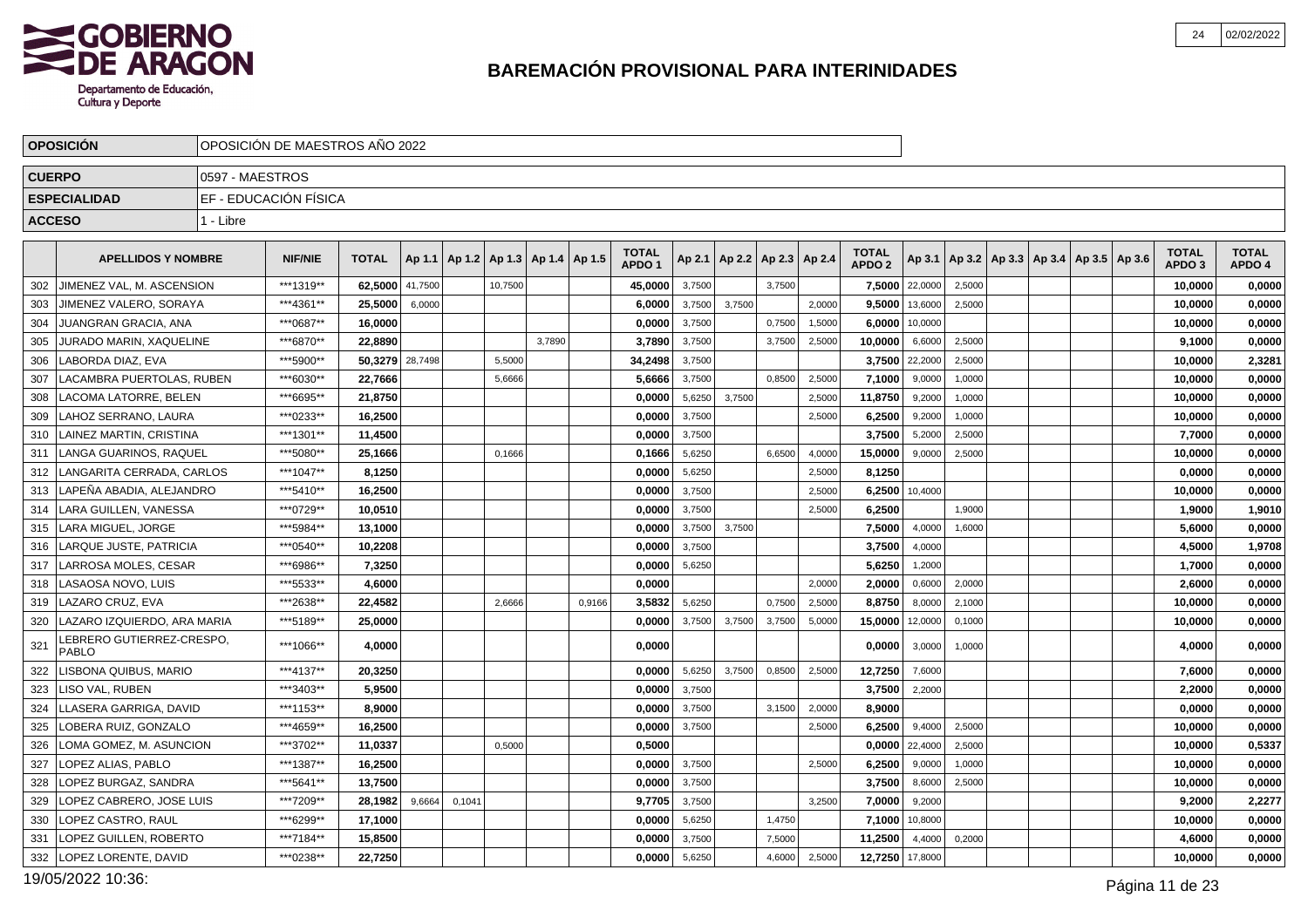

|               | <b>OPOSICIÓN</b>               |                 | OPOSICIÓN DE MAESTROS AÑO 2022 |              |         |                                            |        |                                   |        |        |                                   |        |                                   |         |        |  |                                            |                                   |                        |
|---------------|--------------------------------|-----------------|--------------------------------|--------------|---------|--------------------------------------------|--------|-----------------------------------|--------|--------|-----------------------------------|--------|-----------------------------------|---------|--------|--|--------------------------------------------|-----------------------------------|------------------------|
|               | <b>CUERPO</b>                  | 0597 - MAESTROS |                                |              |         |                                            |        |                                   |        |        |                                   |        |                                   |         |        |  |                                            |                                   |                        |
|               | <b>ESPECIALIDAD</b>            |                 | EF - EDUCACIÓN FÍSICA          |              |         |                                            |        |                                   |        |        |                                   |        |                                   |         |        |  |                                            |                                   |                        |
| <b>ACCESO</b> |                                | 1 - Libre       |                                |              |         |                                            |        |                                   |        |        |                                   |        |                                   |         |        |  |                                            |                                   |                        |
|               |                                |                 |                                |              |         |                                            |        |                                   |        |        |                                   |        |                                   |         |        |  |                                            |                                   |                        |
|               | <b>APELLIDOS Y NOMBRE</b>      |                 | <b>NIF/NIE</b>                 | <b>TOTAL</b> |         | Ap 1.1   Ap 1.2   Ap 1.3   Ap 1.4   Ap 1.5 |        | <b>TOTAL</b><br>APDO <sub>1</sub> |        |        | Ap 2.1   Ap 2.2   Ap 2.3   Ap 2.4 |        | <b>TOTAL</b><br>APDO <sub>2</sub> | Ap 3.1  |        |  | Ap 3.2   Ap 3.3   Ap 3.4   Ap 3.5   Ap 3.6 | <b>TOTAL</b><br>APDO <sub>3</sub> | <b>TOTAL</b><br>APDO 4 |
| 333           | LOPEZ MARCO. MARTA             |                 | ***1357**                      | 24.1000      |         |                                            |        | 0,0000                            | 5,6250 | 5,6250 | 6,0000                            | 3,0000 | 15,0000                           | 8,0000  | 1,1000 |  |                                            | 9,1000                            | 0,0000                 |
| 334           | OPEZ MURIEL, REBECA            |                 | ***6039**                      | 18,5750      |         |                                            |        | 0,0000                            | 5,6250 |        | 3,0500                            | 2,0000 | 10,6750                           | 5,4000  | 2,5000 |  |                                            | 7,9000                            | 0,0000                 |
| 335           | ORENTE ECHEVERRIA, SILVIA      |                 | ***1084**                      | 13,3082      |         | 1,8332                                     |        | 1,8332                            | 5,6250 | 3,7500 |                                   |        | 9,3750                            | 1,6000  | 0,5000 |  |                                            | 2,1000                            | 0,0000                 |
| 336           | LORO GARCIA DE LEON, JOSE JUAN |                 | ***5773**                      | 37,1249      |         | 12,1249                                    |        | 12,1249                           | 3,7500 | 3,7500 | 5,5000                            | 3,2500 | 15,0000                           | 15,6000 |        |  |                                            | 10,0000                           | 0,0000                 |
| 337           | LOSCOS RAMOS, EDUARDO          |                 | ***9654**                      | 13,7500      |         |                                            |        | 0,0000                            | 3,7500 |        |                                   |        | 3,7500                            | 20,6000 | 2,5000 |  |                                            | 10,0000                           | 0,0000                 |
| 338           | OZANO CASTILLON, LUCIA         |                 | ***1746**                      | 14,9916      |         | 0.1666                                     |        | 0,1666                            | 5,6250 |        | 1,0000                            | 3.0000 | 9,6250                            | 4,2000  | 1.0000 |  |                                            | 5,2000                            | 0,0000                 |
| 339           | LOZANO SIMON. ANGEL            |                 | ***6373**                      | 21.2500      |         |                                            |        | 0.0000                            | 3,7500 | 3.7500 | 3,7500                            |        | 11,2500                           | 20,6000 | 2,5000 |  |                                            | 10.0000                           | 0,0000                 |
| 340           | LUBIAN GUIJO, JESUS            |                 | ***3705**                      | 13,6500      |         |                                            |        | 0.0000                            | 3,7500 |        | 5,4000                            | 2,5000 | 11,6500                           | 2,0000  |        |  |                                            | 2.0000                            | 0,0000                 |
| 341           | LUENGO CRUZ. ADRIAN            |                 | ***5556**                      | 16,7500      |         |                                            |        | 0,0000                            | 3,7500 |        |                                   | 3,0000 | 6,7500                            | 10,4000 | 1,8000 |  |                                            | 10,0000                           | 0,0000                 |
| 342           | LUENGO SANCHEZ, DANIEL         |                 | ***0497**                      | 11,7500      |         |                                            |        | 0,0000                            | 3,7500 |        |                                   |        | 3,7500                            | 8,0000  |        |  |                                            | 8,0000                            | 0,0000                 |
| 343           | MAIRAL DUERTO, DANIEL          |                 | ***6088**                      | 10,4500      |         |                                            |        | 0,0000                            | 3,7500 |        |                                   | 2,5000 | 6,2500                            | 4,2000  |        |  |                                            | 4,2000                            | 0,0000                 |
| 344           | MAIRAL PUERTOLAS, JORGE        |                 | ***6359**                      | 8,1500       |         |                                            |        | 0,0000                            | 3,7500 |        |                                   |        | 3,7500                            | 4,4000  |        |  |                                            | 4,4000                            | 0,0000                 |
| 345           | MAJARENAS RUBIO, SILVIA        |                 | ***5799**                      | 12,6250      |         |                                            |        | 0,0000                            | 5,6250 |        |                                   |        | 5,6250                            | 6,0000  | 1,0000 |  |                                            | 7,0000                            | 0,0000                 |
| 346           | MALDONADO GARCIA, ALVARO       |                 | ***4556**                      | 21,7000      |         |                                            |        | 0,0000                            | 5,6250 | 7.5000 |                                   | 5,0000 | 15,0000                           | 6,2000  |        |  |                                            | 6,7000                            | 0,0000                 |
| 347           | MALLADA PERALES, SHEILA        |                 | ***2606**                      | 18,3000      |         |                                            |        | 0,0000                            | 3,7500 |        | 2,5500                            | 2,0000 | 8,3000                            | 26,0000 | 1,0000 |  |                                            | 10,0000                           | 0,0000                 |
| 348           | MALO CASTELLS, ALEJANDRO       |                 | ***0758**                      | 34,8204      |         |                                            | 0,7291 | 0,7291                            | 3,7500 |        |                                   | 2,5000 | 6,2500                            | 17,8000 | 2,5000 |  |                                            | 10,0000                           | 17,8413                |
| 349           | MALO NUÑEZ. JORGE              |                 | ***7151**                      | 10.0000      |         |                                            |        | 0.0000                            |        |        |                                   |        | 0,0000                            | 16,0000 | 2,5000 |  |                                            | 10.0000                           | 0,0000                 |
| 350           | MANCERA HERNANDEZ. RAQUEL      |                 | ***5722**                      | 25.8330      | 2,6664  | 3,1666                                     |        | 5.8330                            | 3,7500 | 3.7500 | 2,5000                            |        | 10.0000                           | 37,6000 | 2,5000 |  |                                            | 10.0000                           | 0,0000                 |
| 351           | MANCERA LOPEZ. DIEGO           |                 | ***3459**                      | 14,4500      |         |                                            |        | 0,0000                            | 3,7500 |        |                                   | 2.5000 | 6,2500                            | 7,0000  | 1,2000 |  |                                            | 8,2000                            | 0,0000                 |
| 352           | MAQUEDA MUÑOZ. JULIAN ALBERTO  |                 | ***8177**                      | 12,3854      |         |                                            | 0.8854 | 0,8854                            | 3,7500 |        | 4,7500                            | 3,0000 | 11,5000                           |         |        |  |                                            | 0,0000                            | 0,0000                 |
| 353           | MARCO DEL MONTE. MIGUEL        |                 | ***5067**                      | 18.1771      |         |                                            | 0,0521 | 0,0521                            | 5,6250 |        |                                   | 2,5000 | 8,1250                            | 11,0000 | 1,0000 |  |                                            | 10,0000                           | 0,0000                 |
| 354           | MARCO FERNANDEZ, ELISA         |                 | ***5958**                      | 20,9250      |         |                                            |        | 0,0000                            | 5,6250 | 3.7500 | 1,5500                            |        | 10,9250                           | 17,0000 | 2,5000 |  |                                            | 10,0000                           | 0,0000                 |
| 355           | MARCO GIL, FELIPE MARCOS       |                 | ***4800**                      | 16,8500      |         |                                            |        | 0,0000                            | 3,7500 |        | 3,1000                            |        | 6,8500                            | 26,0000 |        |  |                                            | 10,0000                           | 0,0000                 |
| 356           | MARCO PASCUAL, PATRICIA        |                 | ***5248**                      | 17,5000      |         |                                            |        | 0,0000                            | 3,7500 |        | 3,7500                            |        | 7,5000                            | 12,8000 | 2,5000 |  |                                            | 10,0000                           | 0,0000                 |
| 357           | MARIN DOMINGUEZ, ANTONIO       |                 | ***9778**                      | 23,6666      |         | 6,1666                                     |        | 6,1666                            | 3,7500 |        | 1,7500                            | 2,0000 | 7,5000                            | 20,0000 | 2,5000 |  |                                            | 10,0000                           | 0,0000                 |
| 358           | MARIN MARTIN, JAVIER VICENTE   |                 | ***6046**                      | 22,3750      |         |                                            |        | 0,0000                            | 5,6250 |        | 2,2500                            | 4,5000 | 12,3750                           | 9,0000  | 2,2000 |  |                                            | 10,0000                           | 0,0000                 |
| 359           | MARIN MENENDEZ, RODRIGO        |                 | ***9046**                      | 44,4999      | 19,0000 | 11,7499                                    |        | 30,7499                           | 3,7500 |        |                                   |        | 3,7500                            | 20,8000 |        |  |                                            | 10,0000                           | 0,0000                 |
| 360           | MARTIN BUENO, ESTEFANIA        |                 | ***6522**                      | 15.6838      |         |                                            |        | 0,0000                            | 3,7500 |        | 0,7500                            |        | 4,5000                            | 9,6000  | 2,5000 |  |                                            | 10,0000                           | 1,1838                 |
| 361           | MARTIN FRIGOLA. ALBERTO        |                 | ***8630**                      | 11,5075      |         |                                            |        | 0,0000                            | 3,7500 |        |                                   |        | 3,7500                            | 6,6000  | 0,9000 |  |                                            | 7,5000                            | 0,2575                 |
| 362           | MARTIN GABARDOS. DIEGO         |                 | ***1054**                      | 12,0313      |         |                                            | 0,7813 | 0,7813                            | 3,7500 |        | 2,0000                            | 2,5000 | 8,2500                            | 2,0000  | 1,0000 |  |                                            | 3.0000                            | 0,0000                 |
|               | 363   MARTIN GIMENO, SAMUEL    |                 | ***9768**                      | 17,5000      |         |                                            |        | 0,0000                            | 3,7500 | 3,7500 |                                   |        | 7,5000                            | 10,0000 |        |  |                                            | 10,0000                           | 0,0000                 |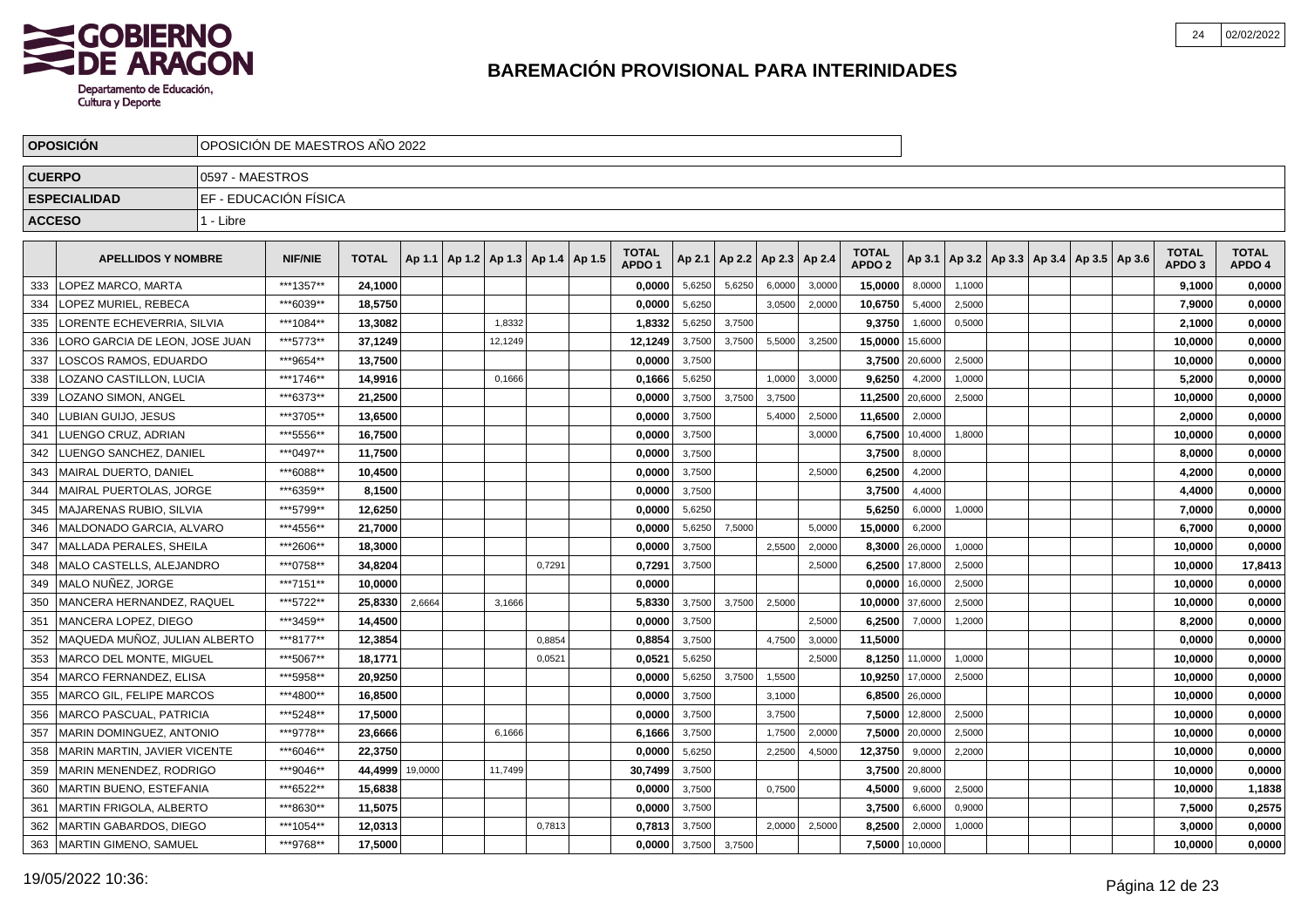

|     | <b>OPOSICION</b>                           |                 | OPOSICIÓN DE MAESTROS AÑO 2022 |                 |         |        |                                   |        |                                   |        |        |                          |        |                                   |         |        |                                            |        |        |                                   |                        |
|-----|--------------------------------------------|-----------------|--------------------------------|-----------------|---------|--------|-----------------------------------|--------|-----------------------------------|--------|--------|--------------------------|--------|-----------------------------------|---------|--------|--------------------------------------------|--------|--------|-----------------------------------|------------------------|
|     | <b>CUERPO</b>                              | 0597 - MAESTROS |                                |                 |         |        |                                   |        |                                   |        |        |                          |        |                                   |         |        |                                            |        |        |                                   |                        |
|     | <b>ESPECIALIDAD</b>                        |                 | EF - EDUCACIÓN FÍSICA          |                 |         |        |                                   |        |                                   |        |        |                          |        |                                   |         |        |                                            |        |        |                                   |                        |
|     | <b>ACCESO</b>                              | 1 - Libre       |                                |                 |         |        |                                   |        |                                   |        |        |                          |        |                                   |         |        |                                            |        |        |                                   |                        |
|     | <b>APELLIDOS Y NOMBRE</b>                  |                 | <b>NIF/NIE</b>                 | <b>TOTAL</b>    | Ap 1.1  |        | Ap 1.2   Ap 1.3   Ap 1.4   Ap 1.5 |        | <b>TOTAL</b><br>APDO <sub>1</sub> | Ap 2.1 |        | Ap 2.2   Ap 2.3   Ap 2.4 |        | <b>TOTAL</b><br>APDO <sub>2</sub> | Ap 3.1  |        | Ap 3.2   Ap 3.3   Ap 3.4   Ap 3.5   Ap 3.6 |        |        | <b>TOTAL</b><br>APDO <sub>3</sub> | <b>TOTAL</b><br>APDO 4 |
| 364 | MARTIN HERNANDEZ. DAVID                    |                 | ***1001**                      | 7,2500          |         |        |                                   |        | 0,0000                            | 3,7500 |        |                          | 2,5000 | 6,2500                            |         | 1,0000 |                                            |        |        | 1,0000                            | 0,0000                 |
| 365 | <b>MARTIN MARTIN, NICOLAS</b>              |                 | ***5674**                      | 6,7500          |         |        |                                   |        | 0,0000                            | 3,7500 |        |                          | 2,0000 | 5,7500                            |         | 1,0000 |                                            |        |        | 1,0000                            | 0,0000                 |
| 366 | MARTIN SALVADOR, CARLOS                    |                 | ***9740**                      | 11,7750         |         |        |                                   |        | 0,0000                            | 5,6250 |        |                          | 0,7500 | 6,3750                            | 5,4000  |        |                                            |        |        | 5.4000                            | 0,0000                 |
| 367 | MARTIN SANCHEZ. EDUARDO                    |                 | ***5256**                      | 16.5303         |         |        | 0,1666                            |        | 0.1666                            | 3,7500 |        | 1,4000                   | 0,7500 | 5.9000                            | 8.0000  | 2,5000 |                                            |        |        | 10.0000                           | 0,4637                 |
| 368 | MARTIN VILLANUEVA, ALEJANDRO               |                 | ***8851**                      | 37,1899 21,7499 |         |        |                                   |        | 21,7499                           | 3,7500 |        |                          |        | 3,7500                            | 23,6000 | 2,5000 |                                            |        |        | 10,0000                           | 1,6900                 |
| 369 | MARTINEZ ALCALA, PABLO                     |                 | ***3082**                      | 3,5000          |         |        |                                   |        | 0,0000                            |        |        |                          | 2,5000 | 2,5000                            |         | 1,0000 |                                            |        |        | 1,0000                            | 0,0000                 |
| 370 | MARTINEZ ALVAREZ, ADRIAN                   |                 | ***8332**                      | 12,5250         |         |        |                                   |        | 0,0000                            | 5,6250 |        |                          | 2,5000 | 8,1250                            | 3,4000  | 1,0000 |                                            |        |        | 4,4000                            | 0,0000                 |
| 371 | MARTINEZ CABALLO, ALEJANDRO                |                 | ***0027**                      | 27,1880         | 0,3332  |        | 1,8332                            |        | 2,1664                            | 3,7500 | 3.7500 | 2,8500                   | 2,5000 | 12,8500                           | 15,0000 | 2,5000 |                                            |        |        | 10,0000                           | 2,1716                 |
| 372 | MARTINEZ COQUE, MIGUEL                     |                 | ***2274**                      | 54,2687         | 12,3332 |        |                                   |        | 12,3332                           | 3,7500 |        | 0,8500                   | 3,2500 | 7,8500                            | 13,6000 | 0,6000 |                                            | 0.2083 |        | 10,0000                           | 24,0855                |
| 373 | MARTINEZ DE MIGUEL. MONICA                 |                 | ***0626**                      | 11,8750         |         |        |                                   |        | 0,0000                            | 5,6250 | 3,7500 |                          |        | 9,3750                            | 1,0000  | 1,5000 |                                            |        |        | 2,5000                            | 0,0000                 |
| 374 | MARTINEZ GARCIA, JUAN PABLO                |                 | ***3015**                      | 24,5406         |         | 7,2656 |                                   |        | 7,2656                            | 5,6250 |        | 0,8500                   | 3,0000 | 9,4750                            | 6,6000  | 1,2000 |                                            |        |        | 7,8000                            | 0,0000                 |
| 375 | MARTINEZ HITA, FRANCISCO JOSE              |                 | ***6430**                      | 34,6457         |         |        | 9,3332                            | 0,3125 | 9,6457                            | 5,6250 | 3,7500 | 7,5000                   |        | 15,0000                           | 19,2000 | 2,5000 |                                            |        | 0,2750 | 10,0000                           | 0,0000                 |
| 376 | MARTINEZ JIMENEZ, MANUEL                   |                 | ***6429**                      | 28,9164         | 12,6664 |        |                                   |        | 12,6664                           |        | 3,7500 |                          | 2,5000 | 6,2500                            | 10,2000 |        |                                            |        |        | 10,0000                           | 0,0000                 |
| 377 | MARTINEZ LOPEZ, FRANCISCO<br><b>JAVIER</b> |                 | ***2835**                      | 0,0000          |         |        |                                   |        | 0.0000                            |        |        |                          |        | 0,0000                            |         |        |                                            |        |        | 0,0000                            | 0,0000                 |
| 378 | <b>MARTINEZ MARQUES, ISRAEL</b>            |                 | ***9197**                      | 18,2500         |         |        |                                   |        | 0,0000                            | 3,7500 | 3,7500 | 0,7500                   |        | 8,2500                            | 26,2000 | 2,5000 |                                            |        |        | 10,0000                           | 0,0000                 |
| 379 | MARTINEZ NIVELA, JUAN                      |                 | ***3231**                      | 13,1041         |         |        |                                   | 1.3541 | 1,3541                            | 3,7500 |        |                          | 5,5000 | 9,2500                            |         | 2,5000 |                                            |        |        | 2,5000                            | 0,0000                 |
| 380 | <b>IMARTINEZ VELA. IGNACIO</b>             |                 | ***0826**                      | 4,9000          |         |        |                                   |        | 0.0000                            | 3,7500 |        |                          | 0,7500 | 4,5000                            | 0,4000  |        |                                            |        |        | 0,4000                            | 0,0000                 |
| 381 | MARTIN-LAZARO GUTIERREZ. SILVIA            |                 | ***8689**                      | 27.1082         |         |        | 3,8332                            |        | 3,8332                            | 5,6250 |        | 7,6500                   |        | 13,2750                           | 14,0000 |        |                                            |        |        | 10.0000                           | 0,0000                 |
| 382 | MARZO OYARBIDE, ARANTXA                    |                 | ***2800**                      | 17,2250         |         |        |                                   |        | 0,0000                            | 5,6250 |        |                          | 2,5000 | 8,1250                            | 6,6000  | 2,5000 |                                            |        |        | 9,1000                            | 0,0000                 |
| 383 | <b>MAS CASIMIRO, MARCOS</b>                |                 | ***6294**                      | 8,1500          |         |        |                                   |        | 0,0000                            | 3,7500 |        |                          |        | 3,7500                            | 4,4000  |        |                                            |        |        | 4,4000                            | 0,0000                 |
| 384 | MASIP GIMENO, ARIADNA                      |                 | ***0116**                      | 22,8127         | 3,3332  |        |                                   |        | 3,3332                            | 5,6250 |        |                          | 2,0000 | 7,6250                            | 10,6000 | 2,5000 |                                            |        |        | 10,0000                           | 1,8545                 |
| 385 | MATEO LOPEZ, MIGUEL ANGEL                  |                 | ***7294**                      | 19,5000         |         |        |                                   |        | 0,0000                            | 3,7500 |        | 3,7500                   | 2,0000 | 9,5000                            | 7,8000  | 2,5000 |                                            |        |        | 10,0000                           | 0,0000                 |
| 386 | Í MATEO ORDOÑEZ. MARIAPILAR                |                 | ***9541**                      | 5,9650          |         |        |                                   |        | 0,0000                            | 3,7500 |        |                          | 0,7500 | 4,5000                            |         | 1,2000 |                                            |        |        | 1,2000                            | 0,2650                 |
| 387 | IMATEOS GONZALEZ. ALBA                     |                 | ***6022**                      | 6,2500          |         |        |                                   |        | 0,0000                            | 3,7500 |        |                          |        | 3,7500                            |         | 2,5000 |                                            |        |        | 2.5000                            | 0,0000                 |
| 388 | <b>IMATEOS MARTIN. LORENA</b>              |                 | ***1149**                      | 24,7000         |         |        |                                   |        | 0,0000                            | 5,6250 |        | 9,0750                   |        | 14,7000                           | 14,0000 |        |                                            |        |        | 10.0000                           | 0,0000                 |
| 389 | MAYORAL EJARQUE, YOLANDA<br><b>CLAUDIA</b> |                 | ***0031**                      | 22,5591         |         | 0,1041 |                                   |        | 0,1041                            | 5,6250 |        | 2,5000                   | 2,5000 | 10,6250                           | 18,4000 | 1,8000 |                                            |        |        | 10,0000                           | 1,8300                 |
| 390 | MEDRANO MELLADO, AMAIA                     |                 | ***5744**                      | 13,7500         |         |        |                                   |        | 0,0000                            | 3,7500 |        |                          |        | 3,7500                            | 7,8000  | 2,5000 |                                            |        |        | 10,0000                           | 0,0000                 |
| 391 | MENA ZUECO, MARTA                          |                 | ***0702**                      | 27,4166         |         |        | 6,6666                            |        | 6,6666                            | 3,7500 | 3,7500 | 0,7500                   | 2,5000 | 10,7500                           | 10,8000 | 1,1000 |                                            |        |        | 10,0000                           | 0,0000                 |
| 392 | MENDIVIL CHUECA, AMAYA                     |                 | ***4264**                      | 14,4000         |         |        |                                   |        | 0,0000                            | 5,6250 | 1,8750 |                          |        | 7,5000                            | 6,6000  | 0,3000 |                                            |        |        | 6,9000                            | 0,0000                 |
|     | 393   MERCHAN LOBATO, ADRIAN               |                 | ***0471**                      | 19,3750         |         |        |                                   |        | 0,0000                            | 5,6250 | 3,7500 |                          |        | 9,3750                            | 12,0000 |        |                                            |        |        | 10,0000                           | 0,0000                 |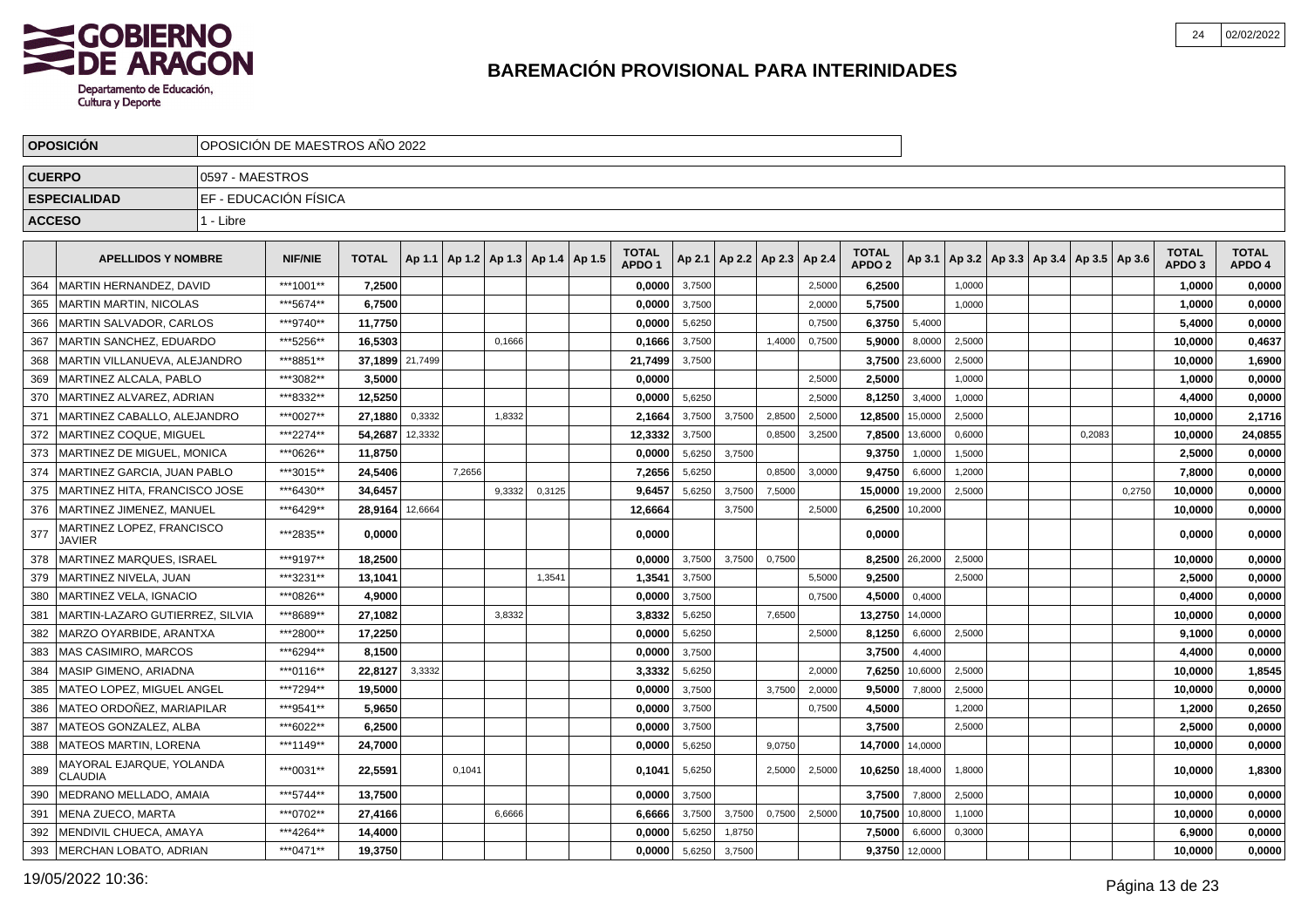

|     | <b>OPOSICIÓN</b>                                    |                 | OPOSICIÓN DE MAESTROS AÑO 2022 |              |        |        |                                   |        |        |                                   |        |        |                                   |        |                                   |         |                                            |  |  |                                   |                        |
|-----|-----------------------------------------------------|-----------------|--------------------------------|--------------|--------|--------|-----------------------------------|--------|--------|-----------------------------------|--------|--------|-----------------------------------|--------|-----------------------------------|---------|--------------------------------------------|--|--|-----------------------------------|------------------------|
|     | <b>CUERPO</b>                                       | 0597 - MAESTROS |                                |              |        |        |                                   |        |        |                                   |        |        |                                   |        |                                   |         |                                            |  |  |                                   |                        |
|     | <b>ESPECIALIDAD</b>                                 |                 | EF - EDUCACIÓN FÍSICA          |              |        |        |                                   |        |        |                                   |        |        |                                   |        |                                   |         |                                            |  |  |                                   |                        |
|     | <b>ACCESO</b>                                       | 1 - Libre       |                                |              |        |        |                                   |        |        |                                   |        |        |                                   |        |                                   |         |                                            |  |  |                                   |                        |
|     | <b>APELLIDOS Y NOMBRE</b>                           |                 | <b>NIF/NIE</b>                 | <b>TOTAL</b> | Ap 1.1 |        | Ap 1.2   Ap 1.3   Ap 1.4   Ap 1.5 |        |        | <b>TOTAL</b><br>APDO <sub>1</sub> |        |        | Ap 2.1   Ap 2.2   Ap 2.3   Ap 2.4 |        | <b>TOTAL</b><br>APDO <sub>2</sub> | Ap 3.1  | Ap 3.2   Ap 3.3   Ap 3.4   Ap 3.5   Ap 3.6 |  |  | <b>TOTAL</b><br>APDO <sub>3</sub> | <b>TOTAL</b><br>APDO 4 |
| 394 | <b>IMIEDES PEREZ. MARCOS</b>                        |                 | ***5701**                      | 15.6250      |        |        |                                   |        |        | 0.0000                            | 5,6250 |        |                                   |        | 5,6250                            | 10,2000 | 1.0000                                     |  |  | 10,0000                           | 0,0000                 |
| 395 | MIGUEL DIARTE, MARIA                                |                 | ***2473**                      | 16,6250      |        |        |                                   |        |        | 0,0000                            | 5,6250 |        | 1,0000                            |        | 6,6250                            | 10,0000 | 2,0000                                     |  |  | 10,0000                           | 0,0000                 |
| 396 | MIGUEL IGLESIAS, AINHOA                             |                 | ***9471**                      | 19,5000      |        |        |                                   |        |        | 0,0000                            | 3,7500 |        |                                   | 5,7500 | 9,5000                            | 20,0000 | 0,6000                                     |  |  | 10,0000                           | 0,0000                 |
| 397 | MILLAN TURON, ARTURO                                |                 | ***0434**                      | 5,1000       |        |        |                                   |        |        | 0,0000                            |        |        |                                   | 2,5000 | 2,5000                            | 0,2000  | 2,4000                                     |  |  | 2,6000                            | 0,0000                 |
| 398 | <b>MOLINS CORTES, LLUIS</b>                         |                 | ***9812**                      | 3,7500       |        |        |                                   |        |        | 0,0000                            | 3,7500 |        |                                   |        | 3,7500                            |         |                                            |  |  | 0.0000                            | 0,0000                 |
| 399 | MONDURREY MOCHALES, AINOA                           |                 | ***6667**                      | 20,9166      |        | 0,9375 |                                   | 0,4688 |        | 1,4063                            | 3,7500 |        |                                   | 4,0000 | 7,7500                            | 13,4000 | 2,5000                                     |  |  | 10,0000                           | 1,7603                 |
| 400 | MONFIL PEREZ-CABALLERO. MARTA                       |                 | ***0702**                      | 19,4750      |        |        |                                   |        |        | 0,0000                            | 5,6250 |        | 0,8500                            | 3,0000 | 9,4750                            | 12,0000 |                                            |  |  | 10,0000                           | 0,0000                 |
| 401 | MONGE LAGUARTA, CLAUDIA                             |                 | ***5151**                      | 12,5000      |        |        |                                   |        |        | 0,0000                            |        |        |                                   | 2,5000 | 2,5000                            | 8,0000  | 2,5000                                     |  |  | 10,0000                           | 0,0000                 |
| 402 | MONGE SANZ, MARIA                                   |                 | ***5926**                      | 20,0000      |        |        |                                   |        |        | 0,0000                            | 3,7500 | 3,7500 |                                   | 2,5000 | 10,0000                           | 10,2000 | 1,4000                                     |  |  | 10,0000                           | 0,0000                 |
| 403 | MONTALBAN CALZADA. JORGE                            |                 | ***1310**                      | 10.0000      |        |        |                                   |        |        | 0.0000                            |        |        |                                   |        | 0,0000                            | 11,0000 |                                            |  |  | 10.0000                           | 0,0000                 |
| 404 | <b>MONTERO GALLARDO, FRANCISCO</b><br><b>JAVIER</b> |                 | ***5581**                      | 2.5000       |        |        |                                   |        |        | 0.0000                            |        |        |                                   |        | 0.0000                            |         | 2.5000                                     |  |  | 2,5000                            | 0,0000                 |
| 405 | <b>MORCILLO FORTIC, LAURA</b>                       |                 | ***4877**                      | 30,6250      |        |        | 13,3750                           |        | 1,0000 | 14,3750                           | 3,7500 |        | 2,5000                            |        | 6,2500                            | 17,4000 | 2,5000                                     |  |  | 10,0000                           | 0,0000                 |
| 406 | MORENO LOZANO, IVAN                                 |                 | ***6008**                      | 1,9000       |        |        |                                   |        |        | 0,0000                            |        |        |                                   |        | 0,0000                            | 1,6000  | 0,3000                                     |  |  | 1,9000                            | 0,0000                 |
| 407 | MOSTAJO GUERRERO, MARTA                             |                 | ***5544**                      | 13,7250      |        |        |                                   |        |        | 0,0000                            | 5,6250 |        |                                   | 2.5000 | 8,1250                            | 3,2000  | 2,4000                                     |  |  | 5,6000                            | 0,0000                 |
| 408 | MUÑOZ AGUILAR, DAVID                                |                 | ***5238**                      | 5,4500       |        |        |                                   |        |        | 0,0000                            | 3,7500 |        |                                   |        | 3,7500                            | 0,6000  | 1,1000                                     |  |  | 1,7000                            | 0,0000                 |
| 409 | MUÑOZ DEL RIO, ALBERTO                              |                 | ***6377**                      | 16,7500      |        |        |                                   |        |        | 0,0000                            | 3,7500 |        |                                   | 3,0000 | 6,7500                            | 11,4000 |                                            |  |  | 10,0000                           | 0,0000                 |
| 410 | MUÑOZ DEL RIO, VICTOR                               |                 | ***6377**                      | 18,1250      |        |        |                                   |        |        | 0,0000                            | 5,6250 |        |                                   | 2,5000 | 8,1250                            | 10,6000 |                                            |  |  | 10,0000                           | 0,0000                 |
| 411 | <b>IMUÑOZ MARZO, MARIA</b>                          |                 | ***5475**                      | 16,0250      |        |        |                                   |        |        | 0,0000                            | 5,6250 |        |                                   | 2,0000 | 7,6250                            | 8,2000  | 0,2000                                     |  |  | 8,4000                            | 0,0000                 |
| 412 | <b>IMUÑOZ PEREZ. CRISTOBAL</b>                      |                 | ***5591**                      | 13,3500      |        |        |                                   |        |        | 0.0000                            |        |        | 3,7500                            | 3,0000 | 6,7500                            | 6,6000  |                                            |  |  | 6.6000                            | 0,0000                 |
| 413 | <b>IMUÑOZ SANCHEZ, ALBERTO</b>                      |                 | ***5248**                      | 14,0000      |        |        |                                   |        |        | 0,0000                            | 3,7500 |        |                                   | 2,2500 | 6,0000                            | 8,0000  |                                            |  |  | 8,0000                            | 0,0000                 |
| 414 | Í MUÑOZ SERRANO. DAVID                              |                 | ***2481**                      | 17.0250      |        |        |                                   |        |        | 0.0000                            | 5,6250 |        |                                   | 3,0000 | 8,6250                            | 8,4000  |                                            |  |  | 8,4000                            | 0,0000                 |
| 415 | MUR ANDRES, DANIEL                                  |                 | ***6241**                      | 23,6498      |        |        | 7,8332                            |        | 0,4166 | 8,2498                            | 3,7500 |        | 1,6500                            |        | 5,4000                            | 11,0000 |                                            |  |  | 10,0000                           | 0,0000                 |
| 416 | <b>IMUR BOTELLER. MARIA</b>                         |                 | ***5145**                      | 15,2500      |        |        |                                   |        |        | 0.0000                            | 3,7500 |        |                                   | 2.5000 | 6,2500                            | 8,0000  | 1,0000                                     |  |  | 9,0000                            | 0,0000                 |
| 417 | MURILLO ARAGON, BELEN                               |                 | ***0861**                      | 14,5500      |        |        |                                   |        |        | 0,0000                            | 5,6250 |        | 0,7250                            |        | 6,3500                            | 7,8000  | 0,4000                                     |  |  | 8,2000                            | 0,0000                 |
| 418 | NADAL VAQUERO, MARCOS                               |                 | ***5762**                      | 11,5000      |        |        |                                   |        |        | 0,0000                            | 3,7500 | 3,7500 |                                   |        | 7,5000                            | 4,0000  |                                            |  |  | 4,0000                            | 0,0000                 |
| 419 | NAVALON CASINO, MANUEL                              |                 | ***5422**                      | 0,4000       |        |        |                                   |        |        | 0,0000                            |        |        |                                   |        | 0,0000                            | 0,4000  |                                            |  |  | 0,4000                            | 0,0000                 |
| 420 | NAVARRETE PEREZ, FERNANDO                           |                 | ***6826**                      | 17,1750      |        |        |                                   |        |        | 0,0000                            | 5,6250 |        | 1,5500                            |        | 7,1750                            | 8,0000  | 2,5000                                     |  |  | 10,0000                           | 0,0000                 |
| 421 | NAVARRO CAMON, RAUL                                 |                 | ***3588**                      | 16,5250      |        |        |                                   |        |        | 0,0000                            | 5,6250 |        |                                   | 2,5000 | 8,1250                            | 7,2000  | 1,2000                                     |  |  | 8,4000                            | 0,0000                 |
| 422 | NAVARRO ESTARREADO, ALEJANDRO                       |                 | ***6730**                      | 6,9500       |        |        |                                   |        |        | 0,0000                            | 3,7500 |        |                                   | 2,0000 | 5,7500                            |         | 1,2000                                     |  |  | 1,2000                            | 0,0000                 |
| 423 | NAVARRO FERNANDEZ. JOSE JUAN                        |                 | ***5707**                      | 33,1250      |        |        | 10,1250                           |        |        | 10.1250                           | 3,7500 |        | 3,7500                            | 5,5000 | 13,0000                           | 14,8000 | 2,0000                                     |  |  | 10.0000                           | 0,0000                 |
|     | 424   NAVARRO GRACIA, LUIS                          |                 | ***5682**                      | 14,5000      |        |        |                                   |        |        | 0,0000                            | 3,7500 |        | 3,0500                            | 2,5000 | 9,3000                            | 5,2000  |                                            |  |  | 5,2000                            | 0,0000                 |

19/05/2022 10:36: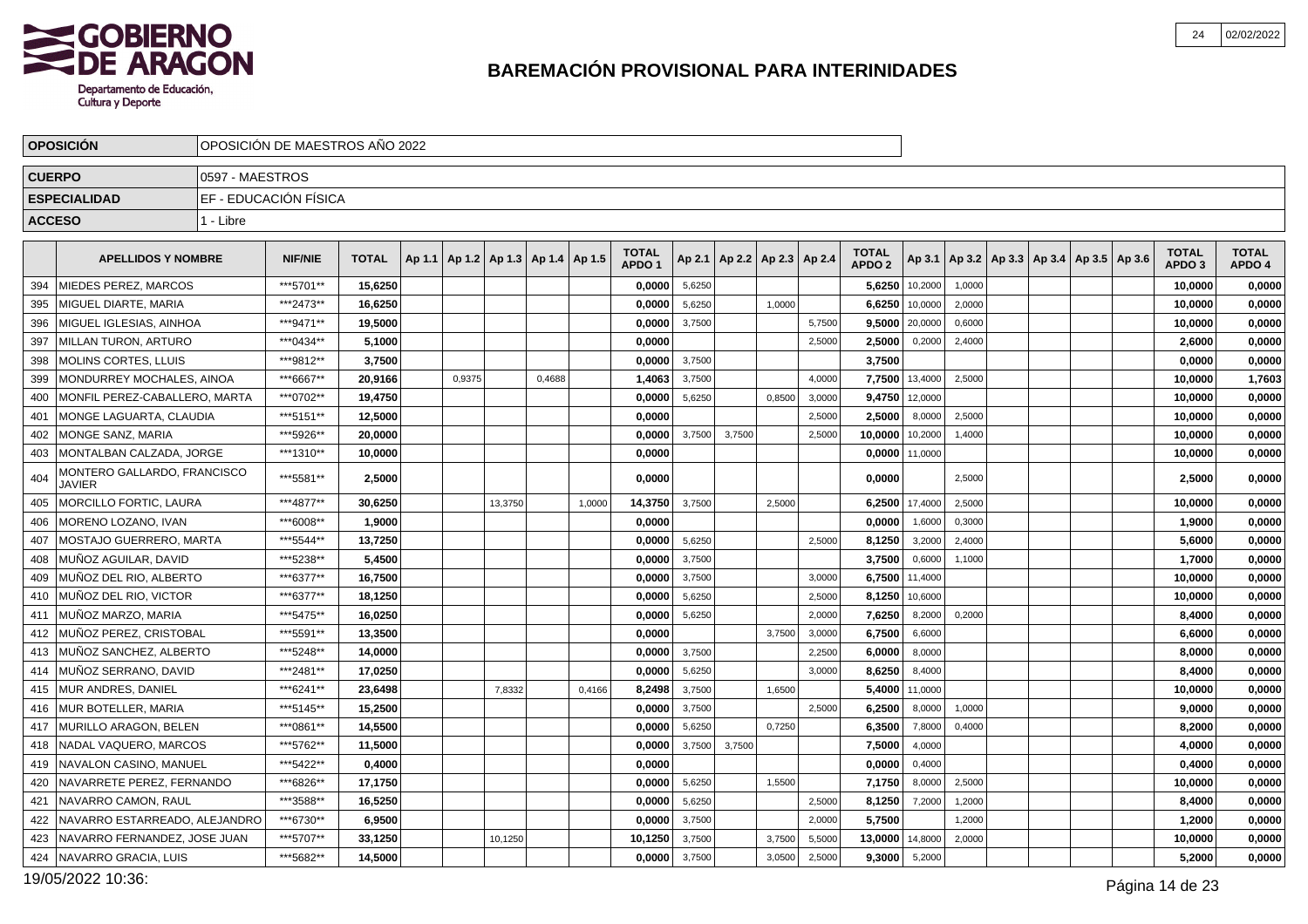

|               | <b>OPOSICION</b>                               |                 | OPOSICION DE MAESTROS ANO 2022 |              |         |        |                                            |        |                                   |        |                 |               |        |                                   |                |        |                                                     |        |                                   |                        |
|---------------|------------------------------------------------|-----------------|--------------------------------|--------------|---------|--------|--------------------------------------------|--------|-----------------------------------|--------|-----------------|---------------|--------|-----------------------------------|----------------|--------|-----------------------------------------------------|--------|-----------------------------------|------------------------|
| <b>CUERPO</b> |                                                | 0597 - MAESTROS |                                |              |         |        |                                            |        |                                   |        |                 |               |        |                                   |                |        |                                                     |        |                                   |                        |
|               | <b>ESPECIALIDAD</b>                            |                 | EF - EDUCACIÓN FÍSICA          |              |         |        |                                            |        |                                   |        |                 |               |        |                                   |                |        |                                                     |        |                                   |                        |
| <b>ACCESO</b> |                                                | 1 - Libre       |                                |              |         |        |                                            |        |                                   |        |                 |               |        |                                   |                |        |                                                     |        |                                   |                        |
|               |                                                |                 |                                |              |         |        |                                            |        |                                   |        |                 |               |        |                                   |                |        |                                                     |        |                                   |                        |
|               | <b>APELLIDOS Y NOMBRE</b>                      |                 | <b>NIF/NIE</b>                 | <b>TOTAL</b> |         |        | Ap 1.1   Ap 1.2   Ap 1.3   Ap 1.4   Ap 1.5 |        | <b>TOTAL</b><br>APDO <sub>1</sub> |        | Ap 2.1   Ap 2.2 | Ap 2.3 Ap 2.4 |        | <b>TOTAL</b><br>APDO <sub>2</sub> |                |        | Ap 3.1   Ap 3.2   Ap 3.3   Ap 3.4   Ap 3.5   Ap 3.6 |        | <b>TOTAL</b><br>APDO <sub>3</sub> | <b>TOTAL</b><br>APDO 4 |
| 425           | NAVARRO MOZOTA, CLARA                          |                 | ***5839**                      | 9,5271       |         |        |                                            | 0,0521 | 0,0521                            | 5,6250 |                 | 0,7500        | 2,5000 | 8,8750                            | 0,6000         |        |                                                     |        | 0,6000                            | 0,0000                 |
| 426           | NAVARRO TEJERA. JORGE                          |                 | ***1651**                      | 5.7500       |         |        |                                            |        | 0.0000                            | 3,7500 |                 |               | 2,0000 | 5,7500                            |                |        |                                                     |        | 0,0000                            | 0,0000                 |
| 427           | NAVASCUEZ LOMINCHAR, ELIAS                     |                 | ***1561**                      | 4,7500       |         |        |                                            |        | 0,0000                            | 3,7500 |                 |               |        | 3,7500                            |                | 1,0000 |                                                     |        | 1,0000                            | 0,0000                 |
| 428           | NEGUEROLES BARKLEY, CARMEN                     |                 | ***7935**                      | 30,5873      |         | 0,7291 | 10,9999                                    | 1,2500 | 12,9790                           |        |                 | 7,5000        | 3,0000 | 10,5000                           | 4,4000         | 2,5000 |                                                     | 0,2083 | 7,1083                            | 0,0000                 |
| 429           | NIETO MEDINA, MARTIN                           |                 | ***3362**                      | 9,7500       |         |        |                                            |        | 0,0000                            | 3,7500 |                 |               |        | 3,7500                            | 6,0000         |        |                                                     |        | 6,0000                            | 0,0000                 |
| 430           | NOVELLA TORRES, PABLO                          |                 | ***5987**                      | 2,5000       |         |        |                                            |        | 0,0000                            |        |                 |               |        | 0,0000                            |                | 2,5000 |                                                     |        | 2,5000                            | 0,0000                 |
| 431           | NUNEZ SIERRA, ABEL                             |                 | ***2106**                      | 0.0000       |         |        |                                            |        | 0.0000                            |        |                 |               |        | 0,0000                            |                |        |                                                     |        | 0.0000                            | 0,0000                 |
| 432           | OLIVA USIETO, LAURA                            |                 | ***4846**                      | 57,7368      | 34,4999 |        | 7,8332                                     |        | 42,3331                           | 3,7500 |                 |               |        | 3,7500                            | 15,8000        | 2,5000 |                                                     |        | 10,0000                           | 1,6537                 |
| 433           | OLIVAN PABLO, MARIA                            |                 | ***6283**                      | 14,6250      |         |        |                                            |        | 0.0000                            | 5,6250 |                 |               | 2,5000 | 8,1250                            | 5,2000         | 1,3000 |                                                     |        | 6,5000                            | 0,0000                 |
| 434           | OLIVAS GIJON, ANGELA                           |                 | ***3024**                      | 12,3230      |         |        | 0,5000                                     | 1,4063 | 1,9063                            |        |                 |               | 2,5000 | 2,5000                            | 5,0000         | 2,5000 |                                                     | 0,4167 | 7,9167                            | 0,0000                 |
| 435           | OLIVEROS GARCIA, ISABEL DE LOS<br><b>REYES</b> |                 | ***8537**                      | 10,0000      |         |        |                                            |        | 0.0000                            | 3,7500 |                 |               | 0,7500 | 4,5000                            | 4,0000         | 1,5000 |                                                     |        | 5.5000                            | 0,0000                 |
| 436           | <b>OLMO BURGOS, CRISTINA</b>                   |                 | ***1644**                      | 14,7750      |         |        |                                            |        | 0.0000                            | 5,6250 | 3,7500          |               | 2,5000 | 11,8750                           | 0,4000         | 2,5000 |                                                     |        | 2,9000                            | 0,0000                 |
| 437           | OLMOS ZAPATA, PABLO                            |                 | ***5817**                      | 22,4250      |         |        |                                            |        | 0,0000                            | 5,6250 | 3,7500          | 0,8500        | 3,5000 | 13,7250                           | 7,2000         | 1,5000 |                                                     |        | 8,7000                            | 0,0000                 |
| 438           | OLORIZ NIVELA, MARIA                           |                 | ***1741**                      | 15.7500      |         |        |                                            |        | 0,0000                            | 3,7500 |                 |               | 2,0000 | 5,7500                            | 10,6000        | 0,3000 |                                                     |        | 10,0000                           | 0,0000                 |
| 439           | ORDUÑA HERNANDO, VIOLETA                       |                 | ***0837**                      | 32.3249      |         |        | 10,6249                                    |        | 10,6249                           | 3,7500 | 3,7500          | 1,2000        | 3,0000 | 11,7000                           | 10,4000        | 1,3000 |                                                     |        | 10,0000                           | 0,0000                 |
| 440           | <b>ORTEGA FELIPE, MIRIAM</b>                   |                 | ***5730**                      | 14,5000      |         |        |                                            |        | 0,0000                            | 3,7500 |                 |               | 0,7500 | 4,5000                            | 11,0000        | 0,3000 |                                                     |        | 10,0000                           | 0,0000                 |
| 441           | ORTEGA SUAREZ. MIGUEL ANGEL                    |                 | ***9207**                      | 19,8729      |         |        |                                            | 0,5729 | 0,5729                            | 3,7500 |                 | 1,8000        | 3,7500 | 9,3000                            | 11,0000        |        |                                                     |        | 10,0000                           | 0,0000                 |
| 442           | ORTIZ DUCE, CARLOS JOSE                        |                 | ***5152**                      | 19,3750      |         |        |                                            |        | 0,0000                            | 5,6250 |                 | 3,7500        |        | 9,3750                            | 12,2000        | 2,5000 |                                                     |        | 10,0000                           | 0,0000                 |
| 443           | PALACIO BANDRES, PILAR                         |                 | ***7782**                      | 18,5750      |         |        |                                            |        | 0,0000                            | 5,6250 |                 | 3,0500        | 4,5000 | 13,1750                           | 3,8000         | 1,6000 |                                                     |        | 5,4000                            | 0,0000                 |
| 444           | PALACIO MUR, EDUARDO                           |                 | ***1319**                      | 5,8341       |         |        |                                            |        | 0,0000                            | 3,7500 |                 |               |        | 3,7500                            | 0,6000         | 1,0000 |                                                     |        | 1,6000                            | 0,4841                 |
| 445           | PALACIOS ABAD, PABLO                           |                 | ***3570**                      | 9,1500       |         |        |                                            |        | 0,0000                            | 3,7500 |                 |               |        | 3,7500                            | 5,4000         |        |                                                     |        | 5,4000                            | 0,0000                 |
| 446           | PARAISO SANCHEZ, ADRIAN                        |                 | ***7211**                      | 0.0000       |         |        |                                            |        | 0,0000                            |        |                 |               |        | 0,0000                            |                |        |                                                     |        | 0,0000                            | 0,0000                 |
| 447           | PARDINA MURIEL, DIEGO                          |                 | ***4760**                      | 10.9000      |         |        |                                            |        | 0,0000                            |        |                 | 7,5000        | 2,5000 | 10,0000                           | 0,4000         | 0,5000 |                                                     |        | 0,9000                            | 0,0000                 |
| 448           | PARRA LOPEZ, JORGE                             |                 | ***3199**                      | 20,6041      |         |        | 1,0000                                     | 1,3541 | 2,3541                            | 3,7500 | 3,7500          | 0,7500        | 2,5000 | 10,7500                           | 5,0000         | 2,5000 |                                                     |        | 7,5000                            | 0,0000                 |
| 449           | PASAMAR MARTINEZ, ALICIA                       |                 | ***7241**                      | 13,6000      |         |        |                                            |        | 0,0000                            | 3,7500 |                 | 0,7500        |        | 4,5000                            | 6,6000         | 2,5000 |                                                     |        | 9,1000                            | 0,0000                 |
| 450           | PASAMAR PIEDRAFITA, ADRIAN                     |                 | ***5839**                      | 6.2500       |         |        |                                            |        | 0,0000                            | 3,7500 |                 |               | 2,5000 | 6,2500                            |                |        |                                                     |        | 0,0000                            | 0,0000                 |
| 451           | <b>PASTOR ACIN, DANIEL</b>                     |                 | ***2020**                      | 26,4164      | 1,6664  |        |                                            |        | 1,6664                            | 5,6250 |                 | 6,6250        | 2,5000 | 14,7500                           | 7,6000         | 2,5000 |                                                     |        | 10,0000                           | 0,0000                 |
| 452           | <b>PAUL VIDALLER, CRISTINA</b>                 |                 | ***1064**                      | 8,6000       |         |        |                                            |        | 0,0000                            |        |                 |               | 5,5000 | 5,5000                            | 2,4000         | 0,7000 |                                                     |        | 3,1000                            | 0,0000                 |
| 453           | PAYAS MARTINEZ. IÑIGO                          |                 | ***3957**                      | 17,0000      |         |        | 1,0000                                     |        | 1.0000                            | 3,7500 |                 | 2,2500        |        | 6,0000                            | 8,8000         | 2,5000 |                                                     |        | 10,0000                           | 0,0000                 |
| 454           | PEIRO CATALAN, CLAUDIA                         |                 | ***5715**                      | 7,5500       |         |        |                                            |        | 0,0000                            | 3,7500 |                 |               | 2.5000 | 6,2500                            |                | 1,3000 |                                                     |        | 1,3000                            | 0,0000                 |
|               | 455   PELAYO MERINO, CARLOS                    |                 | ***6873**                      | 17,5000      |         |        |                                            |        | 0,0000                            | 3,7500 |                 | 3,7500        |        |                                   | 7,5000 10,8000 |        |                                                     |        | 10,0000                           | 0,0000                 |

19/05/2022 10:36:

Página 15 de 23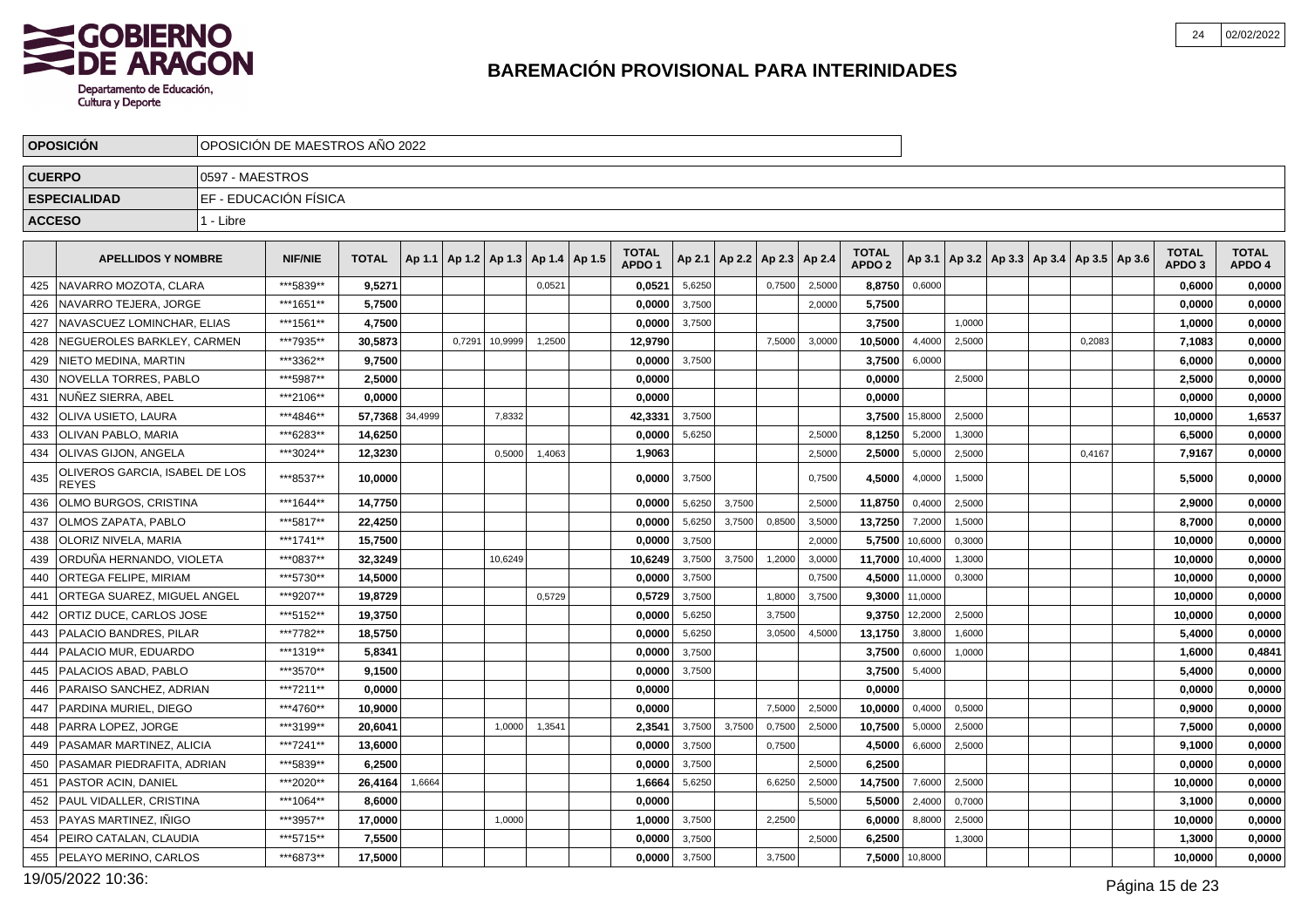

|               | <b>OPOSICION</b>                  |                 | OPOSICION DE MAESTROS ANO 2022 |              |                                            |         |        |                                   |        |        |                          |        |                                   |                |        |  |                                                     |                                   |                        |
|---------------|-----------------------------------|-----------------|--------------------------------|--------------|--------------------------------------------|---------|--------|-----------------------------------|--------|--------|--------------------------|--------|-----------------------------------|----------------|--------|--|-----------------------------------------------------|-----------------------------------|------------------------|
| <b>CUERPO</b> |                                   | 0597 - MAESTROS |                                |              |                                            |         |        |                                   |        |        |                          |        |                                   |                |        |  |                                                     |                                   |                        |
|               | <b>ESPECIALIDAD</b>               |                 | EF - EDUCACIÓN FÍSICA          |              |                                            |         |        |                                   |        |        |                          |        |                                   |                |        |  |                                                     |                                   |                        |
| <b>ACCESO</b> |                                   | 1 - Libre       |                                |              |                                            |         |        |                                   |        |        |                          |        |                                   |                |        |  |                                                     |                                   |                        |
|               | <b>APELLIDOS Y NOMBRE</b>         |                 | <b>NIF/NIE</b>                 | <b>TOTAL</b> | Ap 1.1   Ap 1.2   Ap 1.3   Ap 1.4   Ap 1.5 |         |        | <b>TOTAL</b><br>APDO <sub>1</sub> | Ap 2.1 |        | Ap 2.2   Ap 2.3   Ap 2.4 |        | <b>TOTAL</b><br>APDO <sub>2</sub> |                |        |  | Ap 3.1   Ap 3.2   Ap 3.3   Ap 3.4   Ap 3.5   Ap 3.6 | <b>TOTAL</b><br>APDO <sub>3</sub> | <b>TOTAL</b><br>APDO 4 |
| 456           | PELLICER DILOY, PABLO             |                 | ***3435**                      | 15,9000      |                                            |         |        | 0,0000                            | 3,7500 | 3,7500 |                          |        | 7,5000                            | 8,4000         |        |  |                                                     | 8,4000                            | 0,0000                 |
| 457           | PELLICER VAQUERO, CESAR           |                 | ***0851**                      | 2,5000       |                                            |         |        | 0,0000                            |        |        |                          |        | 0,0000                            |                | 2,5000 |  |                                                     | 2,5000                            | 0,0000                 |
| 458           | PERALES LAFUENTE, CRISTINA        |                 | ***4509**                      | 11,9000      |                                            |         |        | 0,0000                            |        |        |                          | 2,5000 | 2,5000                            | 8,0000         | 1,4000 |  |                                                     | 9,4000                            | 0,0000                 |
| 459           | PERDIGUERO DE DIEGO, TANIA        |                 | ***1231**                      | 14,5000      |                                            |         |        | 0,0000                            |        | 3,7500 |                          | 0,7500 | 4,5000                            | 19,4000        |        |  |                                                     | 10,0000                           | 0,0000                 |
| 460           | PEREZ CALVO, DIEGO                |                 | ***5840**                      | 16,6250      |                                            |         |        | 0,0000                            | 5,6250 |        |                          | 2,0000 | 7,6250                            | 8,0000         | 1,0000 |  |                                                     | 9,0000                            | 0,0000                 |
| 461           | PEREZ DELGADO, PAULA              |                 | ***0507**                      | 8,2500       |                                            |         |        | 0,0000                            | 3,7500 |        |                          | 2,0000 | 5,7500                            |                | 2,5000 |  |                                                     | 2,5000                            | 0,0000                 |
| 462           | PEREZ LAZARO, CARLOS              |                 | ***0629**                      | 13,2250      |                                            |         |        | 0,0000                            | 5,6250 |        |                          | 2,5000 | 8,1250                            | 2,6000         | 2,5000 |  |                                                     | 5,1000                            | 0,0000                 |
| 463           | PEREZ LOPEZ, TERESA               |                 | ***1456**                      | 18,5268      |                                            |         | 0,6250 | 0,6250                            | 5,6250 |        | 0,7500                   |        | 6,3750                            | 10,0000        |        |  |                                                     | 10,0000                           | 1,5268                 |
| 464           | PEREZ LORENZ, ROBERTO             |                 | ***3144**                      | 6,1500       |                                            |         |        | 0,0000                            | 3,7500 |        |                          |        | 3,7500                            | 2,4000         |        |  |                                                     | 2,4000                            | 0,0000                 |
| 465           | <b>PEREZ MIGUEL, ANGEL</b>        |                 | ***3546**                      | 7,0500       |                                            |         |        | 0,0000                            | 3,7500 |        |                          |        | 3,7500                            | 0,8000         | 2,5000 |  |                                                     | 3,3000                            | 0,0000                 |
| 466           | PEREZ MUÑINO-ARANDA, RICARDO      |                 | ***7759**                      | 6,7500       |                                            |         |        | 0.0000                            |        | 3.7500 |                          | 3.0000 | 6,7500                            |                |        |  |                                                     | 0.0000                            | 0,0000                 |
| 467           | PEREZ NARCISO, ANTONIO JOSE       |                 | ***3752**                      | 37,1093      | 8.9843                                     |         | 3.1250 | 12,1093                           | 5,6250 |        | 10,2500                  |        | 15,0000 11,6000                   |                | 2,5000 |  |                                                     | 10,0000                           | 0,0000                 |
| 468           | PEREZ PORTOLES. JOSE ANDRES       |                 | ***4821**                      | 18,6250      |                                            |         |        | 0,0000                            | 5,6250 |        | 1,0000                   | 2,0000 | 8,6250                            | 10,4000        | 1,0000 |  |                                                     | 10,0000                           | 0,0000                 |
| 469           | PEREZ ROYO, ALEJANDRO             |                 | ***7213**                      | 12,9500      |                                            |         |        | 0,0000                            | 3,7500 |        |                          | 2,0000 | 5,7500                            | 6,2000         | 1,0000 |  |                                                     | 7,2000                            | 0,0000                 |
| 470           | PERIS CANO. MARTA                 |                 | ***6634**                      | 9,8250       |                                            |         |        | 0,0000                            | 5,6250 |        |                          | 2,0000 | 7,6250                            | 1,2000         | 1,0000 |  |                                                     | 2,2000                            | 0,0000                 |
| 471           | PINEDA FRAILE, ROCIO              |                 | ***2000**                      | 17,6250      |                                            |         |        | 0,0000                            | 5,6250 |        |                          | 2,0000 | 7,6250                            | 10,0000        |        |  |                                                     | 10,0000                           | 0,0000                 |
| 472           | <b>PINEL LAZA, LUCIA</b>          |                 | ***6531**                      | 19,2332      |                                            | 0,3332  |        | 0,3332                            | 5,6250 |        | 7,5000                   | 2,5000 | 15,0000                           | 2,6000         | 1,3000 |  |                                                     | 3,9000                            | 0,0000                 |
| 473           | PINILLA ZAPATER, DAVID            |                 | ***1812**                      | 13,9250      |                                            |         |        | 0,0000                            |        |        | 5,6250                   |        | 5,6250                            | 8,2000         | 0,1000 |  |                                                     | 8,3000                            | 0,0000                 |
| 474           | PIRACES ATARES, RAMON             |                 | ***6075**                      | 15,5000      |                                            |         |        | 0,0000                            | 3,7500 |        | 0,7500                   | 2,0000 | 6,5000                            | 8,0000         | 1,0000 |  |                                                     | 9,0000                            | 0,0000                 |
| 475           | POLO SANCHEZ, IRENE               |                 | ***0834**                      | 20,5396      |                                            |         | 0,3646 | 0,3646                            | 5,6250 |        | 2,0500                   | 2,5000 | 10,1750                           | 14,2000        | 1,0000 |  |                                                     | 10,0000                           | 0,0000                 |
| 476           | PONS MURILLO, MARCOS              |                 | ***2486**                      | 3,7500       |                                            |         |        | 0,0000                            | 3,7500 |        |                          |        | 3,7500                            |                |        |  |                                                     | 0,0000                            | 0,0000                 |
| 477           | PORROCHE CAZORLA, IVAN            |                 | ***6418**                      | 12,2500      |                                            |         |        | 0,0000                            | 3,7500 |        |                          |        | 3,7500                            | 7,0000         | 1,5000 |  |                                                     | 8,5000                            | 0,0000                 |
| 478           | <b>PUENTE CARRERO, CLARA</b>      |                 | ***1449**                      | 15,8250      |                                            |         |        | 0,0000                            | 5,6250 |        |                          | 2,5000 | 8,1250                            | 5,8000         | 1,9000 |  |                                                     | 7,7000                            | 0,0000                 |
| 479           | <b>PUERTOLAS SICILIA, BEATRIZ</b> |                 | ***0529**                      | 31,7500      |                                            | 12,7500 |        | 12,7500                           | 3,7500 |        | 2,7500                   | 2,5000 |                                   | 9,0000 27,2000 | 2,5000 |  |                                                     | 10,0000                           | 0,0000                 |
| 480           | <b>PUEY PUEYO, ELENA</b>          |                 | ***6945**                      | 13,9000      |                                            |         |        | 0,0000                            | 3,7500 | 3,7500 |                          |        | 7,5000                            | 5,4000         | 1,0000 |  |                                                     | 6,4000                            | 0,0000                 |
| 481           | PUEYO DEL PINO, JOSE CARLOS       |                 | ***1861**                      | 6,2500       |                                            |         |        | 0,0000                            | 3,7500 |        |                          |        | 3,7500                            |                | 2.5000 |  |                                                     | 2,5000                            | 0,0000                 |
| 482           | PUEYO URUEL. PAULA                |                 | ***5905**                      | 17,1000      |                                            |         |        | 0,0000                            | 3,7500 |        | 0,8500                   | 2,5000 |                                   | 7,1000 10,4000 | 2,5000 |  |                                                     | 10,0000                           | 0,0000                 |
| 483           | PURI FRANCO. ALEJANDRO            |                 | ***5904**                      | 1,5000       |                                            |         |        | 0.0000                            |        |        |                          |        | 0,0000                            |                | 1,5000 |  |                                                     | 1,5000                            | 0,0000                 |
| 484           | PUYUELO PUYUELO, JOAQUIN          |                 | ***6205**                      | 9,3000       |                                            |         |        | 0,0000                            | 3,7500 |        | 3,0500                   |        | 6,8000                            |                | 2,5000 |  |                                                     | 2,5000                            | 0,0000                 |
| 485           | RABAL ABAD, PABLO                 |                 | ***1280**                      | 18,0750      |                                            |         |        | 0.0000                            | 3,7500 | 3,7500 | 2,1750                   |        | 9,6750                            | 8,4000         |        |  |                                                     | 8,4000                            | 0,0000                 |
| 486           | <b>RAMON GARCIA, EDUARDO</b>      |                 | ***7475**                      | 13,2500      |                                            |         |        | 0,0000                            | 3,7500 |        |                          | 2,5000 | 6,2500                            | 6,0000         | 1,0000 |  |                                                     | 7.0000                            | 0,0000                 |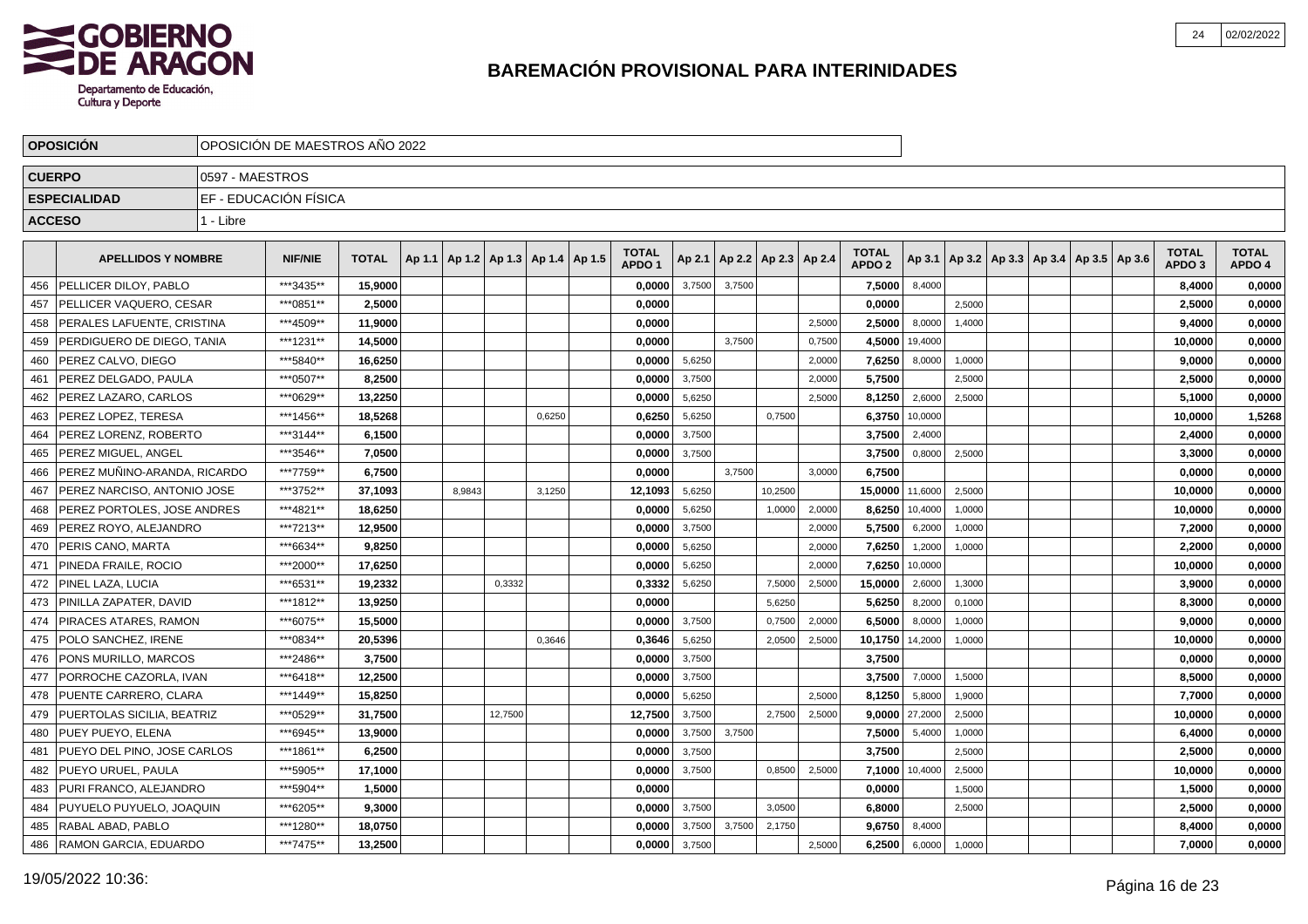

|               | <b>OPOSICION</b>                              |                 | OPOSICION DE MAESTROS ANO 2022 |              |         |                                            |        |        |                                   |        |        |                                   |        |                                   |         |                                                     |  |        |                                   |                        |
|---------------|-----------------------------------------------|-----------------|--------------------------------|--------------|---------|--------------------------------------------|--------|--------|-----------------------------------|--------|--------|-----------------------------------|--------|-----------------------------------|---------|-----------------------------------------------------|--|--------|-----------------------------------|------------------------|
| <b>CUERPO</b> |                                               | 0597 - MAESTROS |                                |              |         |                                            |        |        |                                   |        |        |                                   |        |                                   |         |                                                     |  |        |                                   |                        |
|               | <b>ESPECIALIDAD</b>                           |                 | EF - EDUCACIÓN FÍSICA          |              |         |                                            |        |        |                                   |        |        |                                   |        |                                   |         |                                                     |  |        |                                   |                        |
| <b>ACCESO</b> |                                               | 1 - Libre       |                                |              |         |                                            |        |        |                                   |        |        |                                   |        |                                   |         |                                                     |  |        |                                   |                        |
|               |                                               |                 |                                |              |         |                                            |        |        |                                   |        |        |                                   |        |                                   |         |                                                     |  |        |                                   |                        |
|               | <b>APELLIDOS Y NOMBRE</b>                     |                 | <b>NIF/NIE</b>                 | <b>TOTAL</b> |         | Ap 1.1   Ap 1.2   Ap 1.3   Ap 1.4   Ap 1.5 |        |        | <b>TOTAL</b><br>APDO <sub>1</sub> |        |        | Ap 2.1   Ap 2.2   Ap 2.3   Ap 2.4 |        | <b>TOTAL</b><br>APDO <sub>2</sub> |         | Ap 3.1   Ap 3.2   Ap 3.3   Ap 3.4   Ap 3.5   Ap 3.6 |  |        | <b>TOTAL</b><br>APDO <sub>3</sub> | <b>TOTAL</b><br>APDO 4 |
| 487           | RAMOS CALVO, MARTA                            |                 | ***0357**                      | 14,3750      |         |                                            |        |        | 0,0000                            | 5,6250 |        |                                   | 0,7500 | 6,3750                            | 8,0000  |                                                     |  |        | 8,0000                            | 0,0000                 |
| 488           | RASAL REBENAQUE, LAURA                        |                 | ***7118**                      | 21,8750      |         |                                            |        |        | 0,0000                            | 5,6250 | 3,7500 |                                   | 2,5000 | 11,8750                           | 11,4000 | 1,5000                                              |  |        | 10,0000                           | 0,0000                 |
| 489           | REBLA URIEL. JORGE                            |                 | ***2725**                      | 12,2104      |         |                                            | 0,2604 |        | 0,2604                            | 3,7500 |        |                                   |        | 3,7500                            | 6,0000  | 2,2000                                              |  |        | 8,2000                            | 0,0000                 |
| 490           | <b>RECIO NORIEGA, JAVIER</b>                  |                 | ***1473**                      | 15,2500      |         |                                            |        |        | 0,0000                            | 3,7500 |        | 0,7500                            | 0.7500 | 5,2500                            | 15,0000 | 2,2000                                              |  |        | 10.0000                           | 0,0000                 |
| 491           | REDONDO LAENCINA, PAULA                       |                 | ***2881**                      | 25,5104      |         |                                            | 0,8854 |        | 0,8854                            | 5,6250 |        | 6,0000                            | 3,0000 | 14,6250                           | 26,6000 | 2,5000                                              |  |        | 10,0000                           | 0,0000                 |
| 492           | <b>REGAL PUYUELO, RAUL</b>                    |                 | ***5513**                      | 20.9635      | 10,9635 |                                            |        |        | 10,9635                           |        |        |                                   |        | 0,0000                            | 15,8000 | 0,4000                                              |  |        | 10,0000                           | 0,0000                 |
| 493           | REVILLA FOLGUERA, JOSE                        |                 | ***1053**                      | 15,7500      |         |                                            |        |        | 0,0000                            | 3,7500 |        |                                   | 2.0000 | 5,7500                            | 11,2000 | 1,0000                                              |  |        | 10,0000                           | 0,0000                 |
| 494           | <b>REY MARTIN, MARTA</b>                      |                 | ***2133**                      | 35.8124      |         | 10,6249                                    | 1,5625 | 2,0000 | 14,1874                           | 5,6250 | 3,7500 | 2,2500                            |        | 11,6250                           | 20,8000 | 2,5000                                              |  | 0,3500 | 10,0000                           | 0,0000                 |
| 495           | RIVERA CAMEO, DANIEL                          |                 | ***9957**                      | 21,5582      |         | 0,8332                                     |        |        | 0,8332                            | 5,6250 |        | 1,0000                            | 4,5000 | 11,1250                           | 9,2000  | 0,4000                                              |  |        | 9,6000                            | 0,0000                 |
| 496           | RODRIGUEZ GALLEGO, MIGUEL                     |                 | ***0370**                      | 29,9166      |         | 6,1666                                     |        |        | 6,1666                            | 3,7500 |        | 3,7500                            | 6,2500 | 13,7500                           | 10,0000 |                                                     |  |        | 10,0000                           | 0,0000                 |
| 497           | RODRIGUEZ LANZAROTE, DANIEL<br><b>BASILIO</b> |                 | ***6003**                      | 4,8068       |         |                                            |        |        | 0,0000                            | 3,7500 |        |                                   |        | 3,7500                            |         |                                                     |  |        | 0,0000                            | 1,0568                 |
| 498           | RODRIGUEZ SANCHEZ, CARLOS                     |                 | ***2561**                      | 15,1666      |         | 0,6666                                     |        |        | 0,6666                            | 3,7500 |        | 0,7500                            |        | 4,5000                            | 11,2000 | 2,0000                                              |  |        | 10,0000                           | 0,0000                 |
| 499           | <b>ROIG FLORES, AITOR</b>                     |                 | ***5006**                      | 16,2250      |         |                                            |        |        | 0,0000                            | 5,6250 |        |                                   | 2,0000 | 7,6250                            | 8,6000  |                                                     |  |        | 8,6000                            | 0,0000                 |
| 500           | ROMAN EMBID, ALBA                             |                 | ***5574**                      | 0,0000       |         |                                            |        |        | 0,0000                            |        |        |                                   |        | 0,0000                            |         |                                                     |  |        | 0,0000                            | 0,0000                 |
| 501           | ROMANCE DURAN, DAVID                          |                 | ***0244**                      | 8,4500       |         |                                            |        |        | 0,0000                            | 3,7500 |        |                                   | 2,5000 | 6,2500                            | 2,2000  |                                                     |  |        | 2,2000                            | 0,0000                 |
| 502           | <b>IROMANO CUEVAS. DAVID</b>                  |                 | ***5779**                      | 15.1500      |         |                                            |        |        | 0.0000                            | 3,7500 |        | 1,4000                            |        | 5.1500                            | 10,0000 |                                                     |  |        | 10,0000                           | 0,0000                 |
| 503           | <b>ROME CESTERO, JUAN</b>                     |                 | ***6107**                      | 21,8750      |         |                                            |        |        | 0,0000                            | 5,6250 | 3,7500 |                                   | 2,5000 | 11,8750                           | 11,4000 | 1,4000                                              |  |        | 10,0000                           | 0,0000                 |
| 504           | ROMERO FERNANDEZ, MARCOS                      |                 | ***8873**                      | 24,1250      |         |                                            |        |        | 0,0000                            | 5,6250 |        | 6,0000                            | 2,5000 | 14,1250 20,4000                   |         |                                                     |  |        | 10,0000                           | 0,0000                 |
| 505           | ROMERO MUÑOZ, CLAUDIA                         |                 | ***4523**                      | 5,2500       |         |                                            |        |        | 0,0000                            | 3,7500 |        |                                   |        | 3,7500                            |         | 1,5000                                              |  |        | 1,5000                            | 0,0000                 |
| 506           | ROMERO MUÑOZ, VANESA                          |                 | ***6808**                      | 36,5417      |         | 17,5417                                    |        |        | 17,5417                           | 3,7500 |        | 5,2500                            |        | 9,0000                            | 12,6000 | 2,5000                                              |  |        | 10,0000                           | 0,0000                 |
| 507           | ROMERO ROSO, LUCIA                            |                 | ***1636**                      | 21,8750      |         |                                            |        |        | 0,0000                            | 5,6250 | 3,7500 |                                   | 2,5000 | 11,8750                           | 11,2000 | 2,5000                                              |  |        | 10,0000                           | 0,0000                 |
| 508           | ROS MOLINER, JESUS JAVIER                     |                 | ***0285**                      | 3,5000       |         |                                            |        |        | 0,0000                            |        |        |                                   | 2,5000 | 2,5000                            |         | 1,0000                                              |  |        | 1,0000                            | 0,0000                 |
| 509           | <b>ROSELL CHICON, CRISTIAN</b>                |                 | ***1370**                      | 14,3000      |         |                                            |        |        | 0.0000                            | 3,7500 |        | 6,1500                            | 2,5000 | 12,4000                           | 1,2000  | 0,6000                                              |  |        | 1,8000                            | 0,1000                 |
| 510           | ROYO ARDID, JULIA PILAR                       |                 | ***0604**                      | 17,1750      |         |                                            |        |        | 0,0000                            | 5,6250 |        | 0,8500                            | 2,5000 | 8,9750                            | 8,2000  |                                                     |  |        | 8,2000                            | 0,0000                 |
| 511           | ROYO CASTAÑO. JORGE JUAN                      |                 | ***0625**                      | 18,7685      |         |                                            | 3,0729 |        | 3.0729                            | 3,7500 |        |                                   | 2,5000 | 6,2500                            | 6,4000  | 2,5000                                              |  |        | 8.9000                            | 0,5456                 |
| 512           | ROYO ZALAMEA, INES                            |                 | ***7333**                      | 3,7500       |         |                                            |        |        | 0,0000                            | 3,7500 |        |                                   |        | 3,7500                            |         |                                                     |  |        | 0,0000                            | 0,0000                 |
| 513           | <b>RUBIO BLASCO, LAURA</b>                    |                 | ***0291**                      | 18,6250      |         |                                            |        |        | 0,0000                            | 5,6250 |        |                                   | 3,0000 | 8,6250                            | 10,4000 |                                                     |  |        | 10,0000                           | 0,0000                 |
| 514           | RUBIO ESPIAU, IGNACIO                         |                 | ***7545**                      | 5,7500       |         |                                            |        |        | 0,0000                            | 3,7500 |        |                                   | 2,0000 | 5,7500                            |         |                                                     |  |        | 0,0000                            | 0,0000                 |
| 515           | RUBIO MINGUEZ, ALEJANDRO                      |                 | ***0625**                      | 17,6250      |         |                                            |        |        | 0,0000                            | 5,6250 |        |                                   | 2,0000 | 7,6250                            | 12,6000 | 0,4000                                              |  |        | 10,0000                           | 0,0000                 |
| 516           | RUBIO SERRANO, DANIEL                         |                 | ***3479**                      | 19.0000      |         |                                            |        |        | 0.0000                            | 3,7500 | 3,7500 |                                   | 2,5000 | 10,0000                           | 8,0000  | 1,0000                                              |  |        | 9.0000                            | 0,0000                 |
| 517           | <b>RUIZ BLASCO, EMILIO</b>                    |                 | ***3598**                      | 19,3400      |         |                                            |        |        | 0,0000                            | 3,7500 |        | 3,2000                            | 0,7500 | 7,7000                            | 16,0000 |                                                     |  |        | 10,0000                           | 1,6400                 |

19/05/2022 10:36: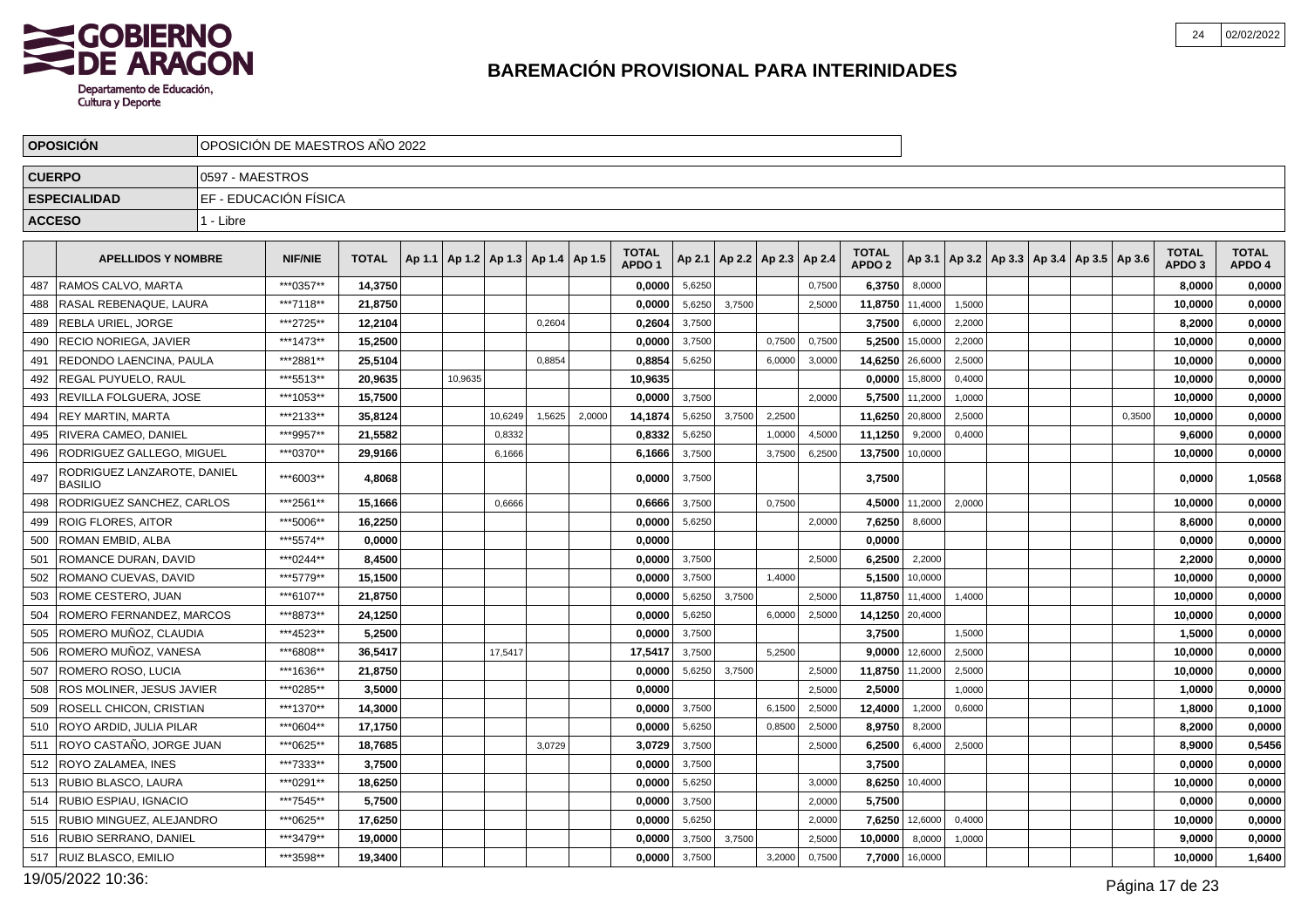

|     | <b>OPOSICION</b>                          |                 | OPOSICION DE MAESTROS ANO 2022 |              |        |                                            |        |        |                                   |        |        |                 |        |                                   |         |                                                     |  |        |                                   |                        |
|-----|-------------------------------------------|-----------------|--------------------------------|--------------|--------|--------------------------------------------|--------|--------|-----------------------------------|--------|--------|-----------------|--------|-----------------------------------|---------|-----------------------------------------------------|--|--------|-----------------------------------|------------------------|
|     | <b>CUERPO</b>                             | 0597 - MAESTROS |                                |              |        |                                            |        |        |                                   |        |        |                 |        |                                   |         |                                                     |  |        |                                   |                        |
|     | <b>ESPECIALIDAD</b>                       |                 | EF - EDUCACIÓN FÍSICA          |              |        |                                            |        |        |                                   |        |        |                 |        |                                   |         |                                                     |  |        |                                   |                        |
|     | <b>ACCESO</b>                             | 1 - Libre       |                                |              |        |                                            |        |        |                                   |        |        |                 |        |                                   |         |                                                     |  |        |                                   |                        |
|     |                                           |                 |                                |              |        |                                            |        |        |                                   |        |        |                 |        |                                   |         |                                                     |  |        |                                   |                        |
|     | <b>APELLIDOS Y NOMBRE</b>                 |                 | <b>NIF/NIE</b>                 | <b>TOTAL</b> |        | Ap 1.1   Ap 1.2   Ap 1.3   Ap 1.4   Ap 1.5 |        |        | <b>TOTAL</b><br>APDO <sub>1</sub> | Ap 2.1 | Ap 2.2 | Ap 2.3   Ap 2.4 |        | <b>TOTAL</b><br>APDO <sub>2</sub> |         | Ap 3.1   Ap 3.2   Ap 3.3   Ap 3.4   Ap 3.5   Ap 3.6 |  |        | <b>TOTAL</b><br>APDO <sub>3</sub> | <b>TOTAL</b><br>APDO 4 |
| 518 | I RUIZ LAMBAN. SONIA                      |                 | ***0968**                      | 26.4540      |        | 2,8332                                     | 0,5208 |        | 3,3540                            | 3,7500 | 3,7500 | 3,1000          | 2,5000 | 13,1000 21,8000                   |         | 0,4000                                              |  |        | 10,0000                           | 0,0000                 |
| 519 | RUIZ LARA, ANTONIO MANUEL                 |                 | ***8569**                      | 22,9832      |        | 0,8332                                     |        |        | 0,8332                            | 3,7500 | 3,7500 | 0,7500          | 5,0000 | 13,2500                           | 8,8000  |                                                     |  | 0,1000 | 8,9000                            | 0,0000                 |
| 520 | RUIZ MARIN, SANDRA                        |                 | ***0694**                      | 13,0500      |        |                                            |        |        | 0,0000                            | 3,7500 |        |                 |        | 3,7500                            | 7,2000  | 2,1000                                              |  |        | 9,3000                            | 0,0000                 |
| 521 | <b>RUIZ SANCHEZ, ADRIAN</b>               |                 | ***5885**                      | 3,7500       |        |                                            |        |        | 0,0000                            | 3,7500 |        |                 |        | 3,7500                            |         |                                                     |  |        | 0,0000                            | 0,0000                 |
| 522 | RUIZ DE CONEJO GUTIERREZ,<br><b>RAMON</b> |                 | ***2586**                      | 10,3750      |        |                                            |        |        | 0,0000                            | 5,6250 |        | 0,7500          | 3,0000 | 9,3750                            |         | 1,0000                                              |  |        | 1,0000                            | 0,0000                 |
| 523 | RUIZ DE GOPEGUI APARICIO, SAMUEL          |                 | ***7119**                      | 8,5000       |        |                                            |        |        | 0,0000                            | 3,7500 | 3,7500 |                 |        | 7,5000                            |         | 1,0000                                              |  |        | 1,0000                            | 0,0000                 |
| 524 | <b>SAEZ CONEJOS, VICTOR</b>               |                 | ***6164**                      | 8,4250       |        |                                            |        |        | 0,0000                            | 5,6250 |        |                 |        | 5,6250                            | 2,6000  | 0,2000                                              |  |        | 2,8000                            | 0,0000                 |
| 525 | SALAS CANSINO, JUAN ANTONIO               |                 | ***0797**                      | 23,4832      |        | 4.8332                                     |        |        | 4,8332                            | 3,7500 |        |                 | 5.0000 | 8,7500                            | 7.4000  | 2,5000                                              |  |        | 9,9000                            | 0,0000                 |
| 526 | SALAVERA COMERAS, ANA ISABEL              |                 | ***8311**                      | 31,9448      | 4,0625 |                                            | 3,0729 |        | 7,1354                            | 3,7500 |        | 7,5000          |        | 11,2500                           | 3,6000  | 2,5000                                              |  |        | 6,1000                            | 7,4594                 |
| 527 | SALAZAR SANZ, ALEJANDRO                   |                 | ***1231**                      | 8.4500       |        |                                            |        |        | 0.0000                            | 3,7500 |        |                 |        | 3,7500                            | 2,2000  | 2,5000                                              |  |        | 4,7000                            | 0,0000                 |
| 528 | SALILLAS MARTINEZ, LARA                   |                 | ***5470**                      | 33,7081      |        | 8,3332                                     | 0,2083 | 0,1666 | 8,708'                            | 5,6250 | 7,5000 | 3,8500          |        | 15,0000                           | 30,4000 | 2,5000                                              |  |        | 10,0000                           | 0,0000                 |
| 529 | <b>SALLAN LATORRE. LAUDE</b>              |                 | ***6399**                      | 16,2500      |        |                                            |        |        | 0.0000                            | 3,7500 |        |                 | 2,5000 | 6,2500                            | 10,4000 |                                                     |  |        | 10,0000                           | 0,0000                 |
| 530 | SALUDAS ALLEPUZ, DIEGO                    |                 | ***1501**                      | 18,5750      |        |                                            |        |        | 0,0000                            | 5,6250 |        | 0,6000          | 3,2500 | 9,4750                            | 8,0000  | 1,1000                                              |  |        | 9,1000                            | 0,0000                 |
| 531 | SALUEÑA MORAL, SANDRA                     |                 | ***0878**                      | 10,7000      |        |                                            |        |        | 0,0000                            |        |        |                 | 2,5000 | 2,5000                            | 8,2000  |                                                     |  |        | 8,2000                            | 0,0000                 |
| 532 | SAN VICENTE IMIZCOZ, ARIADNA              |                 | ***3226**                      | 13,1500      |        |                                            |        |        | 0,0000                            | 3,7500 |        |                 |        | 3,7500                            | 9,4000  |                                                     |  |        | 9,4000                            | 0,0000                 |
| 533 | SANCHEZ BLANCO, CAROLINA                  |                 | ***7681**                      | 15,4688      |        |                                            | 0,4688 |        | 0,4688                            | 3,7500 |        | 1,2500          |        | 5,0000                            | 16,0000 |                                                     |  |        | 10,0000                           | 0,0000                 |
| 534 | SANCHEZ BROCHOT, JUAN                     |                 | ***2984**                      | 5,7500       |        |                                            |        |        | 0,0000                            | 3,7500 |        |                 |        | 3,7500                            |         | 2,0000                                              |  |        | 2,0000                            | 0,0000                 |
| 535 | SANCHEZ MARTIN, JESICA                    |                 | ***4407**                      | 14,4250      |        |                                            |        |        | 0,0000                            | 5,6250 |        |                 |        | 5,6250                            | 8,8000  |                                                     |  |        | 8,8000                            | 0,0000                 |
| 536 | <b>SANCHEZ MARTINEZ, CRISTINA</b>         |                 | ***0167**                      | 23,2500      |        | 2,0000                                     |        |        | 2,0000                            | 3,7500 | 3.7500 | 0,7500          | 3,0000 | 11,2500                           | 11,8000 | 2,0000                                              |  |        | 10,0000                           | 0,0000                 |
| 537 | SANCHEZ MONTENEGRO, CRISTIAN              |                 | ***4611**                      | 24,2832      |        | 1,3332                                     |        |        | 1,3332                            | 3,7500 | 3,7500 | 3,7500          | 2,5000 | 13,7500                           | 9,2000  |                                                     |  |        | 9,2000                            | 0,0000                 |
| 538 | SANCHEZ PEREZ. ALBERTO                    |                 | ***7339**                      | 8,7500       |        |                                            |        |        | 0,0000                            | 3,7500 |        |                 | 2,5000 | 6,2500                            |         | 2,5000                                              |  |        | 2,5000                            | 0,0000                 |
| 539 | SANCHEZ PEREZ, JUAN CARLOS                |                 | ***0278**                      | 6,5000       |        |                                            |        |        | 0,0000                            |        |        |                 | 2,5000 | 2,5000                            | 4,0000  |                                                     |  |        | 4,0000                            | 0,0000                 |
| 540 | SANCHEZ SANJUAN, ALEJANDRO                |                 | ***6538**                      | 6,2500       |        |                                            |        |        | 0.0000                            | 3,7500 |        |                 | 2,5000 | 6,2500                            |         |                                                     |  |        | 0,0000                            | 0,0000                 |
| 541 | SANCHEZ YUSTE, PABLO                      |                 | ***1619**                      | 11,7500      |        |                                            |        |        | 0,0000                            | 3,7500 |        |                 |        | 3,7500                            | 8,0000  |                                                     |  |        | 8,0000                            | 0,0000                 |
| 542 | SANCHO LOZANO, ADRIAN                     |                 | ***9384**                      | 24,1330      |        |                                            | 5,8330 |        | 5,8330                            | 3,7500 |        | 2,5500          | 2,0000 | 8,3000                            | 11,4000 | 2,5000                                              |  |        | 10,0000                           | 0,0000                 |
| 543 | SANCHO SEGURA, JOSE MANUEL                |                 | ***6548**                      | 19,5083      | 5,8333 |                                            |        |        | 5,8333                            | 5,6250 |        | 2,8500          | 3,0000 | 11,4750                           | 1,8000  | 0,4000                                              |  |        | 2,2000                            | 0,0000                 |
| 544 | SANTAFE LOPEZ, GUILLERMO                  |                 | ***5775**                      | 30,9582      |        | 7,1666                                     |        | 1,1666 | 8,3332                            | 5,6250 |        | 4,5000          | 2,5000 | 12,6250                           | 12,0000 | 2,5000                                              |  |        | 10,0000                           | 0,0000                 |
| 545 | <b>SANTAFE MARTIN, ARTURO</b>             |                 | ***4778**                      | 21,4458      |        |                                            | 0,5208 |        | 0,5208                            | 5,6250 | 3,7500 | 1,5500          |        | 10,9250                           | 9,0000  | 2,5000                                              |  |        | 10,0000                           | 0,0000                 |
| 546 | SANTALIESTRA CALVETE, ANA                 |                 | ***9893**                      | 16,1500      |        |                                            |        |        | 0,0000                            | 3,7500 |        |                 | 2,5000 | 6,2500                            | 8,4000  | 1,5000                                              |  |        | 9,9000                            | 0,0000                 |
| 547 | SANTOLARIA PINA, ANDREA                   |                 | ***1117**                      | 19,3750      |        |                                            |        |        | 0,0000                            | 5,6250 |        | 0,7500          | 3.0000 | 9,3750                            | 10,4000 | 1,5000                                              |  |        | 10.0000                           | 0,0000                 |
| 548 | SANZ BAÑOLAS, FERNANDO                    |                 | ***0410**                      | 28,4998      |        | 6,8332                                     |        | 0,9166 | 7,7498                            | 3,7500 | 3,7500 | 0,7500          | 2,5000 | 10,7500 10,2000                   |         |                                                     |  |        | 10,0000                           | 0,0000                 |

19/05/2022 10:36:

Página 18 de 23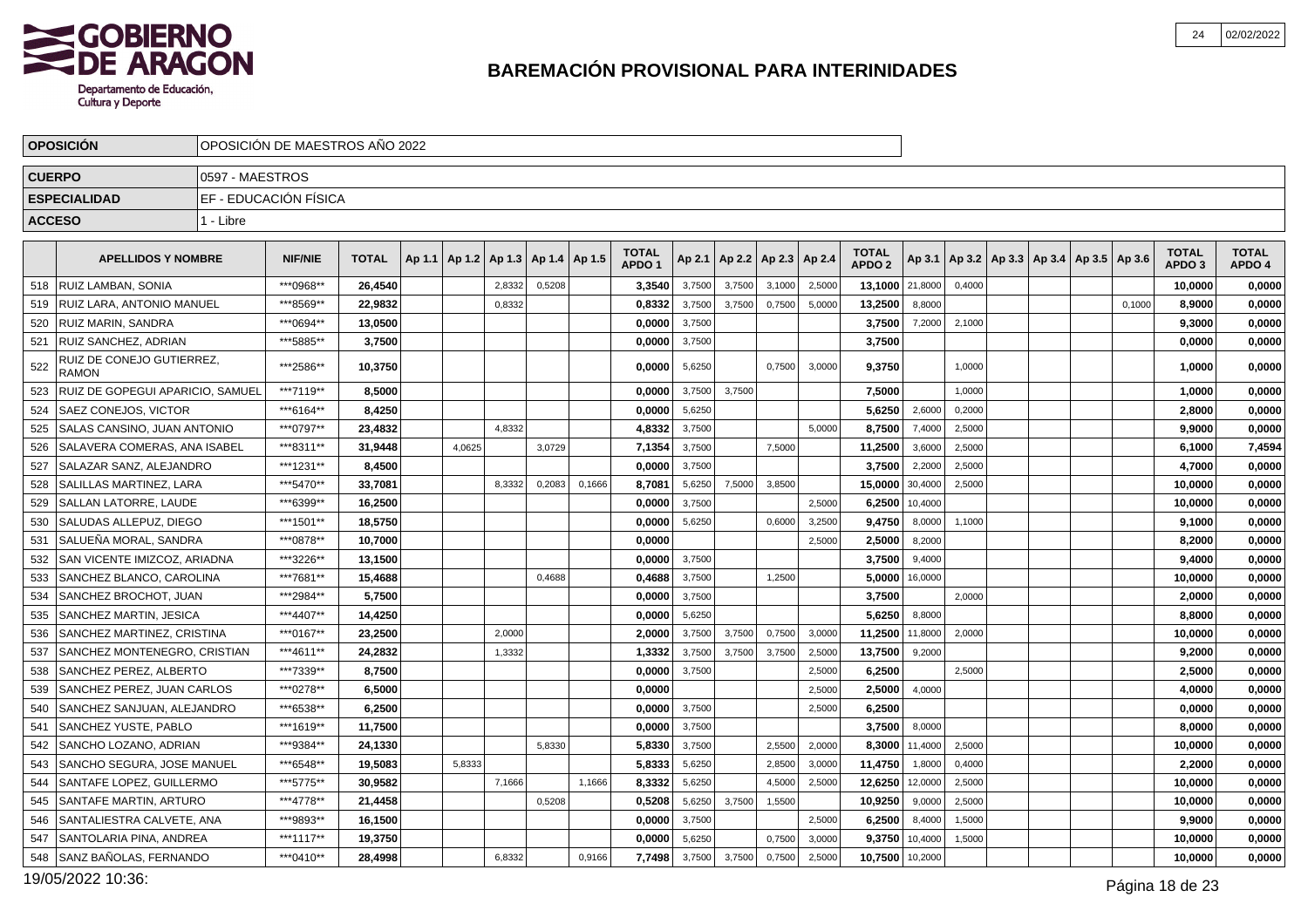

|     | <b>OPOSICIÓN</b>                |                 | OPOSICIÓN DE MAESTROS AÑO 2022 |              |        |        |                                            |  |                                   |        |        |                                   |        |                                   |         |        |  |                                            |                                   |                        |
|-----|---------------------------------|-----------------|--------------------------------|--------------|--------|--------|--------------------------------------------|--|-----------------------------------|--------|--------|-----------------------------------|--------|-----------------------------------|---------|--------|--|--------------------------------------------|-----------------------------------|------------------------|
|     | <b>CUERPO</b>                   | 0597 - MAESTROS |                                |              |        |        |                                            |  |                                   |        |        |                                   |        |                                   |         |        |  |                                            |                                   |                        |
|     | <b>ESPECIALIDAD</b>             |                 | EF - EDUCACIÓN FÍSICA          |              |        |        |                                            |  |                                   |        |        |                                   |        |                                   |         |        |  |                                            |                                   |                        |
|     | <b>ACCESO</b>                   | 1 - Libre       |                                |              |        |        |                                            |  |                                   |        |        |                                   |        |                                   |         |        |  |                                            |                                   |                        |
|     |                                 |                 |                                |              |        |        |                                            |  |                                   |        |        |                                   |        |                                   |         |        |  |                                            |                                   |                        |
|     | <b>APELLIDOS Y NOMBRE</b>       |                 | <b>NIF/NIE</b>                 | <b>TOTAL</b> |        |        | Ap 1.1   Ap 1.2   Ap 1.3   Ap 1.4   Ap 1.5 |  | <b>TOTAL</b><br>APDO <sub>1</sub> |        |        | Ap 2.1   Ap 2.2   Ap 2.3   Ap 2.4 |        | <b>TOTAL</b><br>APDO <sub>2</sub> | Ap 3.1  |        |  | Ap 3.2   Ap 3.3   Ap 3.4   Ap 3.5   Ap 3.6 | <b>TOTAL</b><br>APDO <sub>3</sub> | <b>TOTAL</b><br>APDO 4 |
| 549 | SANZ BERMEJO, CRISTINA          |                 | ***2628**                      | 14,3250      |        |        |                                            |  | 0,0000                            | 5,6250 |        |                                   | 2,0000 | 7,6250                            | 4,2000  | 2,5000 |  |                                            | 6,7000                            | 0,0000                 |
| 550 | <b>SANZ LABORDA, SANTIAGO</b>   |                 | ***7213**                      | 8,0500       |        |        |                                            |  | 0,0000                            | 3,7500 |        |                                   | 2,0000 | 5,7500                            |         | 2,3000 |  |                                            | 2,3000                            | 0,0000                 |
| 551 | SARASA ROCA. IGNACIO            |                 | ***3253**                      | 13,4500      |        |        |                                            |  | 0,0000                            | 3,7500 |        |                                   | 2,5000 | 6,2500                            | 6,0000  | 1,2000 |  |                                            | 7,2000                            | 0,0000                 |
| 552 | SARASA USIETO, MARTA            |                 | ***5631**                      | 13,7500      |        |        |                                            |  | 0,0000                            | 3,7500 |        |                                   |        | 3,7500                            | 10,0000 |        |  |                                            | 10,0000                           | 0,0000                 |
| 553 | SARSA PEREZ, CARLOS             |                 | ***8494**                      | 3,7500       |        |        |                                            |  | 0,0000                            | 3,7500 |        |                                   |        | 3,7500                            |         |        |  |                                            | 0,0000                            | 0,0000                 |
| 554 | SASTRE FERNANDEZ, PAULA         |                 | ***2129**                      | 21,2500      |        |        | 6,0000                                     |  | 6,0000                            | 3,7500 |        | 1,5000                            |        | 5,2500                            | 18,2000 | 1,3000 |  |                                            | 10,0000                           | 0,0000                 |
| 555 | SAZ ORTEGA, ANGEL               |                 | ***5022**                      | 4,5000       |        |        |                                            |  | 0,0000                            | 3,7500 |        |                                   | 0,7500 | 4,5000                            |         |        |  |                                            | 0,0000                            | 0,0000                 |
| 556 | <b>SEDILES AGUIRRE, CARMEN</b>  |                 | ***6086**                      | 21,8750      |        |        |                                            |  | 0,0000                            | 5,6250 | 3,7500 |                                   | 2,5000 | 11,8750                           | 16,6000 |        |  |                                            | 10,0000                           | 0,0000                 |
| 557 | SERRANO GONZALEZ, EDUARDO       |                 | ***7415**                      | 13,7500      |        |        |                                            |  | 0,0000                            | 3,7500 |        |                                   |        | 3,7500                            | 11,4000 | 2,5000 |  |                                            | 10,0000                           | 0,0000                 |
| 558 | SERRANO PASCUAL, LAURA          |                 | ***1163**                      | 18,6500      |        |        |                                            |  | 0,0000                            | 3,7500 |        | 2,4000                            | 2,5000 | 8,6500                            | 10,0000 |        |  |                                            | 10,0000                           | 0,0000                 |
| 559 | <b>SERRANO SANCHEZ. MARIO</b>   |                 | ***9905**                      | 14,8768      |        |        |                                            |  | 0,0000                            | 3,7500 |        |                                   |        | 3,7500                            | 8,4000  | 2,5000 |  |                                            | 10,0000                           | 1,1268                 |
| 560 | SEVILLANO NUÑEZ, ESTEBAN        |                 | ***1138**                      | 3,0270       |        |        |                                            |  | 0,0000                            |        |        |                                   | 2,5000 | 2,5000                            |         |        |  |                                            | 0,0000                            | 0,5270                 |
| 561 | SIESO ALBERO, JAVIER            |                 | ***0411**                      | 18,0542      |        | 5,3125 |                                            |  | 5,3125                            | 5,6250 |        |                                   | 2,5000 | 8,1250                            | 4,0000  | 0,2000 |  | 0,4167                                     | 4,6167                            | 0,0000                 |
| 562 | I SILVA TROC. LYDIA             |                 | ***2121**                      | 4,3500       |        |        |                                            |  | 0,0000                            | 3,7500 |        |                                   |        | 3,7500                            | 0,6000  |        |  |                                            | 0,6000                            | 0,0000                 |
| 563 | SIMAL GARCIA, JORGE JOSE        |                 | ***9290**                      | 3,7500       |        |        |                                            |  | 0,0000                            | 3,7500 |        |                                   |        | 3,7500                            |         |        |  |                                            | 0,0000                            | 0,0000                 |
| 564 | SIMON MARTIN, JORGE             |                 | ***2915**                      | 3,7500       |        |        |                                            |  | 0,0000                            | 3,7500 |        |                                   |        | 3,7500                            |         |        |  |                                            | 0,0000                            | 0,0000                 |
| 565 | <b>SIN TORRES, MARIO</b>        |                 | ***5632**                      | 14,2250      |        |        |                                            |  | 0,0000                            | 3,7500 |        | 0,7250                            | 0,7500 | 5,2250                            | 9,0000  |        |  |                                            | 9,0000                            | 0,0000                 |
| 566 | <b>SOLA CLEMENTE, FRANCISCO</b> |                 | ***3514**                      | 19,3332      |        |        | 0,8332                                     |  | 0,8332                            | 3,7500 | 3,7500 | 1,0000                            |        | 8,5000                            | 11,0000 |        |  |                                            | 10,0000                           | 0,0000                 |
| 567 | SOLANAS ESTEBAN, RAQUEL         |                 | ***1466**                      | 9,6000       |        |        |                                            |  | 0.0000                            |        |        |                                   | 3,0000 | 3,0000                            | 6,6000  |        |  |                                            | 6,6000                            | 0,0000                 |
| 568 | SOLANAS TOMEY, INES             |                 | ***1067**                      | 34,5500      |        |        | 10,8750                                    |  | 10,8750                           | 3,7500 |        | 5,4250                            | 4,5000 | 13,6750                           | 11,8000 | 2,5000 |  |                                            | 10,0000                           | 0,0000                 |
| 569 | <b>SOLIS ANTUNEZ, IKER</b>      |                 | ***4992**                      | 23,6250      |        |        |                                            |  | 0,0000                            | 5,6250 |        | 6,0000                            | 3,0000 | 14,6250                           | 9,0000  |        |  |                                            | 9,0000                            | 0,0000                 |
| 570 | SORIA DOÑATE, MARTA             |                 | ***5773**                      | 23,1500      |        |        |                                            |  | 0,0000                            | 5,6250 | 1,8750 | 1,3500                            | 5,0000 | 13,8500                           | 6,8000  | 2,5000 |  |                                            | 9,3000                            | 0,0000                 |
| 571 | SORO ANDRES, ANNA               |                 | ***1065**                      | 3,7500       |        |        |                                            |  | 0,0000                            | 3,7500 |        |                                   |        | 3,7500                            |         |        |  |                                            | 0,0000                            | 0,0000                 |
| 572 | SUESCUN BLASCO, ALEJANDRO       |                 | ***2420**                      | 9,8500       |        |        |                                            |  | 0,0000                            | 3,7500 |        | 1,0000                            |        | 4,7500                            | 2,6000  | 2,5000 |  |                                            | 5,1000                            | 0,0000                 |
| 573 | SUSO SERRANO, IGNACIO           |                 | ***8820**                      | 0,0000       |        |        |                                            |  | 0,0000                            |        |        |                                   |        | 0,0000                            |         |        |  |                                            | 0,0000                            | 0,0000                 |
| 574 | SUTIL HERRERA, NURIA            |                 | ***1155**                      | 11,5390      |        |        |                                            |  | 0,0000                            | 5,6250 |        | 3,7500                            | 0,7500 | 10,1250                           |         | 0,3000 |  |                                            | 0,3000                            | 1,1140                 |
| 575 | <b>TALAYERO CESTER, JAVIER</b>  |                 | ***2380**                      | 6,2500       |        |        |                                            |  | 0,0000                            | 3,7500 |        |                                   |        | 3,7500                            |         | 2,5000 |  |                                            | 2,5000                            | 0,0000                 |
| 576 | TATO GARCIA, ANA BELEN          |                 | ***3905**                      | 36,5414      | 2,6664 |        | 20,1250                                    |  | 22,7914                           | 3,7500 |        |                                   |        | 3,7500                            | 15,8000 | 2,5000 |  |                                            | 10,0000                           | 0,0000                 |
| 577 | TEJADA MENDIVIL, IRATI          |                 | ***4707**                      | 18,9958      |        | 1,7708 |                                            |  | 1,7708                            | 5,6250 |        |                                   | 3,0000 | 8,6250                            | 8,6000  |        |  |                                            | 8,6000                            | 0,0000                 |
| 578 | TEJERINA ALVAREZ, MARIA         |                 | ***4072**                      | 12,8500      |        |        |                                            |  | 0,0000                            | 3,7500 |        |                                   |        | 3,7500                            | 7,4000  | 1,7000 |  |                                            | 9,1000                            | 0,0000                 |
| 579 | <b>ITELLEZ ORTIZ. ALBERTO</b>   |                 | ***5413**                      | 20,0000      |        |        |                                            |  | 0,0000                            | 3,7500 | 3,7500 |                                   | 2,5000 | 10,0000                           | 15,2000 | 1,0000 |  |                                            | 10,0000                           | 0,0000                 |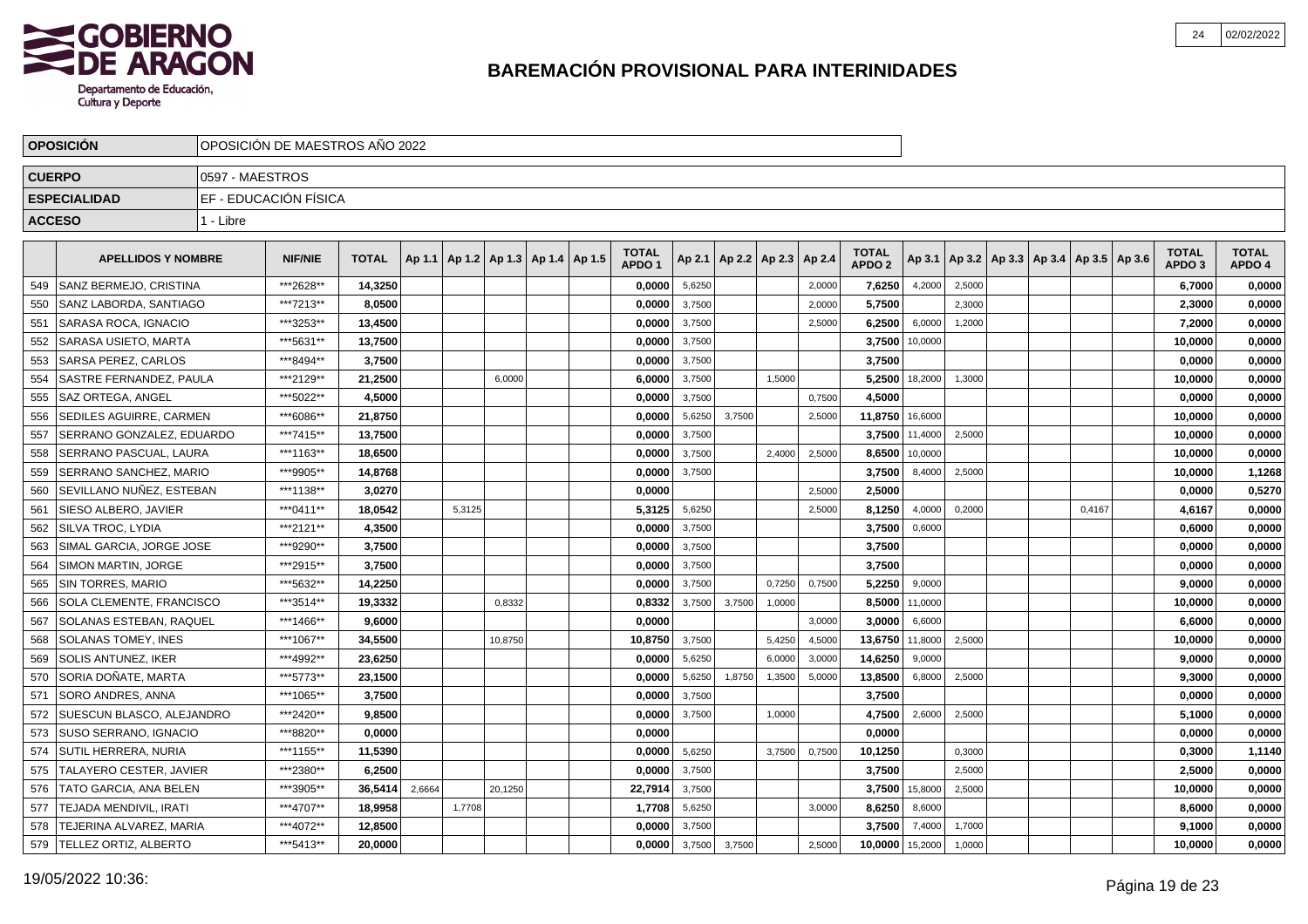

|               | <b>OPOSICIÓN</b>                | OPOSICIÓN DE MAESTROS AÑO 2022 |                |                 |        |        |                                            |        |                                   |        |         |                          |        |                                   |         |        |  |                                            |                                   |                        |
|---------------|---------------------------------|--------------------------------|----------------|-----------------|--------|--------|--------------------------------------------|--------|-----------------------------------|--------|---------|--------------------------|--------|-----------------------------------|---------|--------|--|--------------------------------------------|-----------------------------------|------------------------|
|               | <b>CUERPO</b>                   | 0597 - MAESTROS                |                |                 |        |        |                                            |        |                                   |        |         |                          |        |                                   |         |        |  |                                            |                                   |                        |
|               | <b>ESPECIALIDAD</b>             | EF - EDUCACIÓN FÍSICA          |                |                 |        |        |                                            |        |                                   |        |         |                          |        |                                   |         |        |  |                                            |                                   |                        |
| <b>ACCESO</b> |                                 | 1 - Libre                      |                |                 |        |        |                                            |        |                                   |        |         |                          |        |                                   |         |        |  |                                            |                                   |                        |
|               |                                 |                                |                |                 |        |        |                                            |        |                                   |        |         |                          |        |                                   |         |        |  |                                            |                                   |                        |
|               | <b>APELLIDOS Y NOMBRE</b>       |                                | <b>NIF/NIE</b> | <b>TOTAL</b>    |        |        | Ap 1.1   Ap 1.2   Ap 1.3   Ap 1.4   Ap 1.5 |        | <b>TOTAL</b><br>APDO <sub>1</sub> | Ap 2.1 |         | Ap 2.2   Ap 2.3   Ap 2.4 |        | <b>TOTAL</b><br>APDO <sub>2</sub> | Ap 3.1  |        |  | Ap 3.2   Ap 3.3   Ap 3.4   Ap 3.5   Ap 3.6 | <b>TOTAL</b><br>APDO <sub>3</sub> | <b>TOTAL</b><br>APDO 4 |
| 580           | <b>TENA MAINAR, BRENDA</b>      |                                | ***1939**      | 22.7000         |        |        |                                            |        | 0,0000                            | 5,6250 | 3,7500  | 2,5750                   | 0,7500 | 12,7000                           | 9,4000  | 2,5000 |  |                                            | 10,0000                           | 0,0000                 |
| 581           | TOLEDO CORTES, ALEJANDRO        |                                | ***9188**      | 9,1208          |        |        |                                            |        | 0.0000                            | 3,7500 |         |                          | 2,5000 | 6,2500                            | 0,6000  |        |  |                                            | 0,6000                            | 2,2708                 |
| 582           | TOLL USUNARIZ. PAULA            |                                | ***2628**      | 10,8250         |        |        |                                            |        | 0,0000                            | 5,6250 |         |                          | 2,5000 | 8,1250                            | 0,2000  | 2,5000 |  |                                            | 2,7000                            | 0,0000                 |
| 583           | TORRALBA ALCAINE, PABLO         |                                | ***1463**      | 12,5000         |        |        |                                            |        | 0,0000                            | 3,7500 |         | 0,7500                   |        | 4,5000                            | 8,0000  |        |  |                                            | 8,0000                            | 0,0000                 |
| 584           | TORRES DIAZ, DAVID              |                                | ***1253**      | 26,4998         | 0,3332 |        | 1,1666                                     |        | 1,4998                            | 3,7500 | 3,7500  | 7,5000                   | 2,5000 | 15,0000                           | 25,4000 | 2,5000 |  |                                            | 10,0000                           | 0,0000                 |
| 585           | TORRES HOYAS, ALEJANDRO         |                                | ***8177**      | 5,2000          |        |        |                                            |        | 0,0000                            |        |         |                          |        | 0,0000                            | 2,8000  | 2,4000 |  |                                            | 5,2000                            | 0,0000                 |
| 586           | TORRIJO PARDOS, GENMA           |                                | ***4123**      | 13,7500         |        |        |                                            |        | 0,0000                            | 3,7500 |         |                          |        | 3,7500                            | 8,0000  | 2,5000 |  |                                            | 10,0000                           | 0,0000                 |
| 587           | TORRIJOS MONTAÑES, SARA         |                                | ***2282**      | 14,6146         |        |        |                                            | 0,3646 | 0,3646                            | 3,7500 |         |                          | 2,5000 | 6,2500                            | 8,0000  |        |  |                                            | 8,0000                            | 0,0000                 |
| 588           | TOSAT ARROYOS, LORIEN           |                                | ***5639**      | 10,4500         |        |        |                                            |        | 0,0000                            | 3,7500 |         |                          | 2,0000 | 5,7500                            | 2,2000  | 2,5000 |  |                                            | 4,7000                            | 0,0000                 |
| 589           | TRICAS BONED, CELIA             |                                | ***6211**      | 16,2250         |        |        |                                            |        | 0,0000                            | 5,6250 |         | 0,6000                   |        | 6,2250                            | 10,4000 |        |  |                                            | 10,0000                           | 0,0000                 |
| 590           | TRICAS CAMEO, IZARBE            |                                | ***3356**      | 12,1500         |        |        |                                            |        | 0,0000                            | 3,7500 |         |                          | 2,0000 | 5,7500                            | 3,4000  | 2,5000 |  |                                            | 6,4000                            | 0,0000                 |
| 591           | <b>UBICO MIRANDA, JORGE</b>     |                                | ***5691**      | 5.9500          |        |        |                                            |        | 0,0000                            | 3,7500 |         |                          |        | 3,7500                            | 2,2000  |        |  |                                            | 2,2000                            | 0,0000                 |
| 592           | UBICO OTIN. FRANCISCO JAVIER    |                                | ***5729**      | 13,6250         |        |        |                                            |        | 0,0000                            | 5,6250 |         |                          |        | 5,6250                            | 8,0000  |        |  |                                            | 8.0000                            | 0,0000                 |
| 593           | URGEL BENITO, MIGUEL ANGEL      |                                | ***0696**      | 0,0000          |        |        |                                            |        | 0,0000                            |        |         |                          |        | 0,0000                            |         |        |  |                                            | 0,0000                            | 0,0000                 |
| 594           | URQUIZO RUBIO, CARLOS           |                                | ***2928**      | 11,7500         |        |        |                                            |        | 0,0000                            | 3,7500 |         |                          |        | 3,7500                            | 8.0000  |        |  |                                            | 8,0000                            | 0,0000                 |
| 595           | USAN SUPERVIA, PABLO            |                                | ***0268**      | 36,5103         |        |        | 10,6249                                    | 0,8854 | 11,5103                           | 3,7500 | 11,2500 | 3,7500                   | 2,0000 | 15,0000                           | 79,6000 | 2,5000 |  |                                            | 10,0000                           | 0,0000                 |
| 596           | VADILLO MATEO, INMACULADA       |                                | ***4255**      | 6,7500          |        |        |                                            |        | 0,0000                            | 3,7500 |         |                          | 2,0000 | 5,7500                            |         | 1,0000 |  |                                            | 1,0000                            | 0,0000                 |
| 597           | VALDIVIA DIESTRE, SARA          |                                | ***1607**      | 6,2500          |        |        |                                            |        | 0,0000                            | 3,7500 |         |                          |        | 3,7500                            |         | 2,5000 |  |                                            | 2,5000                            | 0,0000                 |
| 598           | <b>VALERA PASTOR, SANDRA</b>    |                                | ***1093**      | 18,7500         |        |        |                                            |        | 0,0000                            | 3,7500 |         | 3,0000                   | 2,0000 | 8,7500                            | 13,6000 |        |  |                                            | 10,0000                           | 0,0000                 |
| 599           | VALERO DIAGO, LAURA MARIA       |                                | ***1928**      | 28,7395         |        |        | 3,1666                                     | 0,5729 | 3,7395                            | 5,6250 | 3,7500  | 4,3000                   | 3,0000 | 15,0000                           | 12,8000 | 1,5000 |  |                                            | 10,0000                           | 0,0000                 |
| 600           | <b>VALERO TAPIA, SONIA</b>      |                                | ***7069**      | 5,6250          |        |        |                                            |        | 0,0000                            | 5,6250 |         |                          |        | 5,6250                            |         |        |  |                                            | 0,0000                            | 0,0000                 |
| 601           | VALLES FERNANDEZ, RICARDO       |                                | ***6767**      | 17,0000         |        |        |                                            |        | 0,0000                            | 3,7500 |         | 0,7500                   | 2,5000 | 7,0000                            | 12,2000 | 1,5000 |  |                                            | 10,0000                           | 0,0000                 |
| 602           | VALLS LOSADA, KARLA             |                                | ***1314**      | 23,0000         |        |        |                                            |        | 0,0000                            | 3,7500 |         | 6,7500                   | 2,5000 | 13,0000                           | 30,0000 | 1,4000 |  |                                            | 10,0000                           | 0,0000                 |
| 603           | VAZQUEZ DUEÑAS, SERGIO          |                                | ***4956**      | 18,5000         |        |        |                                            |        | 0,0000                            | 3,7500 | 3,7500  | 1,0000                   |        | 8,5000                            | 10,0000 |        |  |                                            | 10,0000                           | 0,0000                 |
| 604           | VAZQUEZ NAVARRO, NOELIA         |                                | ***6053**      | 8,0000          |        |        |                                            |        | 0,0000                            |        |         |                          |        | 0,0000                            | 8,0000  |        |  |                                            | 8,0000                            | 0,0000                 |
| 605           | VELA MAÑERO. FERNANDO JAVIER    |                                | ***2091**      | 15.0000         |        |        |                                            |        | 0.0000                            | 3,7500 |         | 1,2500                   |        | 5.0000                            | 11,0000 |        |  |                                            | 10.0000                           | 0,0000                 |
| 606           | VELILLA JIMENEZ, JAVIER         |                                | ***9275**      | 27.6209         |        |        | 2,6666                                     | 4,2968 | 6.9634                            | 3,7500 |         | 3,7500                   | 3,0000 | 10,5000                           | 20,2000 | 1,4000 |  |                                            | 10,0000                           | 0,1575                 |
| 607           | <b>VERA CACHO, MARIA</b>        |                                | ***9811**      | 14.0000         |        |        |                                            |        | 0.0000                            | 3,7500 |         |                          | 0,7500 | 4,5000                            | 7,4000  | 2,1000 |  |                                            | 9,5000                            | 0,0000                 |
| 608           | VERA SAEZ-BENITO, DAMASO MIGUEL |                                | ***2286**      | 10,6500         |        |        |                                            |        | 0,0000                            |        | 3,7500  |                          |        | 3,7500                            | 4,4000  | 2,5000 |  |                                            | 6,9000                            | 0,0000                 |
| 609           | VICENTE EJEA, SERGIO DAVID      |                                | ***4810**      | 50,4153 18,3332 |        |        |                                            |        | 18,3332                           | 5,6250 |         |                          |        | 5,6250                            | 22,8000 | 2,5000 |  |                                            | 10,0000                           | 16,4571                |
| 610           | <b>VICENTE LATRE, JORGE</b>     |                                | ***1814**      | 18,3083         |        | 2,3958 |                                            |        | 2,3958                            | 3,7500 |         |                          | 2,0000 | 5,7500                            | 14,8000 | 0,7000 |  |                                            | 10.0000                           | 0,1625                 |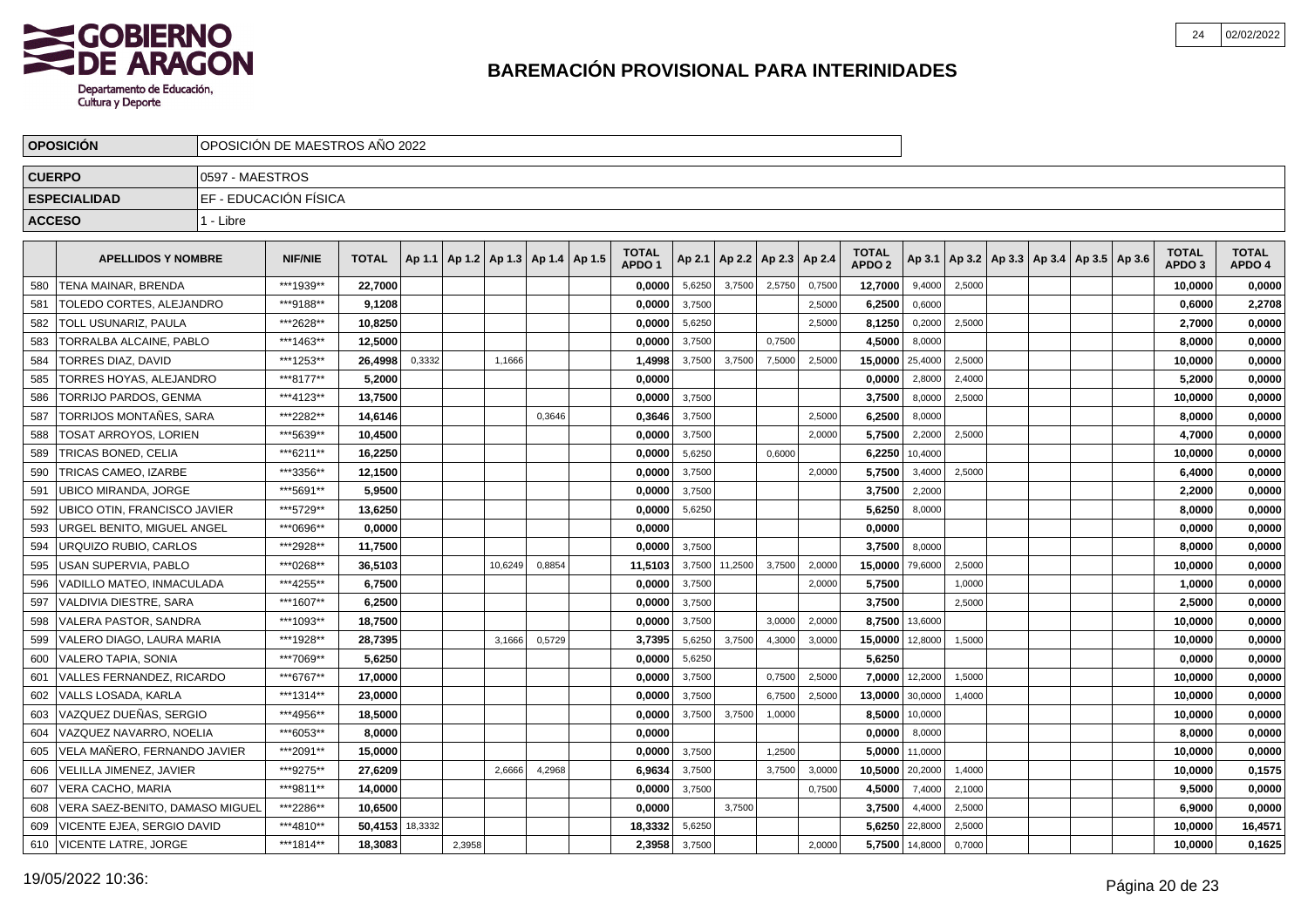

|     | <b>OPOSICION</b>              |                 | OPOSICIÓN DE MAESTROS AÑO 2022 |              |         |                                            |        |        |                                   |        |        |                                   |        |                                   |         |        |                                                     |  |                                   |                        |
|-----|-------------------------------|-----------------|--------------------------------|--------------|---------|--------------------------------------------|--------|--------|-----------------------------------|--------|--------|-----------------------------------|--------|-----------------------------------|---------|--------|-----------------------------------------------------|--|-----------------------------------|------------------------|
|     | <b>CUERPO</b>                 | 0597 - MAESTROS |                                |              |         |                                            |        |        |                                   |        |        |                                   |        |                                   |         |        |                                                     |  |                                   |                        |
|     | <b>ESPECIALIDAD</b>           |                 | EF - EDUCACIÓN FÍSICA          |              |         |                                            |        |        |                                   |        |        |                                   |        |                                   |         |        |                                                     |  |                                   |                        |
|     | <b>ACCESO</b>                 | 1 - Libre       |                                |              |         |                                            |        |        |                                   |        |        |                                   |        |                                   |         |        |                                                     |  |                                   |                        |
|     | <b>APELLIDOS Y NOMBRE</b>     |                 | <b>NIF/NIE</b>                 | <b>TOTAL</b> |         | Ap 1.1   Ap 1.2   Ap 1.3   Ap 1.4   Ap 1.5 |        |        | <b>TOTAL</b><br>APDO <sub>1</sub> |        |        | Ap 2.1   Ap 2.2   Ap 2.3   Ap 2.4 |        | <b>TOTAL</b><br>APDO <sub>2</sub> |         |        | Ap 3.1   Ap 3.2   Ap 3.3   Ap 3.4   Ap 3.5   Ap 3.6 |  | <b>TOTAL</b><br>APDO <sub>3</sub> | <b>TOTAL</b><br>APDO 4 |
| 611 | VICENTE NAVARRO, NAZARET      |                 | ***5080**                      | 11,7500      |         |                                            |        |        | 0,0000                            | 3,7500 |        |                                   |        | 3,7500                            | 8,0000  |        |                                                     |  | 8,0000                            | 0,0000                 |
| 612 | <b>VICENTE PERIS, ANDREA</b>  |                 | ***0714**                      | 6,4500       |         |                                            |        |        | 0,0000                            | 3,7500 |        |                                   |        | 3,7500                            | 1,4000  | 1,3000 |                                                     |  | 2,7000                            | 0,0000                 |
| 613 | VIDAL MOLINOS, JULIA MARIA    |                 | ***1537**                      | 9,5250       |         |                                            |        |        | 0,0000                            | 5,6250 |        |                                   |        | 5,6250                            | 1,4000  | 2,5000 |                                                     |  | 3,9000                            | 0,0000                 |
| 614 | VILLACAMPA CORDERO, MIGUEL    |                 | ***5468**                      | 16,5000      |         |                                            |        |        | 0,0000                            | 3,7500 | 3,7500 |                                   |        | 7,5000                            | 9,0000  |        |                                                     |  | 9,0000                            | 0,0000                 |
| 615 | VILLACAMPA SALINAS, FERNANDO  |                 | ***8427**                      | 37,9382      | 19,6664 |                                            |        |        | 19,6664                           | 3,7500 | 3,7500 | 0,1500                            |        | 7,6500                            | 9,8000  | 2,5000 |                                                     |  | 10,0000                           | 0,6218                 |
| 616 | VILLACAMPA SARASA, IGNACIO    |                 | ***5901**                      | 20,3500      |         |                                            |        |        | 0,0000                            | 3,7500 | 3,7500 | 1,0500                            | 2,0000 | 10,5500                           | 7,6000  | 2,2000 |                                                     |  | 9,8000                            | 0,0000                 |
| 617 | VILLALBA BATALLA, ALEJANDRO   |                 | ***0938**                      | 14,0250      |         |                                            |        |        | 0,0000                            | 5,6250 |        |                                   |        | 5,6250                            | 8,4000  |        |                                                     |  | 8,4000                            | 0,0000                 |
| 618 | <b>VILLALTA GIL. MARIA</b>    |                 | ***4914**                      | 18,0000      |         |                                            |        |        | 0,0000                            | 3,7500 |        | 2,2500                            | 2,0000 | 8,0000                            | 7,6000  | 2,5000 |                                                     |  | 10,0000                           | 0,0000                 |
| 619 | VILLAMANA FERRE, JUAN IGNACIO |                 | ***5724**                      | 3.7500       |         |                                            |        |        | 0,0000                            | 3,7500 |        |                                   |        | 3,7500                            |         |        |                                                     |  | 0.0000                            | 0,0000                 |
| 620 | VILLANUEVA ABRIL, PAULA       |                 | ***5072**                      | 11,6475      |         |                                            |        |        | 0,0000                            | 3,7500 |        |                                   | 3,2500 | 7,0000                            | 2,0000  | 2,5000 |                                                     |  | 4,5000                            | 0,1475                 |
| 621 | VILLANUEVA HERNANDEZ, ADRIAN  |                 | ***5265**                      | 3,5000       |         |                                            |        |        | 0,0000                            |        |        |                                   | 2,5000 | 2,5000                            |         | 1,0000 |                                                     |  | 1,0000                            | 0,0000                 |
| 622 | l VILLANUEVA SAENZ. SONIA     |                 | ***2974**                      | 27,6979      |         |                                            | 1,5000 | 1,1979 | 2,6979                            | 5,6250 | 7,5000 | 8,6000                            | 2,5000 | 15,0000 27,4000                   |         |        |                                                     |  | 10,0000                           | 0,0000                 |
| 623 | l VILLAR CARCELLER. NOELIA    |                 | ***0474**                      | 26.6666      |         |                                            | 1,6666 |        | 1,6666                            | 5,6250 | 3,7500 | 4,5000                            | 2,5000 | 15,0000                           | 12,8000 | 2,5000 |                                                     |  | 10.0000                           | 0,0000                 |
| 624 | VILLAR DOMINGUEZ, CARLOS      |                 | ***9139**                      | 8,0000       |         |                                            |        |        | 0,0000                            |        |        |                                   | 4,5000 | 4,5000                            | 1,0000  | 2,5000 |                                                     |  | 3,5000                            | 0,0000                 |
| 625 | VILLARROYA VILLANUEVA, ABEL   |                 | ***5741**                      | 7,5500       |         |                                            |        |        | 0,0000                            | 3,7500 |        |                                   | 2,0000 | 5,7500                            |         | 1,8000 |                                                     |  | 1,8000                            | 0,0000                 |
| 626 | VIÑALES MIRO. MARIA           |                 | ***6760**                      | 3.7500       |         |                                            |        |        | 0.0000                            | 3,7500 |        |                                   |        | 3.7500                            |         |        |                                                     |  | 0.0000                            | 0,0000                 |
| 627 | VIÑAS MARTINEZ, ANDREA        |                 | ***7205**                      | 13,6250      |         |                                            |        |        | 0,0000                            | 5,6250 |        |                                   |        | 5,6250                            | 8,0000  |        |                                                     |  | 8,0000                            | 0,0000                 |
| 628 | VIOLADE BACHILLER, ADRIANA    |                 | ***4646**                      | 16,1250      |         |                                            |        |        | 0,0000                            | 5,6250 |        |                                   | 2,5000 | 8,1250                            | 8,0000  |        |                                                     |  | 8,0000                            | 0,0000                 |
| 629 | VIRTO ALFARO, OSCAR           |                 | ***7253**                      | 15.7500      |         |                                            |        |        | 0,0000                            | 3,7500 |        |                                   | 2.0000 | 5,7500                            | 13,0000 |        |                                                     |  | 10,0000                           | 0,0000                 |
| 630 | VITAL LASCAS, CLARA           |                 | ***6382**                      | 8,8000       |         |                                            |        |        | 0,0000                            |        |        |                                   |        | 0,0000                            | 7,8000  | 1,0000 |                                                     |  | 8,8000                            | 0,0000                 |
| 631 | VIUDEZ CANTERO, SANDRA        |                 | ***3420**                      | 28.6145      |         |                                            | 2,8332 | 0,7813 | 3,6145                            | 5,6250 | 3,7500 | 4,2500                            | 2,5000 | 15,0000                           | 12,6000 | 2,5000 |                                                     |  | 10,0000                           | 0,0000                 |
| 632 | <b>VIZUETE BERMEJO, ROCIO</b> |                 | ***9012**                      | 24,6250      |         |                                            |        |        | 0,0000                            | 5,6250 | 3,7500 | 5,2500                            |        | 14,6250 18,4000                   |         |        |                                                     |  | 10,0000                           | 0,0000                 |
| 633 | YESTE MARTINEZ, ALVARO        |                 | ***5007**                      | 32,3332      |         |                                            | 7,3332 |        | 7,3332                            | 5,6250 | 3,7500 | 3,2250                            | 3,0000 | 15,0000 11,8000                   |         | 0,4000 |                                                     |  | 10,0000                           | 0,0000                 |
| 634 | YORDI VAZQUEZ, PABLO          |                 | ***6262**                      | 9,2500       |         |                                            |        |        | 0,0000                            | 3,7500 |        |                                   | 2,5000 | 6,2500                            | 3,0000  |        |                                                     |  | 3,0000                            | 0,0000                 |
| 635 | YUBERO TRENADO, DANIEL        |                 | ***5848**                      | 13,5999      |         | 4,7916                                     |        | 0,2083 | 4,9999                            | 3,7500 |        | 0,7500                            | 2,5000 | 7,0000                            | 1,6000  |        |                                                     |  | 1,6000                            | 0,0000                 |
| 636 | YUS COLAS, MARIA ISABEL       |                 | ***3224**                      | 0,0000       |         |                                            |        |        | 0,0000                            |        |        |                                   |        | 0,0000                            |         |        |                                                     |  | 0,0000                            | 0,0000                 |
| 637 | ZACARIAS FERRERO. MIGUEL      |                 | ***4345**                      | 15,6250      |         |                                            |        |        | 0,0000                            | 5,6250 |        |                                   |        | 5,6250                            | 19,0000 |        |                                                     |  | 10,0000                           | 0,0000                 |
| 638 | ZAMORA PIEDRAFITA, HECTOR     |                 | ***5215**                      | 17.5000      |         |                                            |        |        | 0,0000                            | 3,7500 |        | 3,7500                            | 2,0000 | 9,5000                            | 8,0000  |        |                                                     |  | 8,0000                            | 0,0000                 |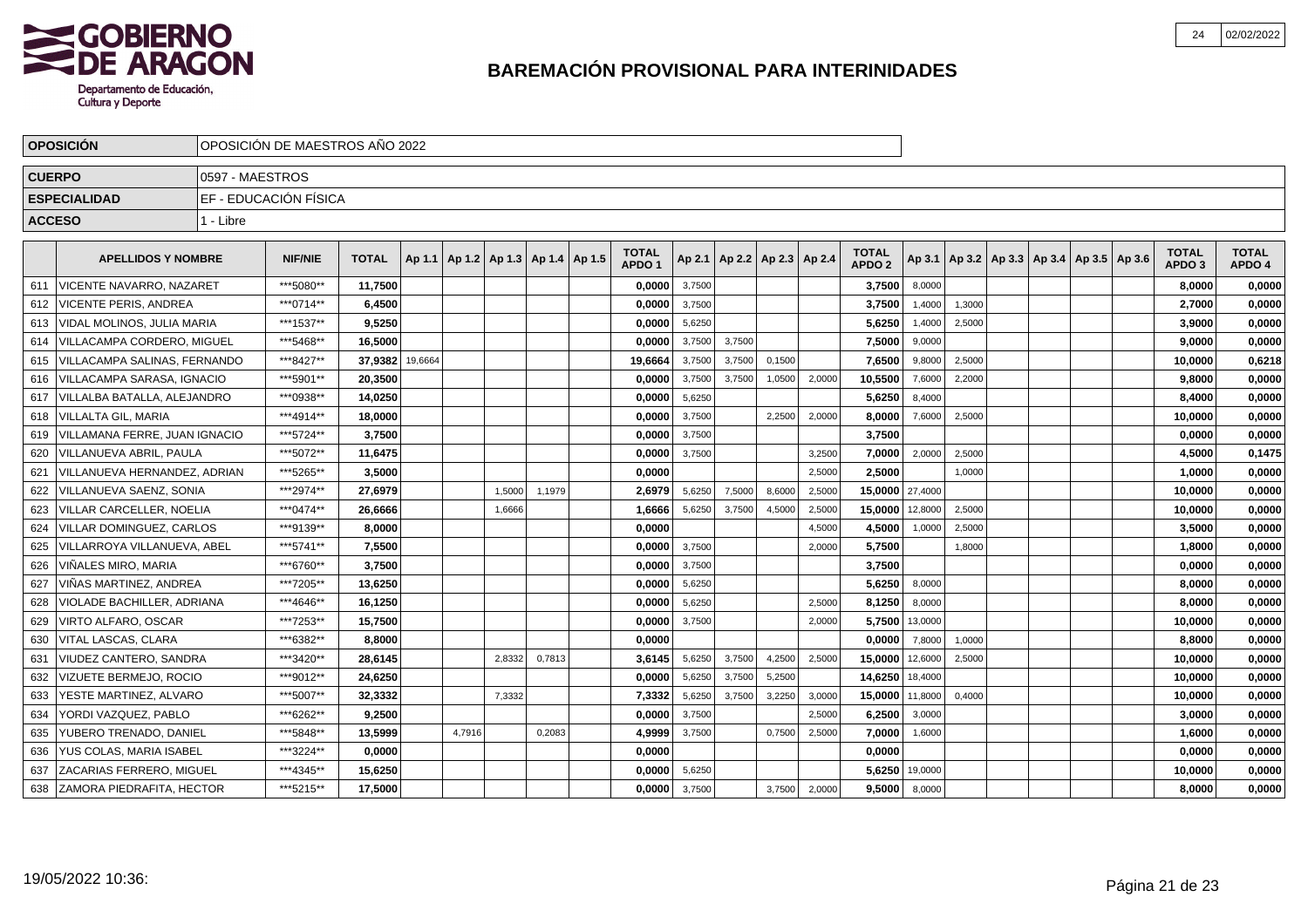

|               | <b>OPOSICIÓN</b>               |                  | IOPOSICIÓN DE MAESTROS AÑO 2022 |                 |                                            |        |  |                                   |                 |        |        |                                   |                                   |        |        |  |                                                     |        |                                   |                        |
|---------------|--------------------------------|------------------|---------------------------------|-----------------|--------------------------------------------|--------|--|-----------------------------------|-----------------|--------|--------|-----------------------------------|-----------------------------------|--------|--------|--|-----------------------------------------------------|--------|-----------------------------------|------------------------|
| <b>CUERPO</b> |                                | 10597 - MAESTROS |                                 |                 |                                            |        |  |                                   |                 |        |        |                                   |                                   |        |        |  |                                                     |        |                                   |                        |
|               | <b>ESPECIALIDAD</b>            |                  | IEF - EDUCACIÓN FÍSICA          |                 |                                            |        |  |                                   |                 |        |        |                                   |                                   |        |        |  |                                                     |        |                                   |                        |
|               | <b>ACCESO</b>                  |                  | 2 - Reserva para discapacidad   |                 |                                            |        |  |                                   |                 |        |        |                                   |                                   |        |        |  |                                                     |        |                                   |                        |
|               | <b>APELLIDOS Y NOMBRE</b>      |                  | <b>NIF/NIE</b>                  | <b>TOTAL</b>    | Ap 1.1   Ap 1.2   Ap 1.3   Ap 1.4   Ap 1.5 |        |  | <b>TOTAL</b><br>APDO <sub>1</sub> |                 |        |        | Ap 2.1   Ap 2.2   Ap 2.3   Ap 2.4 | <b>TOTAL</b><br>APDO <sub>2</sub> |        |        |  | Ap 3.1   Ap 3.2   Ap 3.3   Ap 3.4   Ap 3.5   Ap 3.6 |        | <b>TOTAL</b><br>APDO <sub>3</sub> | <b>TOTAL</b><br>APDO 4 |
|               | ANTEQUERA SEGOVIA, JOEL        |                  | ***6198**                       | 5.8250          |                                            |        |  |                                   | $0.0000$ 5,6250 |        |        |                                   | 5.6250                            | 0,2000 |        |  |                                                     |        | 0.2000                            | 0,0000                 |
|               | <b>ATARES RODRIGUEZ, JAIME</b> |                  | ***7274**                       | 12,8250         |                                            |        |  |                                   | $0,0000$ 5,6250 |        |        | 5,0000                            | 10.6250                           |        | 2,2000 |  |                                                     |        | 2,2000                            | 0,0000                 |
|               | 3 SOLANO VAQUERO, RICARDO      |                  | ***1176**                       | 37,7496 14,6664 |                                            | 1,8332 |  | 16.4996                           | 3,7500          | 3,7500 | 3,7500 |                                   | 11,2500 58,0000                   |        | 2,5000 |  |                                                     | 0,1250 | 10,0000                           | 0,0000                 |